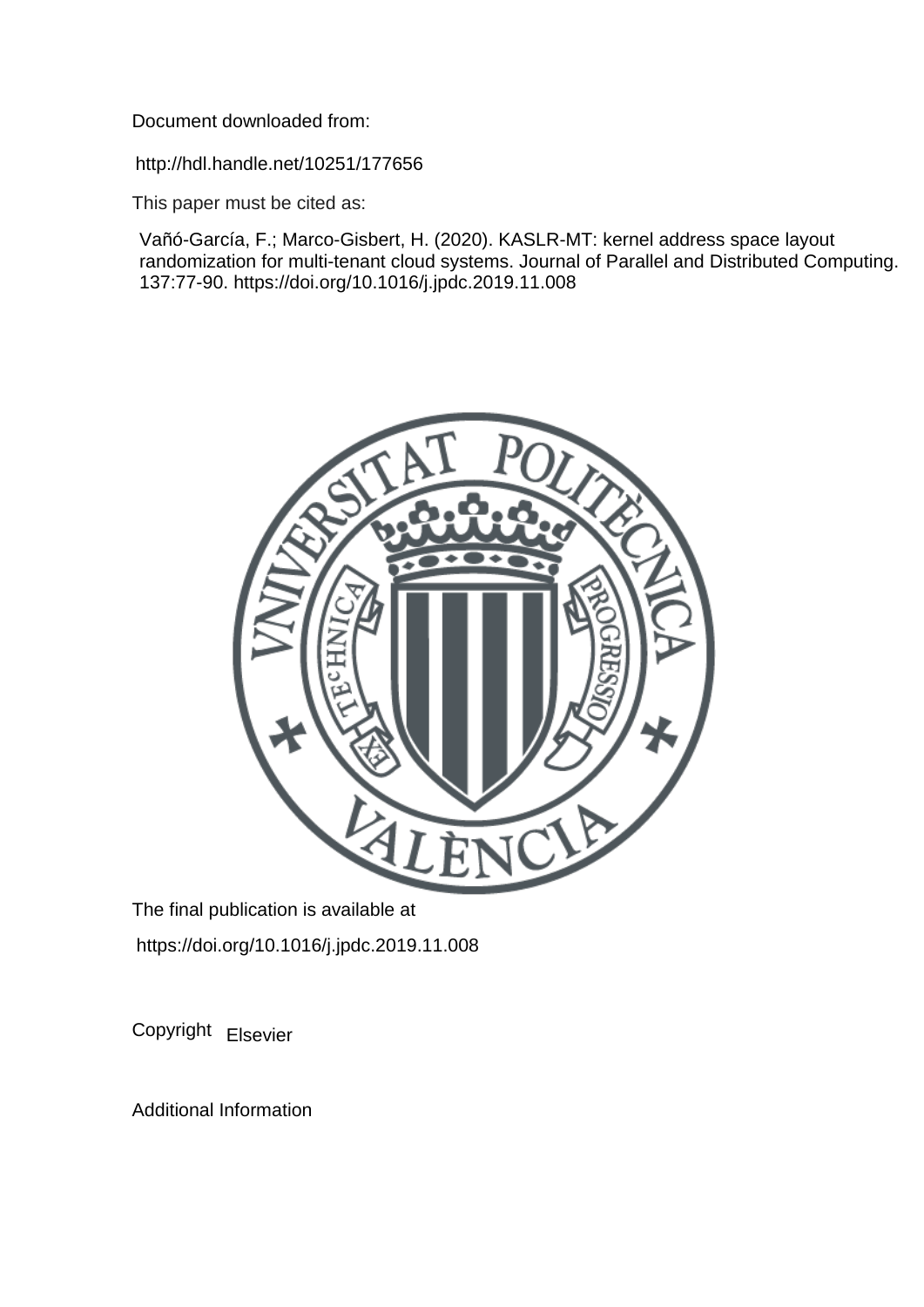# KASLR-MT: Kernel Address Space Layout Randomization for Multi-Tenant Cloud Systems

# Fernando Vano-Garcia, Hector Marco-Gisbert

*School of Computing, Engineering and Physical Sciences, University of the West of Scotland, High St, Paisley PA1 2BE, UK*

#### ARTICLE INFO

*Keywords*: Cloud Virtualization Security KASLR Memory Deduplication Memory Management Operating Systems

#### A B S T R A C T

Cloud computing has completely changed our lives. This technology dramatically impacted on how we play, work and live. It has been widely adopted in many sectors mainly because it reduces the cost of performing tasks in a flexible, scalable and reliable way. To provide a secure cloud computing architecture, the highest possible level of protection must be applied. Unfortunately, the cloud computing paradigm introduces new scenarios where security protection techniques are weakened or disabled to obtain a better performance and resources exploitation. Kernel ASLR (KASLR) is a widely adopted protection technique present in all modern operating systems. KASLR is a very effective technique that thwarts unknown attacks but unfortunately its randomness have a significant impact on memory deduplication savings. Both techniques are very desired by the industry, the first one because of the high level of security that it provides and the latter to obtain better performance and resources exploitation. In this paper, we propose KASLR-MT, a new Linux kernel randomization approach compatible with memory deduplication. We identify why the most widely and effective technique used to mitigate attacks at kernel level, KASLR, fails to provide protection and shareability at the same time. We analyze the current Linux kernel randomization and how it affects to the shared memory of each kernel region. Then, based on the analysis, we propose KASLR-MT, the first effective and practical Kernel ASLR memory protection that maximizes the memory deduplication savings rate while providing a strong security. Our tests reveal that KASLR-MT is not intrusive, very scalable and provides strong protection without sacrificing the shareability.

#### **1. Introduction**

Cloud computing has become a significant aspect of our lives. It allows a provider to share pools of configurable resources (hardware/software) through virtualization, yielding new complex business models that were unpredictable some years ago. Cloud computing has been widely adopted in many sectors, mainly because it reduces the cost of performing tasks in a flexible, scalable and reliable way. From the user's point of view, they can benefit from vast computing power and storage without the need to possess the necessary hardware resources.

*Infrastructure as a Service* (IaaS) [\[11\]](#page-14-0) is considered one of the fundamental building blocks for cloud services because at this level, a client is able to configure virtualized environments with high flexibility without having to concern about deploying large rooms of physical computers. Thence the service provider supplies the storage, networking and virtualization so that the client has full control over the system from OS layer upwards. Efficient resource management is fundamental to deal with a proper cloud infrastructure [\[22,](#page-14-1) [29,](#page-14-2) [8\]](#page-13-0). Hardware resources are a critical asset in the business and it must be managed and utilized adequately. A cloud service provider will obtain more benefits if he/she is able to operate more virtual machines with the same resources [\[18,](#page-14-3) [27\]](#page-14-4).

Fernando.Vano-Garcia@uws.ac.uk (F. Vano-Garcia); Hector.Marco@uws.ac.uk (H. Marco-Gisbert)

<www.fervagar.com> (F. Vano-Garcia); <www.hmarco.org> (H. Marco-Gisbert)

ORCID(s): 0000-0001-6158-8694 (F. Vano-Garcia); 0000-0001-6976-5763 (H. Marco-Gisbert)

Given the significance that cloud computing has in people's lives, it is imperative to offer confidentiality, integrity, and availability in any cloud computing architecture. Furthermore, there is a stack of services relying on IaaS for example *Platform as a Service* (PaaS), *Software as a Service* (SaaS) or *Function as a Service* (FaaS) to name a few. Any security issue affecting the base will affect the upper layers as well. For that reason, IaaS service providers must ensure to reach the highest possible level of security in order to guarantee a suitable quality to their clients.

Since the finding of the first computer bug back in 1947 [\[2\]](#page-13-1) the sphere has been changing swiftly. Attackers are aware of the fact that computers are the building blocks of our society. For this reason, bugs with security implications are being abused in order to make profit of those vulnerabilities. Given the asymmetric nature of the confrontation between attackers and defenders, the former enjoy their tactical advantage while the latter design and develop defense mechanisms to prevent the successful exploitation of the most complex attacks. In recent years, there has been a transition in the *battlefield* from userland to kernel since the userland exploits complexity has overtaken the kernel ones [\[17\]](#page-14-5). Furthermore, a successful exploitation of a kernel vulnerability is much more dainty for an attacker.

Although cloud service providers desire to yield as much security as possible in their infrastructure, it is not always possible. Current security protection mechanisms are far from perfect and, in some cases, they introduce prohibitive overheads. Kernel randomization is a widely adopted security mechanism that introduces a prohibitive overhead [\[23\]](#page-14-6) to the memory savings of the memory deduplication. Be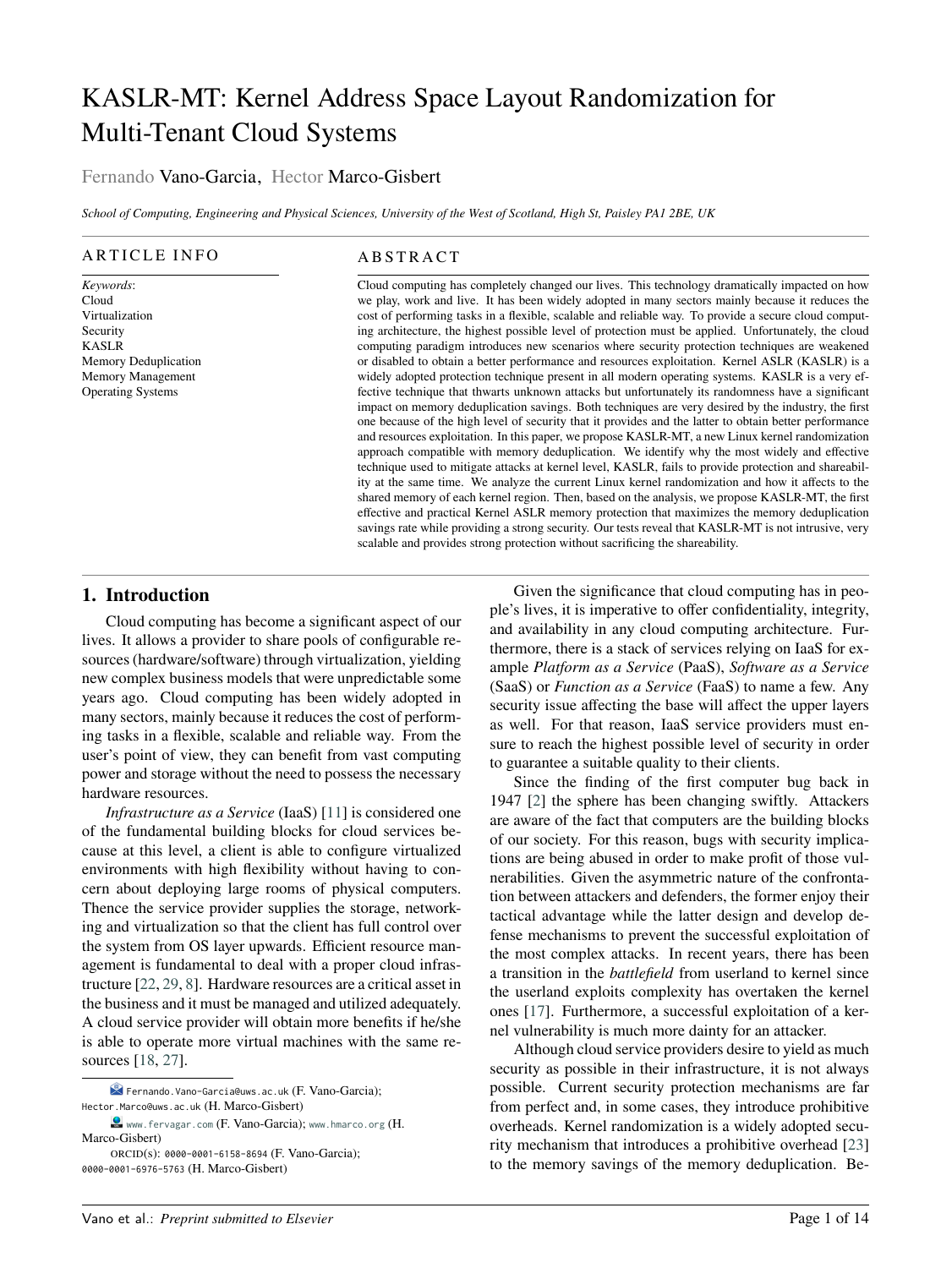cause disabling the kernel randomization is not a option for security, cloud providers will sustain a forfeit of memory resources.

The rest of the paper is organized as follows. Section [2](#page-2-0) provides a detailed background on memory deduplication and kernel randomization. Section [4](#page-4-0) points out the reasons why the kernel randomization penalizes the memory deduplication. In section [5](#page-5-0) the Linux kernel randomized zones are identified and a comprehensively detailed analysis on the deduplication effect of randomizing them is presented. Based on the analysis, section [6](#page-10-0) describes the proposed solution, while the implementation of the *KASLR-MT* technique in Linux is presented in section [7.](#page-11-0) Section [8](#page-12-0) provides an evaluation of the proposed implementation. The paper finishes in section [9](#page-13-2) with a discussion on Linux kernel modules and how position-independent code could alleviate the issue, followed by some conclusions and future work in section [10.](#page-13-3)

# <span id="page-2-0"></span>**2. Background**

In this section we explain the memory deduplication technique used to save physical memory. Then, we explain the kernel randomization concept and the two main approaches followed to randomize code. Finally the attacker model is presented.

# <span id="page-2-2"></span>**2.1. Memory Deduplication**

Memory deduplication is a physical memory saving technique. Given the noteworthy importance of efficient memory resources utilization on behalf of cloud computing providers, deduplication is a desired feature. It is able to re-duce the memory footprint across virtual machines [\[7,](#page-13-4) [1\]](#page-13-5), decreasing the total cost of managing and ownership.

Although in the first instance deduplication was designed to be used in hypervisors [\[19,](#page-14-7) [1,](#page-13-5) [12,](#page-14-8) [26\]](#page-14-9), it was gently applied for memory contents of non-virtualized environments as well. Then, it was widely adopted by most of the operating systems. For example the Linux kernel included Kernel Samepage Merging (KSM) in the version 2.6.32 and Windows introduced Memory Page Combining in Windows 8 [\[20\]](#page-14-10). Furthermore, data deduplication is commonly used in other areas such as databases or web contents [\[3,](#page-13-6) [13,](#page-14-11) [25\]](#page-14-12).

When used with virtualization technologies, memory deduplication is usually operating at the hypervisor layer, along with the memory manager of the physical host machine. In almost all modern operating systems, memory is organized in pages. Typically, each memory page consumes 4096 bytes of physical memory. This strategy facilitates an efficient management of memory resources and enables virtual memory, which is a fundamental feature for virtualization. Thanks to this memory organization, memory deduplication can merge all pages with identical content into only one. Note that swapped pages can not be deduplicated but only the ones that reside in physical memory.

Different architectures support different page sizes. A greater pagesize implies less page table entries and less TLB faults, resulting in higher performance. However, this reduces the chances of finding two pages with equal content,

which reduces the memory saving rate. Thanks to the memory management virtualization support, it is possible for hypervisors to implement a memory deduplication using pages of 4096 bytes independently of the page size guest view.

In virtualized environments, deduplication is commonly applied to the entire guest memory region corresponding to the virtual machine (often called guest physical memory). Hence, those pages belonging to that memory region will be candidates for being shared across all virtual machines. On the one hand, this increases the chances of finding matching pages to share. On the other hand, it enables different types of side-channels [\[21,](#page-14-13) [10\]](#page-14-14) that might compromise the confidentiality. Different solutions have been researched [\[24,](#page-14-15) [14,](#page-14-16) [9,](#page-14-17) [16\]](#page-14-18) so, depending on the adversary model of a cloud provider, memory deduplication can be used without the need to sacrifice security.

# **2.2. Address Space Layout Randomization**

Address Space Layout Randomization (ASLR) [\[15\]](#page-14-19) is a security technique that consists in placing the memory regions of a program in random locations. The objective of this technique is to hinder the successful exploitation of vulnerabilities that relies on the knowing program addresses. As a consequence, an attacker must obtain an addresses where code or data is located in memory in order to trigger a malicious payload. This in part is because the *Data Execution Prevention / No-Execute* (DEP/NX) prevents to execute injected code.

ASLR embraces some requirements in order to be applied correctly. It needs a high-quality entropy source for generating cryptographically secure random numbers to determine the addresses where the program will be loaded. If this requirement is not fulfilled, the predictability of the generated addresses will be high and then it will be easier for an attacker to guess correctly a valid address [\[5\]](#page-13-7).

Kernel ASLR (KASLR) or *kernel randomization* is the applying of this technique to the kernel. Locations of kernel memory regions are determined at boot time and they are not changed until next shutdown/reboot. Each implementation has its particularities, but code and data regions are commonly randomized. It is currently being used by all the main operating systems: Apple introduced it into MacOS X Mountain Lion (Mac OS X 10.8) [\[28\]](#page-14-20), Microsoft introduced it in Windows Vista and Linux in the kernel version 3.14.

Since the randomization is only applied at boot time, any *information leak* revealing a kernel address will derandomize the kernel, and the bypass will be effective until next reboot.

# <span id="page-2-1"></span>**2.3. Randomizing Code**

In order to randomize code, the loader must be able to choose an arbitrary address and then load the code at that address. To achieve this, the code being randomized must be compiled and linked to allow loaders to put them at random memory locations. There are mainly two different approaches to enable code to be randomized, the Position-Independent Code (PIC) and the relocations. Both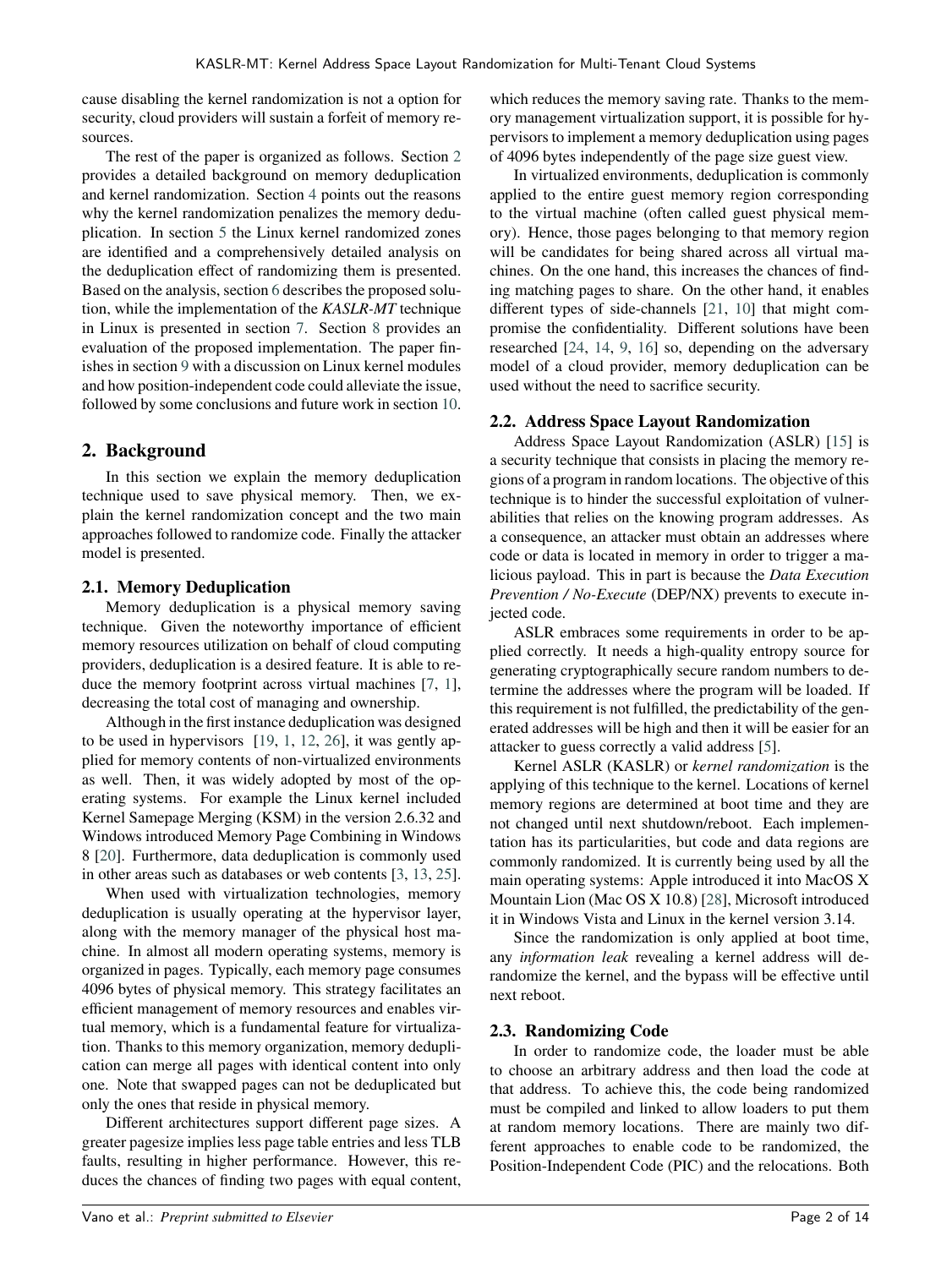approaches can load and run code at random virtual addresses but they have implementations differences that have an impact in the performance and also in the shared memory.

Position-independent code is a piece of machine code that can be executed regardless of where it is loaded in memory without any code modification. This feature is crucial for shared libraries, to keep the code segment as non-writable and to allow memory sharing by several processes using the Copy-On-Write (COW) mechanism [\[4\]](#page-13-8). Instead of referencing symbols with absolute addresses, PIC uses indexed addressing using relative offsets. For example, a data variable can be referenced relatively using the program's instruction pointer. For efficiently accessing symbols and data beyond the addressable limits of an architecture, userland programs use a look-up table called Global Offset Table (GOT). This table is placed in a data segment and contains absolute addresses of global exported symbols. Hence, PIC allows to randomize code and at the same time to it.

On the other hand, relocatable code is a piece of machine code that also can be executed regardless of where it is loaded in memory, but the executable segment needs to be patched when it is loaded. Relocation information is consulted by the loader in order to adjust symbol references through different parts of the program with final absolute addresses in-place. Although the final program with the absolute references can be more efficient than positionindependent code, the load time work of relocatable code is considerably heavier, as every reference in code must be fixed-up. In contrast to PIC, relocatable code is not suitable for shared libraries. The relocations in code pages trigger the COW mechanism, generating private copies of these pages for each process using the same library loaded at different virtual addresses. The result is a decrement of memory sharing among processes, which is the main purpose of shared libraries.

# <span id="page-3-1"></span>**2.4. Attacker Model**

Disabling the kernel randomization in favour of having the highest possible memory deduplication saving rate introduces serious weaknesses. Vulnerabilities that rely on knowing where the kernel has been mapped will have 100% of success, since those addresses are not longer a secret that attackers need to obtain.

In a cloud environment, where virtual machines can interact each other, this is even more risky. A kernel vulnerability could compromise the entire physical cloud and all its virtual machines, even if they are running in different tenants and physical machines. Local, remote, inter-VM, intra-VM, inter-Tenant and intra-Tenant attackers do not need to perform a prior kernel attack to know where the kernel resides in memory, they already know, and their attacks will always success.

Our goal is to provide kernel randomization while introducing a negligible impact in the memory savings to enable cloud providers to use the KASLR protection along with the memory deduplication benefits. We assume that the kernel contains a software vulnerability that requires to bypass the kernel randomization to successfully be exploited. That is, our goal is that attackers exploiting a kernel vulnerability from local, remote, inter-VM, intra-VM, inter-Tenant and intra-Tenant must face the full kernel randomization protection with almost no effect in the memory deduplication.

# <span id="page-3-0"></span>**3. Linux Kernel Randomization**

This section describes how kernel randomization is performed in the Linux kernel v5.0.6 for the x86\_64 architecture. We describe how the bootloader and Linux kernel randomizes five memory areas.

In Section [2.3,](#page-2-1) we described two different approaches to randomize code: position-independent code and relocations. Current Linux kernel implementation is not PIC compliant. It uses text relocations, dynamically patching all the position-dependent references after the final address of the code memory region is randomly calculated.

At the early stages of the boot process, the Linux kernel is decompressed in memory by the bootloader. One of its purposes, along with other system initialization operations, is to place the regular kernel into a random location.

The random numbers used by the KASLR are requested at boot time and, at this early stage there is no much entropy available. Having quality random numbers is key to have an effective KASLR, otherwise the addresses will be predictable and the protection useless. In order to obtain random numbers, Linux uses different sources of entropy such as rdrand, rdtsc, system timers, etc. The outcome of all the available sources is combined by using the XOR operation, and the result value is diffused by using circular multiplication.

The decompressor uses two random numbers to randomize both the physical address and the virtual address where the kernel will be loaded and mapped respectively. The physical address determines where the regular kernel image is going to be decompressed in memory. This image is an Executable and Linkable Format (ELF) file with a relocation table appended to it. Relocation information is generated by the static linker and it is needed for patching the virtual addresses of every position-dependent reference. Each virtual address that needs to be updated has its corresponding entry in this relocation table.

Once the kernel is decompressed into the randomly chosen physical address, the kernel image is parsed to extract the information about the segments that compose the kernel virtual memory. All the loadable segments are placed into their corresponding location. Then, relocations are processed, the kernel needs to be patched taking into account the new base address that differs from the base address that it was linked to. Listing [1](#page-4-1) shows the pseudo-code of the loop processing and fixing relocations.

After the relocations have been applied by the bootloader, the execution control is transferred to the kernel. At this point, some system initializations operations are performed including the randomization of the remaining four memory regions. First the physical direct mapping (physmap), the dynamic memory region (vmalloc) and the virtual mem-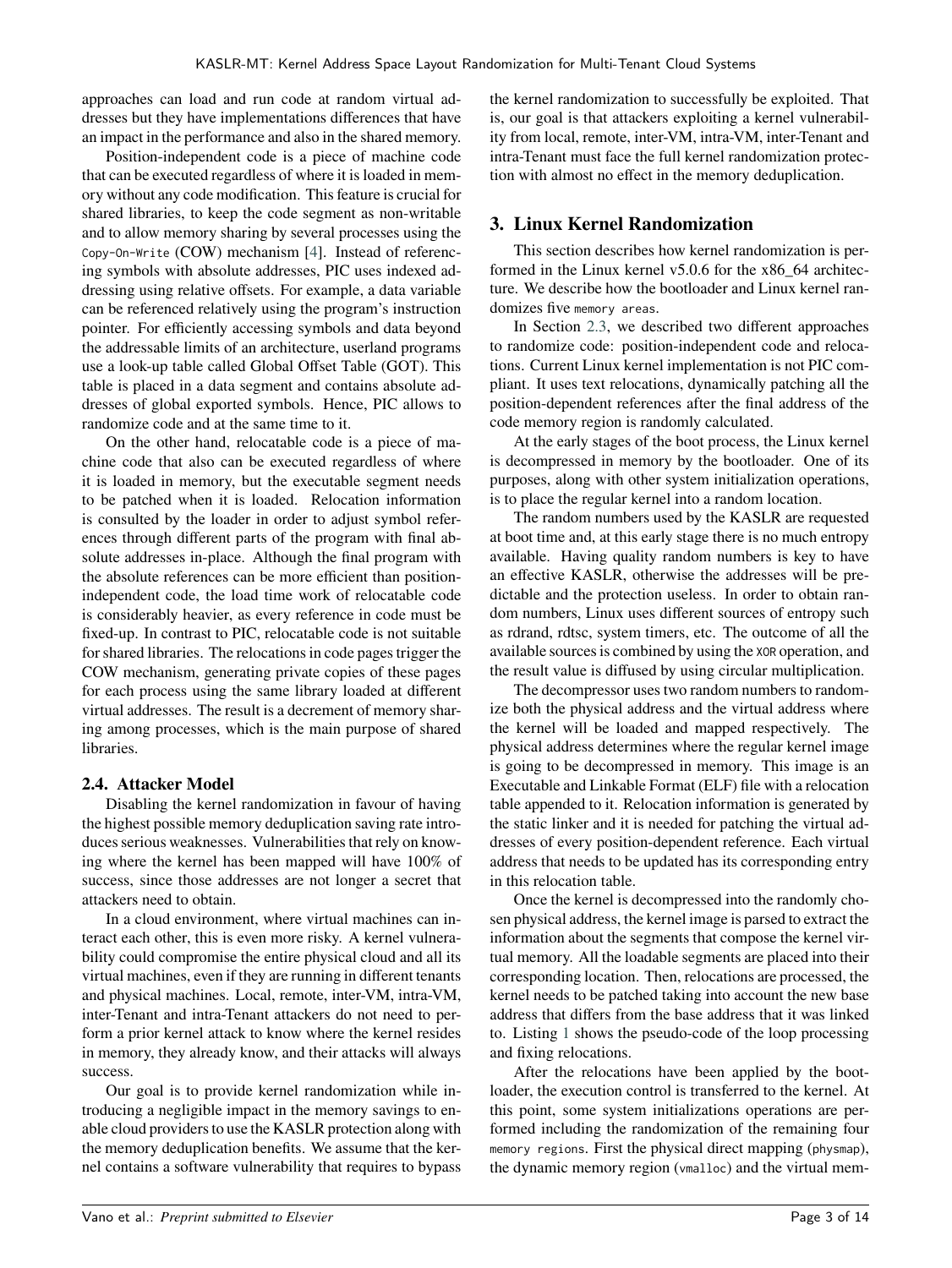```
for each relocation do
reloc_addr = <read relocation entry>
// Calculate its current physical location
ptr = (reloc_addr + phys_map)
check_memory_bounds(ptr)
// Update virtual address
*ptr += kaslr_virt_offset
```
Listing 1: Pseudo-code of relocations update

ory map (vmemmap) are randomized, later when the first module is loaded the module base address is randomly calculated (modules start).

Although each region is randomized independently, there is a position order. The physical direct mapping will always be placed at a lower virtual address than the vmalloc region, which also will be placed at a lower virtual address than the vmemmap region.

The randomization algorithm is trying to use as efficient as possible the entropy. The first region is bounded to the lower third of the entire virtual space available for these three regions. A random address within the bounds is selected to map the memory region. The remaining space, subtracting a padding to avoid region overlapping, is then divided by two in order to place the second region, following the same approach. Similarly, the last region is placed at a random address within the remaining space after subtracting the padding corresponding to the second one.

The final memory region to be randomized is the zone where modules are loaded. It uses a different logic from the previous memory regions, since it is not calculated until the first module is loaded in the system. When the first module is loaded, a random number of pages between 1 and 1024 is determined and it is added to a static base address, establishing the virtual base address where the allocation of all the loadable modules starts. From that point, subsequent modules are sequentially allocated in the order as they are loaded. Once a module is loaded into its final location, relocations need to be done to fix-up their references. These relocations include absolute addresses and relative offsets. It is worth noting that even relative offsets depend on address randomization if they refer to memory regions being also randomized. In that case, the relative offset may differ, since the distance between referee and referrer is not constant. In addition, the module load order is not deterministic, so the final order and therefore the relocations applied to modules can be different in different kernel boots.

To summarize, the Linux kernel randomizes a total of six different addresses:

- Kernel Base Physical Address: Physical address where the kernel is decompressed.
- Kernel Base Virtual Address: Virtual address of the

kernel text mapping, containing the code and data segments.

- Physmap: Direct mapping of all physical memory. Also used to dynamically allocate physically contiguous memory.
- Vmalloc: Memory region to dynamically allocate virtually contiguous memory.
- Vmemmap: Kernel virtual memory map, containing metadata of physical page frames.
- Modules: Virtual base address where modules are loaded.

# <span id="page-4-0"></span>**4. The Problem: KASLR vs Deduplication**

In this section, we present how kernel randomization reduces the effectiveness of memory sharing by deduplication in virtualized systems.

As detailed in section [2.1,](#page-2-2) the memory deduplication mechanism merges pages with equal content. Regardless of whether they comprise code or data and independently of their virtual address, two or more pages will be merged if their contents are identical. On the other hand, as described in section [2.3](#page-2-1) kernel randomization could affect the host's memory sharing effectiveness if the relocation randomization approach is used. Unfortunately, as we present in section [3](#page-3-0) we found that current Linux versions uses the *relocations* approach for randomizing the kernel.

The main issue is that current Linux kernel randomization is following a relocation approach that modifies code at boot time depending on random addresses, but memory deduplication requires to have equal content to merge pages. This conflict results on either having the KASLR enabled but reducing the shared memory or disable the KASLR to have the maximum deduplicated memory.

#### **4.1. Breaking Shared Code**

The memory deduplication fails to merge kernel code because of the randomization. Figure [1](#page-5-1) exemplifies this concept. It shows the same hypothetical printk() kernel call from 2 kernels that were mapped at different base addresses. Kernel 2 base address is 0x40000 and kernel 3 base address is 0x80000. The resulting mov \$0xaddr, %rdi is patched by the kernel loader accordingly to the random kernel base address at boot time.

In more detail, the instruction is placing the virtual address of the string into a register and passing it to the printk() function, following the *System V AMD64 ABI* convention. The absolute reference in the mov instruction differs because the data region was loaded at different addresses. These absolute addresses need to be fixed-up at load time, before even running the kernel, altering the page content. As a consequence, those pages cannot be merged by deduplication because their content after the relocation will differ. This is just an example to illustrate the issue that prevents memory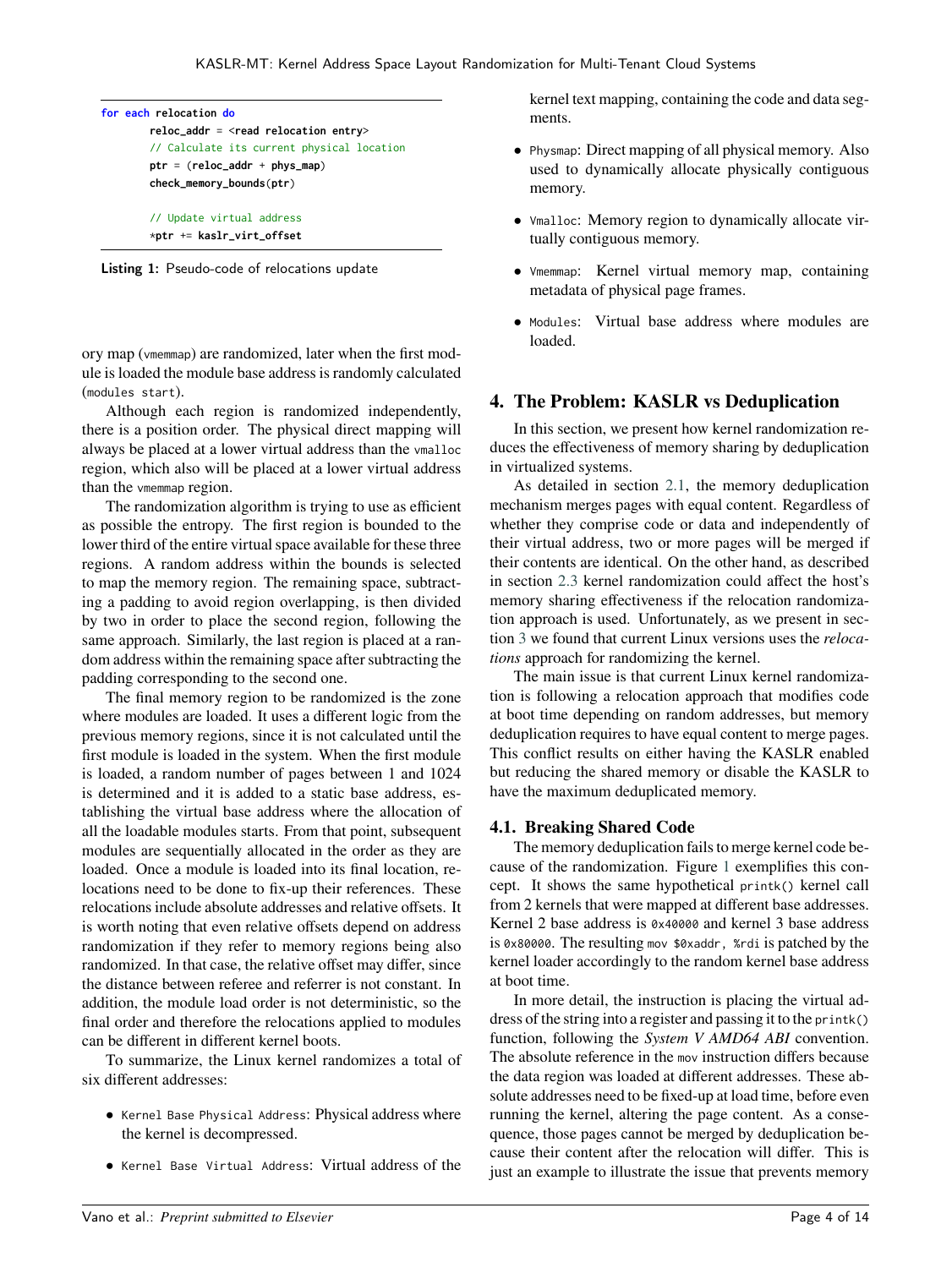<span id="page-5-1"></span>

Figure 1: Overview scenario, with an hypervisor using memory deduplication and running three virtual machines. Kernel memories of two virtual machines are detailed, showing their load address along with some contents of the code and data regions.

deduplication from merging Linux code, but the Linux kernel is a modern and advanced operating system containing many coding tricks to improve both the readability and efficiency of the code.

Therefore, a full analysis is necessary, presented in section [5,](#page-5-0) to determine, on the one hand, to what extent the code is being modified because of the randomization and, on the other hand, which randomization zones produce most kernel and modules code modifications.

### **4.2. Breaking Shared Data**

Relocations do not only affect to code but also to data variables whose contents depend on the virtual address of the memory location being referenced. For example, a data pointer containing the address of a dynamically allocated object. Therefore, the problem occurs when memory contents depend on the position of the memory location being referenced and this location is randomized. A very known example in userland applications is the usage of a GOT/PLT to jump to libraries. The GOT contains pointers to where library functions reside in memory. Therefore, the fact of randomizing libraries prevents the merging of the page holding the GOT.

Similarly, the Linux kernel contains structures that hold pointers to functions. Those pointers depend on the kernel base address. As a consequence, all pages containing one single pointer referencing to a randomized address will not be merged by memory deduplication. This can be extended to any memory in Linux that holds data, such us vmalloc, vmemmap and modules data.

Returning to figure [1,](#page-5-1) we can observe an array of pointers in the data section of both kernels, where the second element points to an address of its corresponding code section. Similar to what occurs with the relocation in the mov instruc-

tion, given that the base address of these two kernels differ, the pointer will differ as well. As a consequence, the host cannot share these memory pages.

# <span id="page-5-0"></span>**5. KASLR Influence on Deduplication**

As discussed in section [4,](#page-4-0) randomizing the memory layout of guest kernels reduces the effectiveness of the memory deduplication. In this section, in order to design a new KASLR, we present a comprehensive analysis of the impact of each randomized area to the memory deduplication.

Our goal is to precisely measure to what extent a particular *memory region* (kernel code, kernel data, modules code, modules data, vmalloc and vmemmap) differs when randomizing virtual *memory base addresses* (kernel vaddr., kernel paddr., vmalloc, vmemmap, modules and physical mapping). Since there are six *memory base addresses* to be randomized, our test probes a total of  $2^6 = 64$  combinations per each *memory region*. The result of each one is the number of pages that are different between a particular *memory region*. For example, enabling randomization for all *memory base addresses* but one, enabling randomization for all *memory base address* but two, etc. By doing this, we can precisely achieve the following:

- 1. **The KASLR influence**: of each combination to identify which randomized *memory base address* have more impact on memory deduplication.
- 2. **The best combination**: for our purpose. In our case, we aim to fully randomize as many *memory base addresses* as possible. To achieve that we need to obtain those that have low or zero impact on memory deduplication. As detailed in the solution section [6,](#page-10-0) those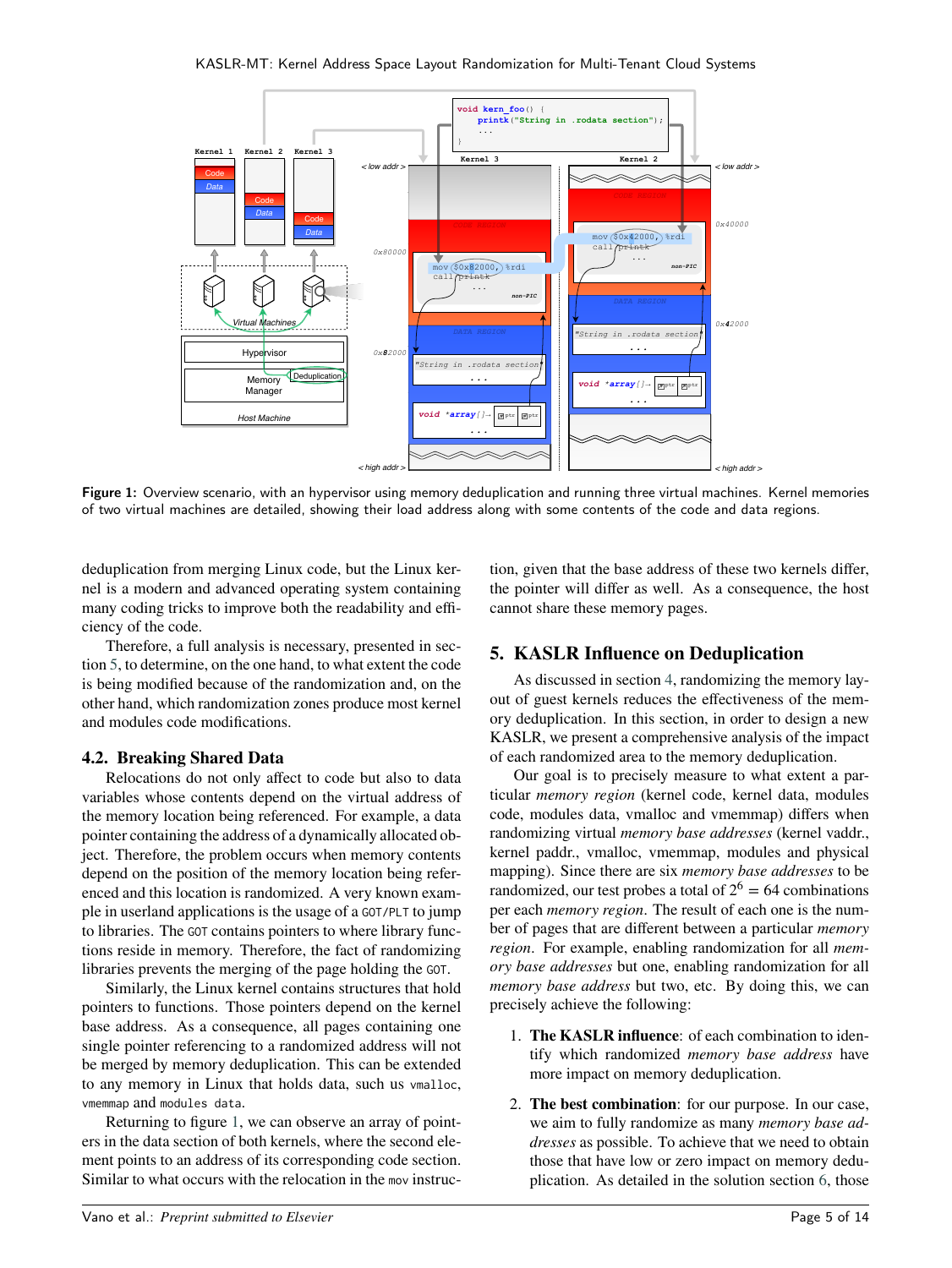<span id="page-6-0"></span>

| Randomized Base Addresses<br>Randomized Base Addresses<br>vmalloc/<br>physical<br>kernel<br>physical<br>kernel<br>kernel<br>% equal<br>vmalloc/<br>kernel<br>modules<br>modules<br>vmemmap<br>vmemmap<br>vaddr.<br>ioremap<br>mapping<br>paddr.<br>pages<br>ioremap<br>mapping<br>vaddr.<br>paddr.<br>pages<br>100<br>$\circ$<br>$\circ$<br>$\circ$<br>$\circ$<br>$\bullet$<br>0<br>100<br>O<br>$\circ$<br>О<br>$\circ$<br>О<br>$\bullet$<br>О<br>D<br>O<br>80.8<br>$\circ$<br>$\circ$<br>$\circ$<br>100<br>$\bullet$<br>$\circ$<br>$\circ$<br>$\bullet$<br>$\bullet$<br>$\circ$<br>$\circ$<br>0<br>$\bullet$<br>100<br>$\circ$<br>$\circ$<br>$\circ$<br>$\circ$<br>$\circ$<br>$\circ$<br>$\circ$<br>О<br>$\bullet$<br>0<br>100<br>$\circ$<br>$\circ$<br>$\circ$<br>$\circ$<br>$\circ$<br>$\circ$<br>$\circ$<br>$\bullet$<br>$\bullet$<br>$\bullet$<br>●<br>0<br>100<br>$\circ$<br>$\circ$<br>$\circ$<br>О<br>O<br>$\circ$<br>О<br>$\bullet$<br>$\bullet$<br>e<br>0<br>100<br>80.6<br>$\circ$<br>$\circ$<br>$\circ$<br>$\bullet$<br>$\bullet$<br>$\circ$<br>$\circ$<br>$\circ$<br>$\bullet$<br>$\bullet$<br>100<br>80.5<br>$\circ$<br>$\circ$<br>О<br>$\bullet$<br>O<br>$\circ$<br>О<br>$\bullet$<br>$\bullet$<br>$\bullet$<br>$\bullet$<br>$\bullet$<br>$\circ$<br>$\circ$<br>$\circ$<br>$\circ$<br>$\circ$<br>$\circ$<br>$\bullet$<br>100<br>$\bullet$<br>$\circ$<br>$\bullet$<br>0<br>100<br>О<br>$\circ$<br>О<br>О<br>О<br>$\circ$<br>О<br>$\bullet$<br>$\bullet$<br>0<br>100<br>$\circ$<br>$\circ$<br>$\circ$<br>$\circ$<br>$\circ$<br>$\circ$<br>$\bullet$<br>$\circ$<br>$\bullet$<br>$\bullet$<br>$\bullet$<br>80.3<br>100<br>О<br>$\circ$<br>$\circ$<br>$\bullet$<br>$\circ$<br>О<br>O<br>$\bullet$<br>$\bullet$<br>0<br>0<br>100<br>$\circ$<br>$\bullet$<br>$\circ$<br>$\circ$<br>$\bullet$<br>$\bullet$<br>$\circ$<br>$\circ$<br>$\circ$<br>$\circ$<br>●<br>$\bullet$<br>100<br>$\circ$<br>$\circ$<br>$\circ$<br>$\circ$<br>О<br>О<br>$\bullet$<br>О<br>$\circ$<br>$\bullet$<br>$\bullet$<br>$\circ$<br>$\circ$<br>$\circ$<br>$\circ$<br>100<br>$\circ$<br>$\bullet$<br>$\bullet$<br>$\bullet$<br>$\bullet$<br>0<br>$\bullet$<br>0<br>100<br>80.2<br>О<br>О<br>$\bullet$<br>$\circ$<br>$\circ$<br>О<br>О<br>O<br>$\bullet$<br>80.2<br>$\circ$<br>100<br>$\circ$<br>$\circ$<br>$\circ$<br>$\circ$<br>$\circ$<br>$\circ$<br>$\circ$<br>$\bullet$<br>$\bullet$<br>$\bullet$<br>100<br>$\bullet$<br>$\circ$<br>О<br>$\circ$<br>$\bullet$<br>О<br>$\circ$<br>О<br>0<br>$\bullet$<br>0<br>$\circ$<br>$\circ$<br>$\circ$<br>$\circ$<br>100<br>$\circ$<br>$\bullet$<br>$\circ$<br>$\circ$<br>$\bullet$<br>$\bullet$<br>●<br>●<br>$\circ$<br>$\circ$<br>$\circ$<br>100<br>$\circ$<br>$\circ$<br>$\circ$<br>$\circ$<br>$\circ$<br>$\bullet$<br>$\bullet$<br>$\bullet$<br>$\bullet$<br>$\bigcirc$<br>$\circ$<br>$\circ$<br>$\circ$<br>80.1<br>$\circ$<br>$\circ$<br>$\circ$<br>$\circ$<br>100<br>$\bullet$<br>$\bullet$<br>$\bullet$<br>0<br>100<br>80.0<br>$\circ$<br>О<br>$\circ$<br>$\circ$<br>О<br>$\bullet$<br>$\bullet$<br>0<br>e<br>100<br>$\circ$<br>$\circ$<br>$\circ$<br>$\circ$<br>$\bullet$<br>$\circ$<br>$\circ$<br>$\bullet$<br>$\bullet$<br>$\bullet$<br>$\bullet$<br>100<br>O<br>О<br>$\circ$<br>$\bullet$<br>$\circ$<br>O<br>О<br>$\bullet$<br>$\bullet$<br>О<br>0<br>0<br>80.C<br>$\circ$<br>$\circ$<br>$\circ$<br>$\circ$<br>$\bullet$<br>$\circ$<br>100<br>$\circ$<br>$\bullet$<br>$\circ$<br>$\bullet$<br>●<br>100<br>80.0<br>$\circ$<br>$\circ$<br>$\circ$<br>$\circ$<br>$\circ$<br>$\circ$<br>$\circ$<br>О<br>$\bullet$<br>$\bullet$<br>$\bullet$<br>100<br>$\circ$<br>79.8<br>$\bullet$<br>$\circ$<br>$\circ$<br>$\circ$<br>$\circ$<br>$\circ$<br>$\circ$<br>$\bullet$<br>$\bullet$<br>$\bullet$<br>100<br>$\circ$<br>О<br>$\circ$<br>$\circ$<br>$\circ$<br>$\circ$<br>О<br>$\bullet$<br>$\bullet$<br>0<br>0<br>100<br>$\circ$<br>$\circ$<br>$\bullet$<br>$\circ$<br>$\circ$<br>$\circ$<br>$\bullet$<br>O<br>$\bullet$<br>$\circ$<br>O<br>●<br>79.7<br>100<br>$\circ$<br>$\circ$<br>O<br>$\bullet$<br>О<br>O<br>$\circ$<br>$\circ$<br>О<br>●<br>$\bullet$<br>71.5<br>$\circ$<br>$\circ$<br>$\circ$<br>100<br>$\circ$<br>$\circ$<br>$\circ$<br>$\circ$<br>$\bullet$<br>$\bullet$<br>$\bullet$<br>$\circ$<br>$\circ$<br>$\circ$<br>$\circ$<br>$\circ$<br>$\circ$<br>100<br>$\circ$<br>$\circ$<br>$\circ$<br>О<br>O<br>$\circ$<br>0<br>$\bigcirc$<br>$\circ$<br>$\circ$<br>$\circ$<br>$\circ$<br>2.6<br>$\bullet$<br>$\bullet$<br>$\bullet$<br>$\bullet$<br>$\bullet$<br>0<br>$\bullet$<br>64.6<br>2.6<br>$\circ$<br>О<br>$\circ$<br>$\bullet$<br>$\bullet$<br>О<br>●<br>O<br>2.6<br>$\circ$<br>$\circ$<br>$\circ$<br>64.6<br>$\bullet$<br>$\circ$<br>$\bullet$<br>●<br>$\bullet$<br>O<br>0<br>●<br>64.4<br>2.6<br>$\bullet$<br>$\bullet$<br>O<br>O<br>$\circ$<br>$\bullet$<br>●<br>0<br>$\bullet$<br>$\circ$<br>2.6<br>$\bullet$<br>$\circ$<br>$\bullet$<br>$\bullet$<br>$\circ$<br>$\bullet$<br>$\bullet$<br>●<br>●<br>●<br>e<br>2.6<br>O<br>$\bullet$<br>$\bullet$<br>$\bullet$<br>O<br>$\bullet$<br>$\bullet$<br>$\bullet$<br>64.3<br>$\circ$<br>$\circ$<br>2.6<br>$\bullet$<br>$\bullet$<br>$\circ$<br>$\circ$<br>$\bullet$<br>$\bullet$<br>$\bullet$<br>64.3<br>2.6<br>$\circ$<br>$\circ$<br>O<br>$\circ$<br>О<br>О<br>۰<br>œ<br>$\circ$<br>$\circ$<br>$\circ$<br>2.6<br>$\circ$<br>$\bullet$<br>●<br>e<br>0<br>$\bullet$<br>0<br>e<br>2.6<br>$\circ$<br>O<br>$\bullet$<br>$\bullet$<br>$\circ$<br>O<br>$\bullet$<br>$\bullet$<br>$\bullet$<br>$\bullet$<br>О<br>$\circ$<br>2.6<br>$\circ$<br>$\circ$<br>$\bullet$<br>$\bullet$<br>$\circ$<br>$\bullet$<br>O<br>$\bullet$<br>$\bullet$<br>$\bullet$<br>64.2<br>2.6<br>$\circ$<br>О<br>$\circ$<br>O<br>О<br>$\circ$<br>$\bullet$<br>$\bullet$<br>$\bullet$<br>$\bullet$<br>$\bullet$<br>$\circ$<br>64.1<br>2.6<br>$\bullet$<br>$\bullet$<br>$\bullet$<br>●<br>$\circ$<br>$\bullet$<br>$\bullet$<br>$\bullet$<br>$\circ$<br>●<br>e<br>2.6<br>О<br>О<br>$\circ$<br>$\bullet$<br>О<br>$\bullet$<br>0<br>●<br>$\circ$<br>$\circ$<br>2.6<br>$\circ$<br>$\circ$<br>O<br>●<br>●<br>$\bullet$<br>O<br>O<br>e<br>64.1<br>$\circ$<br>2.6<br>0<br>O<br>O<br>O<br>O<br>$\bullet$<br>●<br>●<br>64.1<br>2.6<br>U<br>U<br>U<br>64.0<br>2.6<br>$\circ$<br>$\bigcirc$<br>$\circ$<br>$\bigcirc$<br>$\bigcirc$<br>$\bullet$<br>$\bullet$<br>$\bullet$<br>$\bullet$<br>$\bullet$<br>$\bullet$<br>$\bigcirc$<br>$\bigcirc$<br>2.6<br>$\bullet$<br>$\circ$<br>$\bullet$<br>$\bullet$<br>$\bigcirc$<br>$\bullet$<br>$\bullet$<br>$\circ$<br>$\bullet$<br>$\bullet$<br>2.6<br>$\bigcirc$<br>$\bullet$<br>$\bigcirc$<br>$\bigcirc$<br>$\bullet$<br>$\bigcirc$<br>$\bigcirc$<br>$\bigcirc$<br>$\bullet$<br>$\bullet$<br>$\circ$<br>$\bullet$<br>$\bigcirc$<br>$\bigcirc$<br>$\bigcirc$<br>64.0<br>$\bigcirc$<br>$\bigcirc$<br>2.6<br>$\bigcirc$<br>$\bullet$<br>$\bigcirc$<br>$\bullet$<br>$\bullet$<br>$\bullet$<br>$\bullet$<br>63.9<br>$\circ$<br>$\bullet$<br>2.6<br>$\bullet$<br>$\circ$<br>$\bullet$<br>0<br>$\bullet$<br>$\bullet$<br>О<br>$\bullet$<br>$\bullet$<br>$\bullet$<br>$\bigcirc$<br>$\bullet$<br>$\bullet$<br>$\bigcirc$<br>$\bigcirc$<br>$\bullet$<br>$\bullet$<br>2.6<br>$\bullet$<br>$\circ$<br>$\bigcirc$<br>$\bullet$<br>$\bigcirc$<br>$\bigcirc$<br>$\circ$<br>$\bigcirc$<br>2.6<br>$\bullet$<br>$\circ$<br>$\circ$<br>$\bullet$<br>$\bullet$<br>$\bullet$<br>$\circ$<br>$\bullet$<br>$\bullet$<br>$\bigcirc$<br>$\bigcirc$<br>$\bigcirc$<br>$\bullet$<br>2.6<br>$\bullet$<br>$\bullet$<br>$\bigcirc$<br>$\bullet$<br>$\bullet$<br>$\bullet$<br>$\bullet$<br>$\bullet$<br>2.6<br>63.8<br>$\circ$<br>$\bigcirc$<br>$\circ$<br>$\bullet$<br>$\circ$<br>$\circ$<br>$\bullet$<br>$\bigcirc$<br>$\bullet$<br>$\bullet$<br>$\bullet$<br>$\bullet$<br>63.8<br>$\bigcirc$<br>$\bigcirc$<br>$\bigcirc$<br>$\bigcirc$<br>2.6<br>$\bigcirc$<br>$\bigcirc$<br>$\bullet$<br>$\bullet$<br>$\bullet$<br>$\bigcirc$<br>$\bullet$<br>$\bullet$<br>$\circ$<br>$\bullet$<br>$\bigcirc$<br>$\circ$<br>2.6<br>$\circ$<br>$\circ$<br>$\bullet$<br>О<br>$\bullet$<br>0<br>$\bullet$<br>$\bullet$<br>$\bigcirc$<br>$\bigcirc$<br>$\bullet$<br>$\bullet$<br>$\bullet$<br>$\bullet$<br>$\bullet$<br>$\bigcirc$<br>$\bullet$<br>$\bigcirc$<br>$\bullet$<br>$\bigcirc$<br>2.6<br>$\circ$<br>$\bigcirc$<br>2.6<br>$\bullet$<br>$\circ$<br>$\circ$<br>$\circ$<br>$\bullet$<br>$\circ$<br>$\bullet$<br>$\bullet$<br>$\bullet$<br>$\bullet$<br>63.5<br>$\bigcirc$<br>$\bigcirc$<br>$\bigcirc$<br>$\bigcirc$<br>$\bigcirc$<br>$\bullet$<br>$\bigcirc$<br>$\bullet$<br>$\bullet$<br>2.6<br>$\bullet$<br>$\bullet$<br>$\bullet$ |         |            |            | Linux Code |           |            |     |           |           |           | Linux Data |           |           |         |
|----------------------------------------------------------------------------------------------------------------------------------------------------------------------------------------------------------------------------------------------------------------------------------------------------------------------------------------------------------------------------------------------------------------------------------------------------------------------------------------------------------------------------------------------------------------------------------------------------------------------------------------------------------------------------------------------------------------------------------------------------------------------------------------------------------------------------------------------------------------------------------------------------------------------------------------------------------------------------------------------------------------------------------------------------------------------------------------------------------------------------------------------------------------------------------------------------------------------------------------------------------------------------------------------------------------------------------------------------------------------------------------------------------------------------------------------------------------------------------------------------------------------------------------------------------------------------------------------------------------------------------------------------------------------------------------------------------------------------------------------------------------------------------------------------------------------------------------------------------------------------------------------------------------------------------------------------------------------------------------------------------------------------------------------------------------------------------------------------------------------------------------------------------------------------------------------------------------------------------------------------------------------------------------------------------------------------------------------------------------------------------------------------------------------------------------------------------------------------------------------------------------------------------------------------------------------------------------------------------------------------------------------------------------------------------------------------------------------------------------------------------------------------------------------------------------------------------------------------------------------------------------------------------------------------------------------------------------------------------------------------------------------------------------------------------------------------------------------------------------------------------------------------------------------------------------------------------------------------------------------------------------------------------------------------------------------------------------------------------------------------------------------------------------------------------------------------------------------------------------------------------------------------------------------------------------------------------------------------------------------------------------------------------------------------------------------------------------------------------------------------------------------------------------------------------------------------------------------------------------------------------------------------------------------------------------------------------------------------------------------------------------------------------------------------------------------------------------------------------------------------------------------------------------------------------------------------------------------------------------------------------------------------------------------------------------------------------------------------------------------------------------------------------------------------------------------------------------------------------------------------------------------------------------------------------------------------------------------------------------------------------------------------------------------------------------------------------------------------------------------------------------------------------------------------------------------------------------------------------------------------------------------------------------------------------------------------------------------------------------------------------------------------------------------------------------------------------------------------------------------------------------------------------------------------------------------------------------------------------------------------------------------------------------------------------------------------------------------------------------------------------------------------------------------------------------------------------------------------------------------------------------------------------------------------------------------------------------------------------------------------------------------------------------------------------------------------------------------------------------------------------------------------------------------------------------------------------------------------------------------------------------------------------------------------------------------------------------------------------------------------------------------------------------------------------------------------------------------------------------------------------------------------------------------------------------------------------------------------------------------------------------------------------------------------------------------------------------------------------------------------------------------------------------------------------------------------------------------------------------------------------------------------------------------------------------------------------------------------------------------------------------------------------------------------------------------------------------------------------------------------------------------------------------------------------------------------------------------------------------------------------------------------------------------------------------------------------------------------------------------------------------------------------------------------------------------------------------------------------------------------------------------------------------------------------------------------------------------------------------------------------------------------------------------------------------------------------------------------------------------------------------------------------------------------------------------------------------------------------------------------------------------------------------------------------------------------------------------------------------------------------------------------------------------------------------------------------------------------------------------------------------------------------------------------------------------------------------------------------------------------------------------------------------------------------------------------------------------------------------------------------------------------------------------------------------------------------------------------------------------------------------------------------------------------------------------------------------------------------------------------------------------------------------------------------------------------------------------------------------------------------------------------------------------------------------------------------------------------------------------------------------------------------------------------------------------|---------|------------|------------|------------|-----------|------------|-----|-----------|-----------|-----------|------------|-----------|-----------|---------|
|                                                                                                                                                                                                                                                                                                                                                                                                                                                                                                                                                                                                                                                                                                                                                                                                                                                                                                                                                                                                                                                                                                                                                                                                                                                                                                                                                                                                                                                                                                                                                                                                                                                                                                                                                                                                                                                                                                                                                                                                                                                                                                                                                                                                                                                                                                                                                                                                                                                                                                                                                                                                                                                                                                                                                                                                                                                                                                                                                                                                                                                                                                                                                                                                                                                                                                                                                                                                                                                                                                                                                                                                                                                                                                                                                                                                                                                                                                                                                                                                                                                                                                                                                                                                                                                                                                                                                                                                                                                                                                                                                                                                                                                                                                                                                                                                                                                                                                                                                                                                                                                                                                                                                                                                                                                                                                                                                                                                                                                                                                                                                                                                                                                                                                                                                                                                                                                                                                                                                                                                                                                                                                                                                                                                                                                                                                                                                                                                                                                                                                                                                                                                                                                                                                                                                                                                                                                                                                                                                                                                                                                                                                                                                                                                                                                                                                                                                                                                                                                                                                                                                                                                                                                                                                                                                                                                                                                                                                                                                                                                                                                                                                                                                                                                                                                                                                                                                                                                                                                                                                                                                                      |         |            |            |            |           |            |     |           |           |           |            |           |           |         |
|                                                                                                                                                                                                                                                                                                                                                                                                                                                                                                                                                                                                                                                                                                                                                                                                                                                                                                                                                                                                                                                                                                                                                                                                                                                                                                                                                                                                                                                                                                                                                                                                                                                                                                                                                                                                                                                                                                                                                                                                                                                                                                                                                                                                                                                                                                                                                                                                                                                                                                                                                                                                                                                                                                                                                                                                                                                                                                                                                                                                                                                                                                                                                                                                                                                                                                                                                                                                                                                                                                                                                                                                                                                                                                                                                                                                                                                                                                                                                                                                                                                                                                                                                                                                                                                                                                                                                                                                                                                                                                                                                                                                                                                                                                                                                                                                                                                                                                                                                                                                                                                                                                                                                                                                                                                                                                                                                                                                                                                                                                                                                                                                                                                                                                                                                                                                                                                                                                                                                                                                                                                                                                                                                                                                                                                                                                                                                                                                                                                                                                                                                                                                                                                                                                                                                                                                                                                                                                                                                                                                                                                                                                                                                                                                                                                                                                                                                                                                                                                                                                                                                                                                                                                                                                                                                                                                                                                                                                                                                                                                                                                                                                                                                                                                                                                                                                                                                                                                                                                                                                                                                                      |         |            |            |            |           |            |     |           |           |           |            |           |           | % equal |
|                                                                                                                                                                                                                                                                                                                                                                                                                                                                                                                                                                                                                                                                                                                                                                                                                                                                                                                                                                                                                                                                                                                                                                                                                                                                                                                                                                                                                                                                                                                                                                                                                                                                                                                                                                                                                                                                                                                                                                                                                                                                                                                                                                                                                                                                                                                                                                                                                                                                                                                                                                                                                                                                                                                                                                                                                                                                                                                                                                                                                                                                                                                                                                                                                                                                                                                                                                                                                                                                                                                                                                                                                                                                                                                                                                                                                                                                                                                                                                                                                                                                                                                                                                                                                                                                                                                                                                                                                                                                                                                                                                                                                                                                                                                                                                                                                                                                                                                                                                                                                                                                                                                                                                                                                                                                                                                                                                                                                                                                                                                                                                                                                                                                                                                                                                                                                                                                                                                                                                                                                                                                                                                                                                                                                                                                                                                                                                                                                                                                                                                                                                                                                                                                                                                                                                                                                                                                                                                                                                                                                                                                                                                                                                                                                                                                                                                                                                                                                                                                                                                                                                                                                                                                                                                                                                                                                                                                                                                                                                                                                                                                                                                                                                                                                                                                                                                                                                                                                                                                                                                                                                      |         |            |            |            |           |            |     |           |           |           |            |           |           | 80.9    |
|                                                                                                                                                                                                                                                                                                                                                                                                                                                                                                                                                                                                                                                                                                                                                                                                                                                                                                                                                                                                                                                                                                                                                                                                                                                                                                                                                                                                                                                                                                                                                                                                                                                                                                                                                                                                                                                                                                                                                                                                                                                                                                                                                                                                                                                                                                                                                                                                                                                                                                                                                                                                                                                                                                                                                                                                                                                                                                                                                                                                                                                                                                                                                                                                                                                                                                                                                                                                                                                                                                                                                                                                                                                                                                                                                                                                                                                                                                                                                                                                                                                                                                                                                                                                                                                                                                                                                                                                                                                                                                                                                                                                                                                                                                                                                                                                                                                                                                                                                                                                                                                                                                                                                                                                                                                                                                                                                                                                                                                                                                                                                                                                                                                                                                                                                                                                                                                                                                                                                                                                                                                                                                                                                                                                                                                                                                                                                                                                                                                                                                                                                                                                                                                                                                                                                                                                                                                                                                                                                                                                                                                                                                                                                                                                                                                                                                                                                                                                                                                                                                                                                                                                                                                                                                                                                                                                                                                                                                                                                                                                                                                                                                                                                                                                                                                                                                                                                                                                                                                                                                                                                                      |         |            |            |            |           |            |     |           |           |           |            |           |           | 80.8    |
|                                                                                                                                                                                                                                                                                                                                                                                                                                                                                                                                                                                                                                                                                                                                                                                                                                                                                                                                                                                                                                                                                                                                                                                                                                                                                                                                                                                                                                                                                                                                                                                                                                                                                                                                                                                                                                                                                                                                                                                                                                                                                                                                                                                                                                                                                                                                                                                                                                                                                                                                                                                                                                                                                                                                                                                                                                                                                                                                                                                                                                                                                                                                                                                                                                                                                                                                                                                                                                                                                                                                                                                                                                                                                                                                                                                                                                                                                                                                                                                                                                                                                                                                                                                                                                                                                                                                                                                                                                                                                                                                                                                                                                                                                                                                                                                                                                                                                                                                                                                                                                                                                                                                                                                                                                                                                                                                                                                                                                                                                                                                                                                                                                                                                                                                                                                                                                                                                                                                                                                                                                                                                                                                                                                                                                                                                                                                                                                                                                                                                                                                                                                                                                                                                                                                                                                                                                                                                                                                                                                                                                                                                                                                                                                                                                                                                                                                                                                                                                                                                                                                                                                                                                                                                                                                                                                                                                                                                                                                                                                                                                                                                                                                                                                                                                                                                                                                                                                                                                                                                                                                                                      |         |            |            |            |           |            |     |           |           |           |            |           |           | 80.8    |
|                                                                                                                                                                                                                                                                                                                                                                                                                                                                                                                                                                                                                                                                                                                                                                                                                                                                                                                                                                                                                                                                                                                                                                                                                                                                                                                                                                                                                                                                                                                                                                                                                                                                                                                                                                                                                                                                                                                                                                                                                                                                                                                                                                                                                                                                                                                                                                                                                                                                                                                                                                                                                                                                                                                                                                                                                                                                                                                                                                                                                                                                                                                                                                                                                                                                                                                                                                                                                                                                                                                                                                                                                                                                                                                                                                                                                                                                                                                                                                                                                                                                                                                                                                                                                                                                                                                                                                                                                                                                                                                                                                                                                                                                                                                                                                                                                                                                                                                                                                                                                                                                                                                                                                                                                                                                                                                                                                                                                                                                                                                                                                                                                                                                                                                                                                                                                                                                                                                                                                                                                                                                                                                                                                                                                                                                                                                                                                                                                                                                                                                                                                                                                                                                                                                                                                                                                                                                                                                                                                                                                                                                                                                                                                                                                                                                                                                                                                                                                                                                                                                                                                                                                                                                                                                                                                                                                                                                                                                                                                                                                                                                                                                                                                                                                                                                                                                                                                                                                                                                                                                                                                      |         |            |            |            |           |            |     |           |           |           |            |           |           | 80.7    |
|                                                                                                                                                                                                                                                                                                                                                                                                                                                                                                                                                                                                                                                                                                                                                                                                                                                                                                                                                                                                                                                                                                                                                                                                                                                                                                                                                                                                                                                                                                                                                                                                                                                                                                                                                                                                                                                                                                                                                                                                                                                                                                                                                                                                                                                                                                                                                                                                                                                                                                                                                                                                                                                                                                                                                                                                                                                                                                                                                                                                                                                                                                                                                                                                                                                                                                                                                                                                                                                                                                                                                                                                                                                                                                                                                                                                                                                                                                                                                                                                                                                                                                                                                                                                                                                                                                                                                                                                                                                                                                                                                                                                                                                                                                                                                                                                                                                                                                                                                                                                                                                                                                                                                                                                                                                                                                                                                                                                                                                                                                                                                                                                                                                                                                                                                                                                                                                                                                                                                                                                                                                                                                                                                                                                                                                                                                                                                                                                                                                                                                                                                                                                                                                                                                                                                                                                                                                                                                                                                                                                                                                                                                                                                                                                                                                                                                                                                                                                                                                                                                                                                                                                                                                                                                                                                                                                                                                                                                                                                                                                                                                                                                                                                                                                                                                                                                                                                                                                                                                                                                                                                                      |         |            |            |            |           |            |     |           |           |           |            |           |           | 80.7    |
|                                                                                                                                                                                                                                                                                                                                                                                                                                                                                                                                                                                                                                                                                                                                                                                                                                                                                                                                                                                                                                                                                                                                                                                                                                                                                                                                                                                                                                                                                                                                                                                                                                                                                                                                                                                                                                                                                                                                                                                                                                                                                                                                                                                                                                                                                                                                                                                                                                                                                                                                                                                                                                                                                                                                                                                                                                                                                                                                                                                                                                                                                                                                                                                                                                                                                                                                                                                                                                                                                                                                                                                                                                                                                                                                                                                                                                                                                                                                                                                                                                                                                                                                                                                                                                                                                                                                                                                                                                                                                                                                                                                                                                                                                                                                                                                                                                                                                                                                                                                                                                                                                                                                                                                                                                                                                                                                                                                                                                                                                                                                                                                                                                                                                                                                                                                                                                                                                                                                                                                                                                                                                                                                                                                                                                                                                                                                                                                                                                                                                                                                                                                                                                                                                                                                                                                                                                                                                                                                                                                                                                                                                                                                                                                                                                                                                                                                                                                                                                                                                                                                                                                                                                                                                                                                                                                                                                                                                                                                                                                                                                                                                                                                                                                                                                                                                                                                                                                                                                                                                                                                                                      |         |            |            |            |           |            |     |           |           |           |            |           |           |         |
|                                                                                                                                                                                                                                                                                                                                                                                                                                                                                                                                                                                                                                                                                                                                                                                                                                                                                                                                                                                                                                                                                                                                                                                                                                                                                                                                                                                                                                                                                                                                                                                                                                                                                                                                                                                                                                                                                                                                                                                                                                                                                                                                                                                                                                                                                                                                                                                                                                                                                                                                                                                                                                                                                                                                                                                                                                                                                                                                                                                                                                                                                                                                                                                                                                                                                                                                                                                                                                                                                                                                                                                                                                                                                                                                                                                                                                                                                                                                                                                                                                                                                                                                                                                                                                                                                                                                                                                                                                                                                                                                                                                                                                                                                                                                                                                                                                                                                                                                                                                                                                                                                                                                                                                                                                                                                                                                                                                                                                                                                                                                                                                                                                                                                                                                                                                                                                                                                                                                                                                                                                                                                                                                                                                                                                                                                                                                                                                                                                                                                                                                                                                                                                                                                                                                                                                                                                                                                                                                                                                                                                                                                                                                                                                                                                                                                                                                                                                                                                                                                                                                                                                                                                                                                                                                                                                                                                                                                                                                                                                                                                                                                                                                                                                                                                                                                                                                                                                                                                                                                                                                                                      |         |            |            |            |           |            |     |           |           |           |            |           |           | 80.4    |
|                                                                                                                                                                                                                                                                                                                                                                                                                                                                                                                                                                                                                                                                                                                                                                                                                                                                                                                                                                                                                                                                                                                                                                                                                                                                                                                                                                                                                                                                                                                                                                                                                                                                                                                                                                                                                                                                                                                                                                                                                                                                                                                                                                                                                                                                                                                                                                                                                                                                                                                                                                                                                                                                                                                                                                                                                                                                                                                                                                                                                                                                                                                                                                                                                                                                                                                                                                                                                                                                                                                                                                                                                                                                                                                                                                                                                                                                                                                                                                                                                                                                                                                                                                                                                                                                                                                                                                                                                                                                                                                                                                                                                                                                                                                                                                                                                                                                                                                                                                                                                                                                                                                                                                                                                                                                                                                                                                                                                                                                                                                                                                                                                                                                                                                                                                                                                                                                                                                                                                                                                                                                                                                                                                                                                                                                                                                                                                                                                                                                                                                                                                                                                                                                                                                                                                                                                                                                                                                                                                                                                                                                                                                                                                                                                                                                                                                                                                                                                                                                                                                                                                                                                                                                                                                                                                                                                                                                                                                                                                                                                                                                                                                                                                                                                                                                                                                                                                                                                                                                                                                                                                      |         |            |            |            |           |            |     |           |           |           |            |           |           | 80.4    |
|                                                                                                                                                                                                                                                                                                                                                                                                                                                                                                                                                                                                                                                                                                                                                                                                                                                                                                                                                                                                                                                                                                                                                                                                                                                                                                                                                                                                                                                                                                                                                                                                                                                                                                                                                                                                                                                                                                                                                                                                                                                                                                                                                                                                                                                                                                                                                                                                                                                                                                                                                                                                                                                                                                                                                                                                                                                                                                                                                                                                                                                                                                                                                                                                                                                                                                                                                                                                                                                                                                                                                                                                                                                                                                                                                                                                                                                                                                                                                                                                                                                                                                                                                                                                                                                                                                                                                                                                                                                                                                                                                                                                                                                                                                                                                                                                                                                                                                                                                                                                                                                                                                                                                                                                                                                                                                                                                                                                                                                                                                                                                                                                                                                                                                                                                                                                                                                                                                                                                                                                                                                                                                                                                                                                                                                                                                                                                                                                                                                                                                                                                                                                                                                                                                                                                                                                                                                                                                                                                                                                                                                                                                                                                                                                                                                                                                                                                                                                                                                                                                                                                                                                                                                                                                                                                                                                                                                                                                                                                                                                                                                                                                                                                                                                                                                                                                                                                                                                                                                                                                                                                                      |         |            |            |            |           |            |     |           |           |           |            |           |           | 80.4    |
|                                                                                                                                                                                                                                                                                                                                                                                                                                                                                                                                                                                                                                                                                                                                                                                                                                                                                                                                                                                                                                                                                                                                                                                                                                                                                                                                                                                                                                                                                                                                                                                                                                                                                                                                                                                                                                                                                                                                                                                                                                                                                                                                                                                                                                                                                                                                                                                                                                                                                                                                                                                                                                                                                                                                                                                                                                                                                                                                                                                                                                                                                                                                                                                                                                                                                                                                                                                                                                                                                                                                                                                                                                                                                                                                                                                                                                                                                                                                                                                                                                                                                                                                                                                                                                                                                                                                                                                                                                                                                                                                                                                                                                                                                                                                                                                                                                                                                                                                                                                                                                                                                                                                                                                                                                                                                                                                                                                                                                                                                                                                                                                                                                                                                                                                                                                                                                                                                                                                                                                                                                                                                                                                                                                                                                                                                                                                                                                                                                                                                                                                                                                                                                                                                                                                                                                                                                                                                                                                                                                                                                                                                                                                                                                                                                                                                                                                                                                                                                                                                                                                                                                                                                                                                                                                                                                                                                                                                                                                                                                                                                                                                                                                                                                                                                                                                                                                                                                                                                                                                                                                                                      |         |            |            |            |           |            |     |           |           |           |            |           |           | 80.3    |
|                                                                                                                                                                                                                                                                                                                                                                                                                                                                                                                                                                                                                                                                                                                                                                                                                                                                                                                                                                                                                                                                                                                                                                                                                                                                                                                                                                                                                                                                                                                                                                                                                                                                                                                                                                                                                                                                                                                                                                                                                                                                                                                                                                                                                                                                                                                                                                                                                                                                                                                                                                                                                                                                                                                                                                                                                                                                                                                                                                                                                                                                                                                                                                                                                                                                                                                                                                                                                                                                                                                                                                                                                                                                                                                                                                                                                                                                                                                                                                                                                                                                                                                                                                                                                                                                                                                                                                                                                                                                                                                                                                                                                                                                                                                                                                                                                                                                                                                                                                                                                                                                                                                                                                                                                                                                                                                                                                                                                                                                                                                                                                                                                                                                                                                                                                                                                                                                                                                                                                                                                                                                                                                                                                                                                                                                                                                                                                                                                                                                                                                                                                                                                                                                                                                                                                                                                                                                                                                                                                                                                                                                                                                                                                                                                                                                                                                                                                                                                                                                                                                                                                                                                                                                                                                                                                                                                                                                                                                                                                                                                                                                                                                                                                                                                                                                                                                                                                                                                                                                                                                                                                      |         |            |            |            |           |            |     |           |           |           |            |           |           | 80.3    |
|                                                                                                                                                                                                                                                                                                                                                                                                                                                                                                                                                                                                                                                                                                                                                                                                                                                                                                                                                                                                                                                                                                                                                                                                                                                                                                                                                                                                                                                                                                                                                                                                                                                                                                                                                                                                                                                                                                                                                                                                                                                                                                                                                                                                                                                                                                                                                                                                                                                                                                                                                                                                                                                                                                                                                                                                                                                                                                                                                                                                                                                                                                                                                                                                                                                                                                                                                                                                                                                                                                                                                                                                                                                                                                                                                                                                                                                                                                                                                                                                                                                                                                                                                                                                                                                                                                                                                                                                                                                                                                                                                                                                                                                                                                                                                                                                                                                                                                                                                                                                                                                                                                                                                                                                                                                                                                                                                                                                                                                                                                                                                                                                                                                                                                                                                                                                                                                                                                                                                                                                                                                                                                                                                                                                                                                                                                                                                                                                                                                                                                                                                                                                                                                                                                                                                                                                                                                                                                                                                                                                                                                                                                                                                                                                                                                                                                                                                                                                                                                                                                                                                                                                                                                                                                                                                                                                                                                                                                                                                                                                                                                                                                                                                                                                                                                                                                                                                                                                                                                                                                                                                                      |         |            |            |            |           |            |     |           |           |           |            |           |           | 80.2    |
|                                                                                                                                                                                                                                                                                                                                                                                                                                                                                                                                                                                                                                                                                                                                                                                                                                                                                                                                                                                                                                                                                                                                                                                                                                                                                                                                                                                                                                                                                                                                                                                                                                                                                                                                                                                                                                                                                                                                                                                                                                                                                                                                                                                                                                                                                                                                                                                                                                                                                                                                                                                                                                                                                                                                                                                                                                                                                                                                                                                                                                                                                                                                                                                                                                                                                                                                                                                                                                                                                                                                                                                                                                                                                                                                                                                                                                                                                                                                                                                                                                                                                                                                                                                                                                                                                                                                                                                                                                                                                                                                                                                                                                                                                                                                                                                                                                                                                                                                                                                                                                                                                                                                                                                                                                                                                                                                                                                                                                                                                                                                                                                                                                                                                                                                                                                                                                                                                                                                                                                                                                                                                                                                                                                                                                                                                                                                                                                                                                                                                                                                                                                                                                                                                                                                                                                                                                                                                                                                                                                                                                                                                                                                                                                                                                                                                                                                                                                                                                                                                                                                                                                                                                                                                                                                                                                                                                                                                                                                                                                                                                                                                                                                                                                                                                                                                                                                                                                                                                                                                                                                                                      |         |            |            |            |           |            |     |           |           |           |            |           |           |         |
|                                                                                                                                                                                                                                                                                                                                                                                                                                                                                                                                                                                                                                                                                                                                                                                                                                                                                                                                                                                                                                                                                                                                                                                                                                                                                                                                                                                                                                                                                                                                                                                                                                                                                                                                                                                                                                                                                                                                                                                                                                                                                                                                                                                                                                                                                                                                                                                                                                                                                                                                                                                                                                                                                                                                                                                                                                                                                                                                                                                                                                                                                                                                                                                                                                                                                                                                                                                                                                                                                                                                                                                                                                                                                                                                                                                                                                                                                                                                                                                                                                                                                                                                                                                                                                                                                                                                                                                                                                                                                                                                                                                                                                                                                                                                                                                                                                                                                                                                                                                                                                                                                                                                                                                                                                                                                                                                                                                                                                                                                                                                                                                                                                                                                                                                                                                                                                                                                                                                                                                                                                                                                                                                                                                                                                                                                                                                                                                                                                                                                                                                                                                                                                                                                                                                                                                                                                                                                                                                                                                                                                                                                                                                                                                                                                                                                                                                                                                                                                                                                                                                                                                                                                                                                                                                                                                                                                                                                                                                                                                                                                                                                                                                                                                                                                                                                                                                                                                                                                                                                                                                                                      |         |            |            |            |           |            |     |           |           |           |            |           |           | 80.1    |
|                                                                                                                                                                                                                                                                                                                                                                                                                                                                                                                                                                                                                                                                                                                                                                                                                                                                                                                                                                                                                                                                                                                                                                                                                                                                                                                                                                                                                                                                                                                                                                                                                                                                                                                                                                                                                                                                                                                                                                                                                                                                                                                                                                                                                                                                                                                                                                                                                                                                                                                                                                                                                                                                                                                                                                                                                                                                                                                                                                                                                                                                                                                                                                                                                                                                                                                                                                                                                                                                                                                                                                                                                                                                                                                                                                                                                                                                                                                                                                                                                                                                                                                                                                                                                                                                                                                                                                                                                                                                                                                                                                                                                                                                                                                                                                                                                                                                                                                                                                                                                                                                                                                                                                                                                                                                                                                                                                                                                                                                                                                                                                                                                                                                                                                                                                                                                                                                                                                                                                                                                                                                                                                                                                                                                                                                                                                                                                                                                                                                                                                                                                                                                                                                                                                                                                                                                                                                                                                                                                                                                                                                                                                                                                                                                                                                                                                                                                                                                                                                                                                                                                                                                                                                                                                                                                                                                                                                                                                                                                                                                                                                                                                                                                                                                                                                                                                                                                                                                                                                                                                                                                      |         |            |            |            |           |            |     |           |           |           |            |           |           | 80.1    |
|                                                                                                                                                                                                                                                                                                                                                                                                                                                                                                                                                                                                                                                                                                                                                                                                                                                                                                                                                                                                                                                                                                                                                                                                                                                                                                                                                                                                                                                                                                                                                                                                                                                                                                                                                                                                                                                                                                                                                                                                                                                                                                                                                                                                                                                                                                                                                                                                                                                                                                                                                                                                                                                                                                                                                                                                                                                                                                                                                                                                                                                                                                                                                                                                                                                                                                                                                                                                                                                                                                                                                                                                                                                                                                                                                                                                                                                                                                                                                                                                                                                                                                                                                                                                                                                                                                                                                                                                                                                                                                                                                                                                                                                                                                                                                                                                                                                                                                                                                                                                                                                                                                                                                                                                                                                                                                                                                                                                                                                                                                                                                                                                                                                                                                                                                                                                                                                                                                                                                                                                                                                                                                                                                                                                                                                                                                                                                                                                                                                                                                                                                                                                                                                                                                                                                                                                                                                                                                                                                                                                                                                                                                                                                                                                                                                                                                                                                                                                                                                                                                                                                                                                                                                                                                                                                                                                                                                                                                                                                                                                                                                                                                                                                                                                                                                                                                                                                                                                                                                                                                                                                                      |         |            |            |            |           |            |     |           |           |           |            |           |           | 80.1    |
|                                                                                                                                                                                                                                                                                                                                                                                                                                                                                                                                                                                                                                                                                                                                                                                                                                                                                                                                                                                                                                                                                                                                                                                                                                                                                                                                                                                                                                                                                                                                                                                                                                                                                                                                                                                                                                                                                                                                                                                                                                                                                                                                                                                                                                                                                                                                                                                                                                                                                                                                                                                                                                                                                                                                                                                                                                                                                                                                                                                                                                                                                                                                                                                                                                                                                                                                                                                                                                                                                                                                                                                                                                                                                                                                                                                                                                                                                                                                                                                                                                                                                                                                                                                                                                                                                                                                                                                                                                                                                                                                                                                                                                                                                                                                                                                                                                                                                                                                                                                                                                                                                                                                                                                                                                                                                                                                                                                                                                                                                                                                                                                                                                                                                                                                                                                                                                                                                                                                                                                                                                                                                                                                                                                                                                                                                                                                                                                                                                                                                                                                                                                                                                                                                                                                                                                                                                                                                                                                                                                                                                                                                                                                                                                                                                                                                                                                                                                                                                                                                                                                                                                                                                                                                                                                                                                                                                                                                                                                                                                                                                                                                                                                                                                                                                                                                                                                                                                                                                                                                                                                                                      |         |            |            |            |           |            |     |           |           |           |            |           |           |         |
|                                                                                                                                                                                                                                                                                                                                                                                                                                                                                                                                                                                                                                                                                                                                                                                                                                                                                                                                                                                                                                                                                                                                                                                                                                                                                                                                                                                                                                                                                                                                                                                                                                                                                                                                                                                                                                                                                                                                                                                                                                                                                                                                                                                                                                                                                                                                                                                                                                                                                                                                                                                                                                                                                                                                                                                                                                                                                                                                                                                                                                                                                                                                                                                                                                                                                                                                                                                                                                                                                                                                                                                                                                                                                                                                                                                                                                                                                                                                                                                                                                                                                                                                                                                                                                                                                                                                                                                                                                                                                                                                                                                                                                                                                                                                                                                                                                                                                                                                                                                                                                                                                                                                                                                                                                                                                                                                                                                                                                                                                                                                                                                                                                                                                                                                                                                                                                                                                                                                                                                                                                                                                                                                                                                                                                                                                                                                                                                                                                                                                                                                                                                                                                                                                                                                                                                                                                                                                                                                                                                                                                                                                                                                                                                                                                                                                                                                                                                                                                                                                                                                                                                                                                                                                                                                                                                                                                                                                                                                                                                                                                                                                                                                                                                                                                                                                                                                                                                                                                                                                                                                                                      |         |            |            |            |           |            |     |           |           |           |            |           |           | 80.0    |
|                                                                                                                                                                                                                                                                                                                                                                                                                                                                                                                                                                                                                                                                                                                                                                                                                                                                                                                                                                                                                                                                                                                                                                                                                                                                                                                                                                                                                                                                                                                                                                                                                                                                                                                                                                                                                                                                                                                                                                                                                                                                                                                                                                                                                                                                                                                                                                                                                                                                                                                                                                                                                                                                                                                                                                                                                                                                                                                                                                                                                                                                                                                                                                                                                                                                                                                                                                                                                                                                                                                                                                                                                                                                                                                                                                                                                                                                                                                                                                                                                                                                                                                                                                                                                                                                                                                                                                                                                                                                                                                                                                                                                                                                                                                                                                                                                                                                                                                                                                                                                                                                                                                                                                                                                                                                                                                                                                                                                                                                                                                                                                                                                                                                                                                                                                                                                                                                                                                                                                                                                                                                                                                                                                                                                                                                                                                                                                                                                                                                                                                                                                                                                                                                                                                                                                                                                                                                                                                                                                                                                                                                                                                                                                                                                                                                                                                                                                                                                                                                                                                                                                                                                                                                                                                                                                                                                                                                                                                                                                                                                                                                                                                                                                                                                                                                                                                                                                                                                                                                                                                                                                      |         |            |            |            |           |            |     |           |           |           |            |           |           | 80.0    |
|                                                                                                                                                                                                                                                                                                                                                                                                                                                                                                                                                                                                                                                                                                                                                                                                                                                                                                                                                                                                                                                                                                                                                                                                                                                                                                                                                                                                                                                                                                                                                                                                                                                                                                                                                                                                                                                                                                                                                                                                                                                                                                                                                                                                                                                                                                                                                                                                                                                                                                                                                                                                                                                                                                                                                                                                                                                                                                                                                                                                                                                                                                                                                                                                                                                                                                                                                                                                                                                                                                                                                                                                                                                                                                                                                                                                                                                                                                                                                                                                                                                                                                                                                                                                                                                                                                                                                                                                                                                                                                                                                                                                                                                                                                                                                                                                                                                                                                                                                                                                                                                                                                                                                                                                                                                                                                                                                                                                                                                                                                                                                                                                                                                                                                                                                                                                                                                                                                                                                                                                                                                                                                                                                                                                                                                                                                                                                                                                                                                                                                                                                                                                                                                                                                                                                                                                                                                                                                                                                                                                                                                                                                                                                                                                                                                                                                                                                                                                                                                                                                                                                                                                                                                                                                                                                                                                                                                                                                                                                                                                                                                                                                                                                                                                                                                                                                                                                                                                                                                                                                                                                                      |         |            |            |            |           |            |     |           |           |           |            |           |           |         |
|                                                                                                                                                                                                                                                                                                                                                                                                                                                                                                                                                                                                                                                                                                                                                                                                                                                                                                                                                                                                                                                                                                                                                                                                                                                                                                                                                                                                                                                                                                                                                                                                                                                                                                                                                                                                                                                                                                                                                                                                                                                                                                                                                                                                                                                                                                                                                                                                                                                                                                                                                                                                                                                                                                                                                                                                                                                                                                                                                                                                                                                                                                                                                                                                                                                                                                                                                                                                                                                                                                                                                                                                                                                                                                                                                                                                                                                                                                                                                                                                                                                                                                                                                                                                                                                                                                                                                                                                                                                                                                                                                                                                                                                                                                                                                                                                                                                                                                                                                                                                                                                                                                                                                                                                                                                                                                                                                                                                                                                                                                                                                                                                                                                                                                                                                                                                                                                                                                                                                                                                                                                                                                                                                                                                                                                                                                                                                                                                                                                                                                                                                                                                                                                                                                                                                                                                                                                                                                                                                                                                                                                                                                                                                                                                                                                                                                                                                                                                                                                                                                                                                                                                                                                                                                                                                                                                                                                                                                                                                                                                                                                                                                                                                                                                                                                                                                                                                                                                                                                                                                                                                                      |         |            |            |            |           |            |     |           |           |           |            |           |           |         |
|                                                                                                                                                                                                                                                                                                                                                                                                                                                                                                                                                                                                                                                                                                                                                                                                                                                                                                                                                                                                                                                                                                                                                                                                                                                                                                                                                                                                                                                                                                                                                                                                                                                                                                                                                                                                                                                                                                                                                                                                                                                                                                                                                                                                                                                                                                                                                                                                                                                                                                                                                                                                                                                                                                                                                                                                                                                                                                                                                                                                                                                                                                                                                                                                                                                                                                                                                                                                                                                                                                                                                                                                                                                                                                                                                                                                                                                                                                                                                                                                                                                                                                                                                                                                                                                                                                                                                                                                                                                                                                                                                                                                                                                                                                                                                                                                                                                                                                                                                                                                                                                                                                                                                                                                                                                                                                                                                                                                                                                                                                                                                                                                                                                                                                                                                                                                                                                                                                                                                                                                                                                                                                                                                                                                                                                                                                                                                                                                                                                                                                                                                                                                                                                                                                                                                                                                                                                                                                                                                                                                                                                                                                                                                                                                                                                                                                                                                                                                                                                                                                                                                                                                                                                                                                                                                                                                                                                                                                                                                                                                                                                                                                                                                                                                                                                                                                                                                                                                                                                                                                                                                                      |         |            |            |            |           |            |     |           |           |           |            |           |           | 79.7    |
|                                                                                                                                                                                                                                                                                                                                                                                                                                                                                                                                                                                                                                                                                                                                                                                                                                                                                                                                                                                                                                                                                                                                                                                                                                                                                                                                                                                                                                                                                                                                                                                                                                                                                                                                                                                                                                                                                                                                                                                                                                                                                                                                                                                                                                                                                                                                                                                                                                                                                                                                                                                                                                                                                                                                                                                                                                                                                                                                                                                                                                                                                                                                                                                                                                                                                                                                                                                                                                                                                                                                                                                                                                                                                                                                                                                                                                                                                                                                                                                                                                                                                                                                                                                                                                                                                                                                                                                                                                                                                                                                                                                                                                                                                                                                                                                                                                                                                                                                                                                                                                                                                                                                                                                                                                                                                                                                                                                                                                                                                                                                                                                                                                                                                                                                                                                                                                                                                                                                                                                                                                                                                                                                                                                                                                                                                                                                                                                                                                                                                                                                                                                                                                                                                                                                                                                                                                                                                                                                                                                                                                                                                                                                                                                                                                                                                                                                                                                                                                                                                                                                                                                                                                                                                                                                                                                                                                                                                                                                                                                                                                                                                                                                                                                                                                                                                                                                                                                                                                                                                                                                                                      |         |            |            |            |           |            |     |           |           |           |            |           |           | 79.7    |
|                                                                                                                                                                                                                                                                                                                                                                                                                                                                                                                                                                                                                                                                                                                                                                                                                                                                                                                                                                                                                                                                                                                                                                                                                                                                                                                                                                                                                                                                                                                                                                                                                                                                                                                                                                                                                                                                                                                                                                                                                                                                                                                                                                                                                                                                                                                                                                                                                                                                                                                                                                                                                                                                                                                                                                                                                                                                                                                                                                                                                                                                                                                                                                                                                                                                                                                                                                                                                                                                                                                                                                                                                                                                                                                                                                                                                                                                                                                                                                                                                                                                                                                                                                                                                                                                                                                                                                                                                                                                                                                                                                                                                                                                                                                                                                                                                                                                                                                                                                                                                                                                                                                                                                                                                                                                                                                                                                                                                                                                                                                                                                                                                                                                                                                                                                                                                                                                                                                                                                                                                                                                                                                                                                                                                                                                                                                                                                                                                                                                                                                                                                                                                                                                                                                                                                                                                                                                                                                                                                                                                                                                                                                                                                                                                                                                                                                                                                                                                                                                                                                                                                                                                                                                                                                                                                                                                                                                                                                                                                                                                                                                                                                                                                                                                                                                                                                                                                                                                                                                                                                                                                      |         |            |            |            |           |            |     |           |           |           |            |           |           |         |
|                                                                                                                                                                                                                                                                                                                                                                                                                                                                                                                                                                                                                                                                                                                                                                                                                                                                                                                                                                                                                                                                                                                                                                                                                                                                                                                                                                                                                                                                                                                                                                                                                                                                                                                                                                                                                                                                                                                                                                                                                                                                                                                                                                                                                                                                                                                                                                                                                                                                                                                                                                                                                                                                                                                                                                                                                                                                                                                                                                                                                                                                                                                                                                                                                                                                                                                                                                                                                                                                                                                                                                                                                                                                                                                                                                                                                                                                                                                                                                                                                                                                                                                                                                                                                                                                                                                                                                                                                                                                                                                                                                                                                                                                                                                                                                                                                                                                                                                                                                                                                                                                                                                                                                                                                                                                                                                                                                                                                                                                                                                                                                                                                                                                                                                                                                                                                                                                                                                                                                                                                                                                                                                                                                                                                                                                                                                                                                                                                                                                                                                                                                                                                                                                                                                                                                                                                                                                                                                                                                                                                                                                                                                                                                                                                                                                                                                                                                                                                                                                                                                                                                                                                                                                                                                                                                                                                                                                                                                                                                                                                                                                                                                                                                                                                                                                                                                                                                                                                                                                                                                                                                      |         |            |            |            |           |            |     |           |           |           |            |           |           | 71.2    |
|                                                                                                                                                                                                                                                                                                                                                                                                                                                                                                                                                                                                                                                                                                                                                                                                                                                                                                                                                                                                                                                                                                                                                                                                                                                                                                                                                                                                                                                                                                                                                                                                                                                                                                                                                                                                                                                                                                                                                                                                                                                                                                                                                                                                                                                                                                                                                                                                                                                                                                                                                                                                                                                                                                                                                                                                                                                                                                                                                                                                                                                                                                                                                                                                                                                                                                                                                                                                                                                                                                                                                                                                                                                                                                                                                                                                                                                                                                                                                                                                                                                                                                                                                                                                                                                                                                                                                                                                                                                                                                                                                                                                                                                                                                                                                                                                                                                                                                                                                                                                                                                                                                                                                                                                                                                                                                                                                                                                                                                                                                                                                                                                                                                                                                                                                                                                                                                                                                                                                                                                                                                                                                                                                                                                                                                                                                                                                                                                                                                                                                                                                                                                                                                                                                                                                                                                                                                                                                                                                                                                                                                                                                                                                                                                                                                                                                                                                                                                                                                                                                                                                                                                                                                                                                                                                                                                                                                                                                                                                                                                                                                                                                                                                                                                                                                                                                                                                                                                                                                                                                                                                                      |         |            |            |            |           |            |     |           |           |           |            |           |           | 64.7    |
|                                                                                                                                                                                                                                                                                                                                                                                                                                                                                                                                                                                                                                                                                                                                                                                                                                                                                                                                                                                                                                                                                                                                                                                                                                                                                                                                                                                                                                                                                                                                                                                                                                                                                                                                                                                                                                                                                                                                                                                                                                                                                                                                                                                                                                                                                                                                                                                                                                                                                                                                                                                                                                                                                                                                                                                                                                                                                                                                                                                                                                                                                                                                                                                                                                                                                                                                                                                                                                                                                                                                                                                                                                                                                                                                                                                                                                                                                                                                                                                                                                                                                                                                                                                                                                                                                                                                                                                                                                                                                                                                                                                                                                                                                                                                                                                                                                                                                                                                                                                                                                                                                                                                                                                                                                                                                                                                                                                                                                                                                                                                                                                                                                                                                                                                                                                                                                                                                                                                                                                                                                                                                                                                                                                                                                                                                                                                                                                                                                                                                                                                                                                                                                                                                                                                                                                                                                                                                                                                                                                                                                                                                                                                                                                                                                                                                                                                                                                                                                                                                                                                                                                                                                                                                                                                                                                                                                                                                                                                                                                                                                                                                                                                                                                                                                                                                                                                                                                                                                                                                                                                                                      |         |            |            |            |           |            |     |           |           |           |            |           |           |         |
|                                                                                                                                                                                                                                                                                                                                                                                                                                                                                                                                                                                                                                                                                                                                                                                                                                                                                                                                                                                                                                                                                                                                                                                                                                                                                                                                                                                                                                                                                                                                                                                                                                                                                                                                                                                                                                                                                                                                                                                                                                                                                                                                                                                                                                                                                                                                                                                                                                                                                                                                                                                                                                                                                                                                                                                                                                                                                                                                                                                                                                                                                                                                                                                                                                                                                                                                                                                                                                                                                                                                                                                                                                                                                                                                                                                                                                                                                                                                                                                                                                                                                                                                                                                                                                                                                                                                                                                                                                                                                                                                                                                                                                                                                                                                                                                                                                                                                                                                                                                                                                                                                                                                                                                                                                                                                                                                                                                                                                                                                                                                                                                                                                                                                                                                                                                                                                                                                                                                                                                                                                                                                                                                                                                                                                                                                                                                                                                                                                                                                                                                                                                                                                                                                                                                                                                                                                                                                                                                                                                                                                                                                                                                                                                                                                                                                                                                                                                                                                                                                                                                                                                                                                                                                                                                                                                                                                                                                                                                                                                                                                                                                                                                                                                                                                                                                                                                                                                                                                                                                                                                                                      |         |            |            |            |           |            |     |           |           |           |            |           |           |         |
|                                                                                                                                                                                                                                                                                                                                                                                                                                                                                                                                                                                                                                                                                                                                                                                                                                                                                                                                                                                                                                                                                                                                                                                                                                                                                                                                                                                                                                                                                                                                                                                                                                                                                                                                                                                                                                                                                                                                                                                                                                                                                                                                                                                                                                                                                                                                                                                                                                                                                                                                                                                                                                                                                                                                                                                                                                                                                                                                                                                                                                                                                                                                                                                                                                                                                                                                                                                                                                                                                                                                                                                                                                                                                                                                                                                                                                                                                                                                                                                                                                                                                                                                                                                                                                                                                                                                                                                                                                                                                                                                                                                                                                                                                                                                                                                                                                                                                                                                                                                                                                                                                                                                                                                                                                                                                                                                                                                                                                                                                                                                                                                                                                                                                                                                                                                                                                                                                                                                                                                                                                                                                                                                                                                                                                                                                                                                                                                                                                                                                                                                                                                                                                                                                                                                                                                                                                                                                                                                                                                                                                                                                                                                                                                                                                                                                                                                                                                                                                                                                                                                                                                                                                                                                                                                                                                                                                                                                                                                                                                                                                                                                                                                                                                                                                                                                                                                                                                                                                                                                                                                                                      |         |            |            |            |           |            |     |           |           |           |            |           |           | 64.4    |
|                                                                                                                                                                                                                                                                                                                                                                                                                                                                                                                                                                                                                                                                                                                                                                                                                                                                                                                                                                                                                                                                                                                                                                                                                                                                                                                                                                                                                                                                                                                                                                                                                                                                                                                                                                                                                                                                                                                                                                                                                                                                                                                                                                                                                                                                                                                                                                                                                                                                                                                                                                                                                                                                                                                                                                                                                                                                                                                                                                                                                                                                                                                                                                                                                                                                                                                                                                                                                                                                                                                                                                                                                                                                                                                                                                                                                                                                                                                                                                                                                                                                                                                                                                                                                                                                                                                                                                                                                                                                                                                                                                                                                                                                                                                                                                                                                                                                                                                                                                                                                                                                                                                                                                                                                                                                                                                                                                                                                                                                                                                                                                                                                                                                                                                                                                                                                                                                                                                                                                                                                                                                                                                                                                                                                                                                                                                                                                                                                                                                                                                                                                                                                                                                                                                                                                                                                                                                                                                                                                                                                                                                                                                                                                                                                                                                                                                                                                                                                                                                                                                                                                                                                                                                                                                                                                                                                                                                                                                                                                                                                                                                                                                                                                                                                                                                                                                                                                                                                                                                                                                                                                      |         |            |            |            |           |            |     |           |           |           |            |           |           | 64.3    |
|                                                                                                                                                                                                                                                                                                                                                                                                                                                                                                                                                                                                                                                                                                                                                                                                                                                                                                                                                                                                                                                                                                                                                                                                                                                                                                                                                                                                                                                                                                                                                                                                                                                                                                                                                                                                                                                                                                                                                                                                                                                                                                                                                                                                                                                                                                                                                                                                                                                                                                                                                                                                                                                                                                                                                                                                                                                                                                                                                                                                                                                                                                                                                                                                                                                                                                                                                                                                                                                                                                                                                                                                                                                                                                                                                                                                                                                                                                                                                                                                                                                                                                                                                                                                                                                                                                                                                                                                                                                                                                                                                                                                                                                                                                                                                                                                                                                                                                                                                                                                                                                                                                                                                                                                                                                                                                                                                                                                                                                                                                                                                                                                                                                                                                                                                                                                                                                                                                                                                                                                                                                                                                                                                                                                                                                                                                                                                                                                                                                                                                                                                                                                                                                                                                                                                                                                                                                                                                                                                                                                                                                                                                                                                                                                                                                                                                                                                                                                                                                                                                                                                                                                                                                                                                                                                                                                                                                                                                                                                                                                                                                                                                                                                                                                                                                                                                                                                                                                                                                                                                                                                                      |         |            |            |            |           |            |     |           |           |           |            |           |           |         |
|                                                                                                                                                                                                                                                                                                                                                                                                                                                                                                                                                                                                                                                                                                                                                                                                                                                                                                                                                                                                                                                                                                                                                                                                                                                                                                                                                                                                                                                                                                                                                                                                                                                                                                                                                                                                                                                                                                                                                                                                                                                                                                                                                                                                                                                                                                                                                                                                                                                                                                                                                                                                                                                                                                                                                                                                                                                                                                                                                                                                                                                                                                                                                                                                                                                                                                                                                                                                                                                                                                                                                                                                                                                                                                                                                                                                                                                                                                                                                                                                                                                                                                                                                                                                                                                                                                                                                                                                                                                                                                                                                                                                                                                                                                                                                                                                                                                                                                                                                                                                                                                                                                                                                                                                                                                                                                                                                                                                                                                                                                                                                                                                                                                                                                                                                                                                                                                                                                                                                                                                                                                                                                                                                                                                                                                                                                                                                                                                                                                                                                                                                                                                                                                                                                                                                                                                                                                                                                                                                                                                                                                                                                                                                                                                                                                                                                                                                                                                                                                                                                                                                                                                                                                                                                                                                                                                                                                                                                                                                                                                                                                                                                                                                                                                                                                                                                                                                                                                                                                                                                                                                                      |         |            |            |            |           |            |     |           |           |           |            |           |           | 64.2    |
|                                                                                                                                                                                                                                                                                                                                                                                                                                                                                                                                                                                                                                                                                                                                                                                                                                                                                                                                                                                                                                                                                                                                                                                                                                                                                                                                                                                                                                                                                                                                                                                                                                                                                                                                                                                                                                                                                                                                                                                                                                                                                                                                                                                                                                                                                                                                                                                                                                                                                                                                                                                                                                                                                                                                                                                                                                                                                                                                                                                                                                                                                                                                                                                                                                                                                                                                                                                                                                                                                                                                                                                                                                                                                                                                                                                                                                                                                                                                                                                                                                                                                                                                                                                                                                                                                                                                                                                                                                                                                                                                                                                                                                                                                                                                                                                                                                                                                                                                                                                                                                                                                                                                                                                                                                                                                                                                                                                                                                                                                                                                                                                                                                                                                                                                                                                                                                                                                                                                                                                                                                                                                                                                                                                                                                                                                                                                                                                                                                                                                                                                                                                                                                                                                                                                                                                                                                                                                                                                                                                                                                                                                                                                                                                                                                                                                                                                                                                                                                                                                                                                                                                                                                                                                                                                                                                                                                                                                                                                                                                                                                                                                                                                                                                                                                                                                                                                                                                                                                                                                                                                                                      |         |            |            |            |           |            |     |           |           |           |            |           |           | 64.2    |
|                                                                                                                                                                                                                                                                                                                                                                                                                                                                                                                                                                                                                                                                                                                                                                                                                                                                                                                                                                                                                                                                                                                                                                                                                                                                                                                                                                                                                                                                                                                                                                                                                                                                                                                                                                                                                                                                                                                                                                                                                                                                                                                                                                                                                                                                                                                                                                                                                                                                                                                                                                                                                                                                                                                                                                                                                                                                                                                                                                                                                                                                                                                                                                                                                                                                                                                                                                                                                                                                                                                                                                                                                                                                                                                                                                                                                                                                                                                                                                                                                                                                                                                                                                                                                                                                                                                                                                                                                                                                                                                                                                                                                                                                                                                                                                                                                                                                                                                                                                                                                                                                                                                                                                                                                                                                                                                                                                                                                                                                                                                                                                                                                                                                                                                                                                                                                                                                                                                                                                                                                                                                                                                                                                                                                                                                                                                                                                                                                                                                                                                                                                                                                                                                                                                                                                                                                                                                                                                                                                                                                                                                                                                                                                                                                                                                                                                                                                                                                                                                                                                                                                                                                                                                                                                                                                                                                                                                                                                                                                                                                                                                                                                                                                                                                                                                                                                                                                                                                                                                                                                                                                      |         |            |            |            |           |            |     |           |           |           |            |           |           | 64.2    |
|                                                                                                                                                                                                                                                                                                                                                                                                                                                                                                                                                                                                                                                                                                                                                                                                                                                                                                                                                                                                                                                                                                                                                                                                                                                                                                                                                                                                                                                                                                                                                                                                                                                                                                                                                                                                                                                                                                                                                                                                                                                                                                                                                                                                                                                                                                                                                                                                                                                                                                                                                                                                                                                                                                                                                                                                                                                                                                                                                                                                                                                                                                                                                                                                                                                                                                                                                                                                                                                                                                                                                                                                                                                                                                                                                                                                                                                                                                                                                                                                                                                                                                                                                                                                                                                                                                                                                                                                                                                                                                                                                                                                                                                                                                                                                                                                                                                                                                                                                                                                                                                                                                                                                                                                                                                                                                                                                                                                                                                                                                                                                                                                                                                                                                                                                                                                                                                                                                                                                                                                                                                                                                                                                                                                                                                                                                                                                                                                                                                                                                                                                                                                                                                                                                                                                                                                                                                                                                                                                                                                                                                                                                                                                                                                                                                                                                                                                                                                                                                                                                                                                                                                                                                                                                                                                                                                                                                                                                                                                                                                                                                                                                                                                                                                                                                                                                                                                                                                                                                                                                                                                                      |         |            |            |            |           |            |     |           |           |           |            |           |           |         |
|                                                                                                                                                                                                                                                                                                                                                                                                                                                                                                                                                                                                                                                                                                                                                                                                                                                                                                                                                                                                                                                                                                                                                                                                                                                                                                                                                                                                                                                                                                                                                                                                                                                                                                                                                                                                                                                                                                                                                                                                                                                                                                                                                                                                                                                                                                                                                                                                                                                                                                                                                                                                                                                                                                                                                                                                                                                                                                                                                                                                                                                                                                                                                                                                                                                                                                                                                                                                                                                                                                                                                                                                                                                                                                                                                                                                                                                                                                                                                                                                                                                                                                                                                                                                                                                                                                                                                                                                                                                                                                                                                                                                                                                                                                                                                                                                                                                                                                                                                                                                                                                                                                                                                                                                                                                                                                                                                                                                                                                                                                                                                                                                                                                                                                                                                                                                                                                                                                                                                                                                                                                                                                                                                                                                                                                                                                                                                                                                                                                                                                                                                                                                                                                                                                                                                                                                                                                                                                                                                                                                                                                                                                                                                                                                                                                                                                                                                                                                                                                                                                                                                                                                                                                                                                                                                                                                                                                                                                                                                                                                                                                                                                                                                                                                                                                                                                                                                                                                                                                                                                                                                                      |         |            |            |            |           |            |     |           |           |           |            |           |           | 64.1    |
|                                                                                                                                                                                                                                                                                                                                                                                                                                                                                                                                                                                                                                                                                                                                                                                                                                                                                                                                                                                                                                                                                                                                                                                                                                                                                                                                                                                                                                                                                                                                                                                                                                                                                                                                                                                                                                                                                                                                                                                                                                                                                                                                                                                                                                                                                                                                                                                                                                                                                                                                                                                                                                                                                                                                                                                                                                                                                                                                                                                                                                                                                                                                                                                                                                                                                                                                                                                                                                                                                                                                                                                                                                                                                                                                                                                                                                                                                                                                                                                                                                                                                                                                                                                                                                                                                                                                                                                                                                                                                                                                                                                                                                                                                                                                                                                                                                                                                                                                                                                                                                                                                                                                                                                                                                                                                                                                                                                                                                                                                                                                                                                                                                                                                                                                                                                                                                                                                                                                                                                                                                                                                                                                                                                                                                                                                                                                                                                                                                                                                                                                                                                                                                                                                                                                                                                                                                                                                                                                                                                                                                                                                                                                                                                                                                                                                                                                                                                                                                                                                                                                                                                                                                                                                                                                                                                                                                                                                                                                                                                                                                                                                                                                                                                                                                                                                                                                                                                                                                                                                                                                                                      |         |            |            |            |           |            |     |           |           |           |            |           |           | 64.1    |
|                                                                                                                                                                                                                                                                                                                                                                                                                                                                                                                                                                                                                                                                                                                                                                                                                                                                                                                                                                                                                                                                                                                                                                                                                                                                                                                                                                                                                                                                                                                                                                                                                                                                                                                                                                                                                                                                                                                                                                                                                                                                                                                                                                                                                                                                                                                                                                                                                                                                                                                                                                                                                                                                                                                                                                                                                                                                                                                                                                                                                                                                                                                                                                                                                                                                                                                                                                                                                                                                                                                                                                                                                                                                                                                                                                                                                                                                                                                                                                                                                                                                                                                                                                                                                                                                                                                                                                                                                                                                                                                                                                                                                                                                                                                                                                                                                                                                                                                                                                                                                                                                                                                                                                                                                                                                                                                                                                                                                                                                                                                                                                                                                                                                                                                                                                                                                                                                                                                                                                                                                                                                                                                                                                                                                                                                                                                                                                                                                                                                                                                                                                                                                                                                                                                                                                                                                                                                                                                                                                                                                                                                                                                                                                                                                                                                                                                                                                                                                                                                                                                                                                                                                                                                                                                                                                                                                                                                                                                                                                                                                                                                                                                                                                                                                                                                                                                                                                                                                                                                                                                                                                      |         |            |            |            |           |            |     |           |           |           |            |           |           |         |
|                                                                                                                                                                                                                                                                                                                                                                                                                                                                                                                                                                                                                                                                                                                                                                                                                                                                                                                                                                                                                                                                                                                                                                                                                                                                                                                                                                                                                                                                                                                                                                                                                                                                                                                                                                                                                                                                                                                                                                                                                                                                                                                                                                                                                                                                                                                                                                                                                                                                                                                                                                                                                                                                                                                                                                                                                                                                                                                                                                                                                                                                                                                                                                                                                                                                                                                                                                                                                                                                                                                                                                                                                                                                                                                                                                                                                                                                                                                                                                                                                                                                                                                                                                                                                                                                                                                                                                                                                                                                                                                                                                                                                                                                                                                                                                                                                                                                                                                                                                                                                                                                                                                                                                                                                                                                                                                                                                                                                                                                                                                                                                                                                                                                                                                                                                                                                                                                                                                                                                                                                                                                                                                                                                                                                                                                                                                                                                                                                                                                                                                                                                                                                                                                                                                                                                                                                                                                                                                                                                                                                                                                                                                                                                                                                                                                                                                                                                                                                                                                                                                                                                                                                                                                                                                                                                                                                                                                                                                                                                                                                                                                                                                                                                                                                                                                                                                                                                                                                                                                                                                                                                      |         |            |            |            |           |            |     |           |           |           |            |           |           |         |
|                                                                                                                                                                                                                                                                                                                                                                                                                                                                                                                                                                                                                                                                                                                                                                                                                                                                                                                                                                                                                                                                                                                                                                                                                                                                                                                                                                                                                                                                                                                                                                                                                                                                                                                                                                                                                                                                                                                                                                                                                                                                                                                                                                                                                                                                                                                                                                                                                                                                                                                                                                                                                                                                                                                                                                                                                                                                                                                                                                                                                                                                                                                                                                                                                                                                                                                                                                                                                                                                                                                                                                                                                                                                                                                                                                                                                                                                                                                                                                                                                                                                                                                                                                                                                                                                                                                                                                                                                                                                                                                                                                                                                                                                                                                                                                                                                                                                                                                                                                                                                                                                                                                                                                                                                                                                                                                                                                                                                                                                                                                                                                                                                                                                                                                                                                                                                                                                                                                                                                                                                                                                                                                                                                                                                                                                                                                                                                                                                                                                                                                                                                                                                                                                                                                                                                                                                                                                                                                                                                                                                                                                                                                                                                                                                                                                                                                                                                                                                                                                                                                                                                                                                                                                                                                                                                                                                                                                                                                                                                                                                                                                                                                                                                                                                                                                                                                                                                                                                                                                                                                                                                      |         |            |            |            |           |            |     |           |           |           |            |           |           | 64.0    |
|                                                                                                                                                                                                                                                                                                                                                                                                                                                                                                                                                                                                                                                                                                                                                                                                                                                                                                                                                                                                                                                                                                                                                                                                                                                                                                                                                                                                                                                                                                                                                                                                                                                                                                                                                                                                                                                                                                                                                                                                                                                                                                                                                                                                                                                                                                                                                                                                                                                                                                                                                                                                                                                                                                                                                                                                                                                                                                                                                                                                                                                                                                                                                                                                                                                                                                                                                                                                                                                                                                                                                                                                                                                                                                                                                                                                                                                                                                                                                                                                                                                                                                                                                                                                                                                                                                                                                                                                                                                                                                                                                                                                                                                                                                                                                                                                                                                                                                                                                                                                                                                                                                                                                                                                                                                                                                                                                                                                                                                                                                                                                                                                                                                                                                                                                                                                                                                                                                                                                                                                                                                                                                                                                                                                                                                                                                                                                                                                                                                                                                                                                                                                                                                                                                                                                                                                                                                                                                                                                                                                                                                                                                                                                                                                                                                                                                                                                                                                                                                                                                                                                                                                                                                                                                                                                                                                                                                                                                                                                                                                                                                                                                                                                                                                                                                                                                                                                                                                                                                                                                                                                                      |         |            |            |            |           |            |     |           |           |           |            |           |           | 64.0    |
|                                                                                                                                                                                                                                                                                                                                                                                                                                                                                                                                                                                                                                                                                                                                                                                                                                                                                                                                                                                                                                                                                                                                                                                                                                                                                                                                                                                                                                                                                                                                                                                                                                                                                                                                                                                                                                                                                                                                                                                                                                                                                                                                                                                                                                                                                                                                                                                                                                                                                                                                                                                                                                                                                                                                                                                                                                                                                                                                                                                                                                                                                                                                                                                                                                                                                                                                                                                                                                                                                                                                                                                                                                                                                                                                                                                                                                                                                                                                                                                                                                                                                                                                                                                                                                                                                                                                                                                                                                                                                                                                                                                                                                                                                                                                                                                                                                                                                                                                                                                                                                                                                                                                                                                                                                                                                                                                                                                                                                                                                                                                                                                                                                                                                                                                                                                                                                                                                                                                                                                                                                                                                                                                                                                                                                                                                                                                                                                                                                                                                                                                                                                                                                                                                                                                                                                                                                                                                                                                                                                                                                                                                                                                                                                                                                                                                                                                                                                                                                                                                                                                                                                                                                                                                                                                                                                                                                                                                                                                                                                                                                                                                                                                                                                                                                                                                                                                                                                                                                                                                                                                                                      |         |            |            |            |           |            |     |           |           |           |            |           |           |         |
|                                                                                                                                                                                                                                                                                                                                                                                                                                                                                                                                                                                                                                                                                                                                                                                                                                                                                                                                                                                                                                                                                                                                                                                                                                                                                                                                                                                                                                                                                                                                                                                                                                                                                                                                                                                                                                                                                                                                                                                                                                                                                                                                                                                                                                                                                                                                                                                                                                                                                                                                                                                                                                                                                                                                                                                                                                                                                                                                                                                                                                                                                                                                                                                                                                                                                                                                                                                                                                                                                                                                                                                                                                                                                                                                                                                                                                                                                                                                                                                                                                                                                                                                                                                                                                                                                                                                                                                                                                                                                                                                                                                                                                                                                                                                                                                                                                                                                                                                                                                                                                                                                                                                                                                                                                                                                                                                                                                                                                                                                                                                                                                                                                                                                                                                                                                                                                                                                                                                                                                                                                                                                                                                                                                                                                                                                                                                                                                                                                                                                                                                                                                                                                                                                                                                                                                                                                                                                                                                                                                                                                                                                                                                                                                                                                                                                                                                                                                                                                                                                                                                                                                                                                                                                                                                                                                                                                                                                                                                                                                                                                                                                                                                                                                                                                                                                                                                                                                                                                                                                                                                                                      |         |            |            |            |           |            |     |           |           |           |            |           |           | 63.9    |
|                                                                                                                                                                                                                                                                                                                                                                                                                                                                                                                                                                                                                                                                                                                                                                                                                                                                                                                                                                                                                                                                                                                                                                                                                                                                                                                                                                                                                                                                                                                                                                                                                                                                                                                                                                                                                                                                                                                                                                                                                                                                                                                                                                                                                                                                                                                                                                                                                                                                                                                                                                                                                                                                                                                                                                                                                                                                                                                                                                                                                                                                                                                                                                                                                                                                                                                                                                                                                                                                                                                                                                                                                                                                                                                                                                                                                                                                                                                                                                                                                                                                                                                                                                                                                                                                                                                                                                                                                                                                                                                                                                                                                                                                                                                                                                                                                                                                                                                                                                                                                                                                                                                                                                                                                                                                                                                                                                                                                                                                                                                                                                                                                                                                                                                                                                                                                                                                                                                                                                                                                                                                                                                                                                                                                                                                                                                                                                                                                                                                                                                                                                                                                                                                                                                                                                                                                                                                                                                                                                                                                                                                                                                                                                                                                                                                                                                                                                                                                                                                                                                                                                                                                                                                                                                                                                                                                                                                                                                                                                                                                                                                                                                                                                                                                                                                                                                                                                                                                                                                                                                                                                      |         |            |            |            |           |            |     |           |           |           |            |           |           | 63.9    |
|                                                                                                                                                                                                                                                                                                                                                                                                                                                                                                                                                                                                                                                                                                                                                                                                                                                                                                                                                                                                                                                                                                                                                                                                                                                                                                                                                                                                                                                                                                                                                                                                                                                                                                                                                                                                                                                                                                                                                                                                                                                                                                                                                                                                                                                                                                                                                                                                                                                                                                                                                                                                                                                                                                                                                                                                                                                                                                                                                                                                                                                                                                                                                                                                                                                                                                                                                                                                                                                                                                                                                                                                                                                                                                                                                                                                                                                                                                                                                                                                                                                                                                                                                                                                                                                                                                                                                                                                                                                                                                                                                                                                                                                                                                                                                                                                                                                                                                                                                                                                                                                                                                                                                                                                                                                                                                                                                                                                                                                                                                                                                                                                                                                                                                                                                                                                                                                                                                                                                                                                                                                                                                                                                                                                                                                                                                                                                                                                                                                                                                                                                                                                                                                                                                                                                                                                                                                                                                                                                                                                                                                                                                                                                                                                                                                                                                                                                                                                                                                                                                                                                                                                                                                                                                                                                                                                                                                                                                                                                                                                                                                                                                                                                                                                                                                                                                                                                                                                                                                                                                                                                                      |         |            |            |            |           |            |     |           |           |           |            |           |           | 63.8    |
|                                                                                                                                                                                                                                                                                                                                                                                                                                                                                                                                                                                                                                                                                                                                                                                                                                                                                                                                                                                                                                                                                                                                                                                                                                                                                                                                                                                                                                                                                                                                                                                                                                                                                                                                                                                                                                                                                                                                                                                                                                                                                                                                                                                                                                                                                                                                                                                                                                                                                                                                                                                                                                                                                                                                                                                                                                                                                                                                                                                                                                                                                                                                                                                                                                                                                                                                                                                                                                                                                                                                                                                                                                                                                                                                                                                                                                                                                                                                                                                                                                                                                                                                                                                                                                                                                                                                                                                                                                                                                                                                                                                                                                                                                                                                                                                                                                                                                                                                                                                                                                                                                                                                                                                                                                                                                                                                                                                                                                                                                                                                                                                                                                                                                                                                                                                                                                                                                                                                                                                                                                                                                                                                                                                                                                                                                                                                                                                                                                                                                                                                                                                                                                                                                                                                                                                                                                                                                                                                                                                                                                                                                                                                                                                                                                                                                                                                                                                                                                                                                                                                                                                                                                                                                                                                                                                                                                                                                                                                                                                                                                                                                                                                                                                                                                                                                                                                                                                                                                                                                                                                                                      |         |            |            |            |           |            |     |           |           |           |            |           |           |         |
|                                                                                                                                                                                                                                                                                                                                                                                                                                                                                                                                                                                                                                                                                                                                                                                                                                                                                                                                                                                                                                                                                                                                                                                                                                                                                                                                                                                                                                                                                                                                                                                                                                                                                                                                                                                                                                                                                                                                                                                                                                                                                                                                                                                                                                                                                                                                                                                                                                                                                                                                                                                                                                                                                                                                                                                                                                                                                                                                                                                                                                                                                                                                                                                                                                                                                                                                                                                                                                                                                                                                                                                                                                                                                                                                                                                                                                                                                                                                                                                                                                                                                                                                                                                                                                                                                                                                                                                                                                                                                                                                                                                                                                                                                                                                                                                                                                                                                                                                                                                                                                                                                                                                                                                                                                                                                                                                                                                                                                                                                                                                                                                                                                                                                                                                                                                                                                                                                                                                                                                                                                                                                                                                                                                                                                                                                                                                                                                                                                                                                                                                                                                                                                                                                                                                                                                                                                                                                                                                                                                                                                                                                                                                                                                                                                                                                                                                                                                                                                                                                                                                                                                                                                                                                                                                                                                                                                                                                                                                                                                                                                                                                                                                                                                                                                                                                                                                                                                                                                                                                                                                                                      |         |            |            |            |           |            |     |           |           |           |            |           |           | 63.8    |
|                                                                                                                                                                                                                                                                                                                                                                                                                                                                                                                                                                                                                                                                                                                                                                                                                                                                                                                                                                                                                                                                                                                                                                                                                                                                                                                                                                                                                                                                                                                                                                                                                                                                                                                                                                                                                                                                                                                                                                                                                                                                                                                                                                                                                                                                                                                                                                                                                                                                                                                                                                                                                                                                                                                                                                                                                                                                                                                                                                                                                                                                                                                                                                                                                                                                                                                                                                                                                                                                                                                                                                                                                                                                                                                                                                                                                                                                                                                                                                                                                                                                                                                                                                                                                                                                                                                                                                                                                                                                                                                                                                                                                                                                                                                                                                                                                                                                                                                                                                                                                                                                                                                                                                                                                                                                                                                                                                                                                                                                                                                                                                                                                                                                                                                                                                                                                                                                                                                                                                                                                                                                                                                                                                                                                                                                                                                                                                                                                                                                                                                                                                                                                                                                                                                                                                                                                                                                                                                                                                                                                                                                                                                                                                                                                                                                                                                                                                                                                                                                                                                                                                                                                                                                                                                                                                                                                                                                                                                                                                                                                                                                                                                                                                                                                                                                                                                                                                                                                                                                                                                                                                      |         |            |            |            |           |            |     |           |           |           |            |           |           | 63.7    |
|                                                                                                                                                                                                                                                                                                                                                                                                                                                                                                                                                                                                                                                                                                                                                                                                                                                                                                                                                                                                                                                                                                                                                                                                                                                                                                                                                                                                                                                                                                                                                                                                                                                                                                                                                                                                                                                                                                                                                                                                                                                                                                                                                                                                                                                                                                                                                                                                                                                                                                                                                                                                                                                                                                                                                                                                                                                                                                                                                                                                                                                                                                                                                                                                                                                                                                                                                                                                                                                                                                                                                                                                                                                                                                                                                                                                                                                                                                                                                                                                                                                                                                                                                                                                                                                                                                                                                                                                                                                                                                                                                                                                                                                                                                                                                                                                                                                                                                                                                                                                                                                                                                                                                                                                                                                                                                                                                                                                                                                                                                                                                                                                                                                                                                                                                                                                                                                                                                                                                                                                                                                                                                                                                                                                                                                                                                                                                                                                                                                                                                                                                                                                                                                                                                                                                                                                                                                                                                                                                                                                                                                                                                                                                                                                                                                                                                                                                                                                                                                                                                                                                                                                                                                                                                                                                                                                                                                                                                                                                                                                                                                                                                                                                                                                                                                                                                                                                                                                                                                                                                                                                                      |         |            |            |            |           |            |     |           |           |           |            |           |           | 63.6    |
|                                                                                                                                                                                                                                                                                                                                                                                                                                                                                                                                                                                                                                                                                                                                                                                                                                                                                                                                                                                                                                                                                                                                                                                                                                                                                                                                                                                                                                                                                                                                                                                                                                                                                                                                                                                                                                                                                                                                                                                                                                                                                                                                                                                                                                                                                                                                                                                                                                                                                                                                                                                                                                                                                                                                                                                                                                                                                                                                                                                                                                                                                                                                                                                                                                                                                                                                                                                                                                                                                                                                                                                                                                                                                                                                                                                                                                                                                                                                                                                                                                                                                                                                                                                                                                                                                                                                                                                                                                                                                                                                                                                                                                                                                                                                                                                                                                                                                                                                                                                                                                                                                                                                                                                                                                                                                                                                                                                                                                                                                                                                                                                                                                                                                                                                                                                                                                                                                                                                                                                                                                                                                                                                                                                                                                                                                                                                                                                                                                                                                                                                                                                                                                                                                                                                                                                                                                                                                                                                                                                                                                                                                                                                                                                                                                                                                                                                                                                                                                                                                                                                                                                                                                                                                                                                                                                                                                                                                                                                                                                                                                                                                                                                                                                                                                                                                                                                                                                                                                                                                                                                                                      | $\circ$ | $\bigcirc$ | $\bigcirc$ | $\circ$    | $\bullet$ | $\bigcirc$ | 2.6 | $\bullet$ | $\bullet$ | $\bullet$ | $\bullet$  | $\bullet$ | $\bullet$ | 58.4    |

Analysis results of the Linux code memory region.

#### Table 2

Analysis results of the Linux data memory region.

*memory base address* will be randomized as usual and we are not modifying the kernel code that randomizes them.

3. **Not biased and Independent Results**: of the number of virtual machines. Instead of calculating the memory deduplication differences before and after randomization, we are calculating how different or equal is a *memory region* after applying randomization. The first approach can be tuned to obtain almost any number by choosing a high number of virtual machines.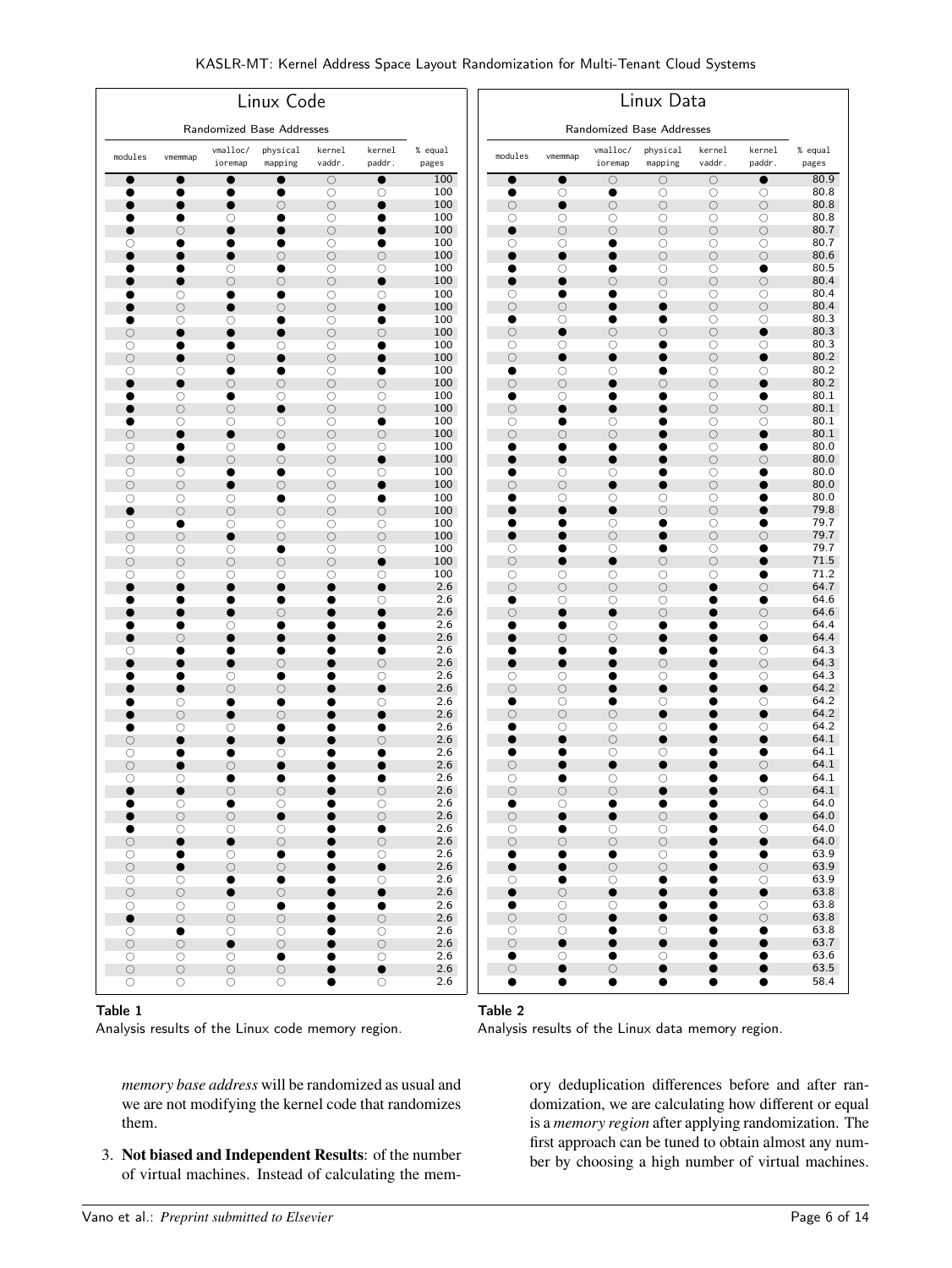| KASLR-MT: Kernel Address Space Layout Randomization for Multi-Tenant Cloud Systems |  |  |  |
|------------------------------------------------------------------------------------|--|--|--|
|------------------------------------------------------------------------------------|--|--|--|

<span id="page-7-0"></span>

|                      | Modules Code<br>Randomized Base Addresses |                        |                                    |                        |                      |                  |  |
|----------------------|-------------------------------------------|------------------------|------------------------------------|------------------------|----------------------|------------------|--|
| modules              | vmemmap                                   | vmalloc/<br>ioremap    | physical<br>mapping                | kernel<br>vaddr.       | kernel<br>paddr.     | % equal<br>pages |  |
| $\circ$              | O                                         | 0                      | 0                                  | $\circ$                | $\circ$              | 30.4             |  |
| $\circ$              | О                                         | О                      | $\bullet$                          | $\circ$                | О                    | 29.4             |  |
| $\circ$<br>$\circ$   | $\bullet$<br>$\bullet$                    | $\bullet$<br>$\bullet$ | $\bullet$<br>$\bullet$             | $\circ$<br>$\bigcirc$  | $\circ$              | 27.2<br>26.8     |  |
| $\circ$              | $\bullet$                                 | $\bullet$              | $\circ$                            | $\circ$                | $\bullet$            | 25.9             |  |
| $\circ$              | $\circ$                                   | $\circ$                | $\bullet$                          | $\circ$                | $\bullet$            | 25.6             |  |
| $\circ$              | $\bullet$                                 | $\bullet$              | $\bigcirc$                         | $\bigcirc$             | $\bigcirc$           | 25.5             |  |
| $\circ$              | $\bullet$                                 | $\circ$                | $\circ$                            | $\circ$                | O                    | 24.9             |  |
| $\circ$<br>$\circ$   | $\bullet$<br>$\circ$                      | $\circ$<br>O           | $\bullet$<br>$\circ$               | $\circ$<br>$\circ$     | $\bullet$<br>Ω       | 24.7<br>24.5     |  |
| $\circ$              | $\circ$                                   | $\bullet$              | $\circ$                            | $\circ$                | $\bigcirc$           | 24.4             |  |
| $\circ$              | $\circ$                                   | $\bullet$              | $\bullet$                          | $\circ$                | $\bullet$            | 24.3             |  |
| $\circ$              | $\bullet$                                 | $\circ$                | $\circ$                            | $\circ$                | $\bullet$            | 23.8             |  |
| $\circ$              | О                                         | $\bullet$              | $\circ$                            | $\circ$                |                      | 23.7             |  |
| $\circ$              | $\circ$                                   | $\circ$                | $\circ$                            | $\circ$                | $\bullet$            | 23.7             |  |
| $\circ$<br>$\bullet$ | $\bullet$<br>$\circ$                      | $\circ$<br>$\bullet$   | $\bullet$<br>$\bullet$             | $\circ$<br>$\circ$     | Ω<br>$\bullet$       | 23.4<br>12.2     |  |
| О                    | $\bullet$                                 | $\bullet$              | $\bullet$                          | $\bullet$              | O                    | 12.1             |  |
| $\bullet$            | $\bullet$                                 | $\bullet$              | $\bigcirc$                         | $\circ$                | $\bigcirc$           | 12.1             |  |
| ●                    | $\bullet$                                 | $\circ$                | $\circ$                            | $\circ$                | $\bullet$            | 12.1             |  |
|                      | $\circ$                                   | $\bullet$              | $\bullet$                          | $\circ$                | $\bigcirc$           | 12.1             |  |
| ●                    | $\bullet$                                 | O                      | O                                  | $\circ$                | O                    | 12.1             |  |
|                      | $\bullet$                                 | $\bullet$              | $\bullet$                          | $\bigcirc$             | $\bullet$            | 12.0             |  |
| ●<br>$\bullet$       | $\bullet$<br>$\bullet$                    | $\bullet$<br>$\bullet$ | $\bullet$<br>$\circ$               | O<br>$\circ$           | O<br>$\bullet$       | 12.0<br>12.0     |  |
| ●                    | $\circ$                                   | $\bullet$              | $\circ$                            | O                      | $\bullet$            | 12.0             |  |
| 0                    | $\circ$                                   | $\circ$                | $\bullet$                          | $\circ$                | $\bullet$            | 12.0             |  |
| О                    | $\bullet$                                 | $\bullet$              | O                                  | $\bullet$              | O                    | 12.0             |  |
| $\circ$              | $\circ$                                   | $\bullet$              | $\circ$                            | $\bullet$              | $\bullet$            | 12.0             |  |
| $\bullet$            | $\circ$                                   | $\bigcirc$             | $\bullet$                          | $\circ$                | O                    | 12.0             |  |
| $\bullet$<br>O       | $\circ$<br>$\circ$                        | $\circ$<br>O           | $\circ$<br>$\bullet$               | $\circ$<br>$\bullet$   | $\bullet$<br>O       | 12.0<br>12.0     |  |
| $\bullet$            | $\circ$                                   | $\circ$                | $\circ$                            | $\circ$                | $\bigcirc$           | 12.0             |  |
| O                    | $\bullet$                                 | $\bullet$              | $\bullet$                          | $\bullet$              | $\bullet$            | 11.9             |  |
| $\bullet$            | $\bullet$                                 | $\bullet$              | $\circ$                            | $\bullet$              | $\circ$              | 11.9             |  |
|                      |                                           | $\circ$                | $\bullet$                          |                        | O                    | 11.9             |  |
| $\bullet$            | $\bullet$                                 | $\circ$                | $\bullet$                          | $\bigcirc$             | $\bullet$            | 11.9             |  |
|                      | $\bullet$<br>$\bigcirc$                   | $\circ$<br>$\bullet$   | $\circ$<br>$\circ$                 |                        | $\bullet$<br>0       | 11.9<br>11.9     |  |
| $\bullet$            | $\circ$                                   | $\circ$                | $\bullet$                          | $\bullet$<br>$\bullet$ | $\bullet$            | 11.9             |  |
| $\circ$              | $\bullet$                                 | $\circ$                | $\bullet$                          | $\bullet$              | $\bullet$            | 11.9             |  |
|                      | $\bullet$                                 | $\circ$                |                                    | $\circ$                | $\bigcirc$           | 11.9             |  |
| $\bullet$            | $\bullet$                                 | $\circ$                | $\bigcirc$                         | $\bullet$              | $\circ$              | 11.9             |  |
| 0                    | O                                         | O                      | $\bullet$                          | $\bullet$              | O                    | 11.9             |  |
| $\circ$              | $\circ$                                   | $\bullet$              | $\bullet$                          | 0                      | $\circ$              | 11.9             |  |
| $\bullet$<br>$\circ$ | $\circ$<br>$\bullet$                      | $\bullet$<br>$\circ$   | О<br>$\circ$                       | O<br>$\bullet$         | $\circ$<br>$\circ$   | 11.9<br>11.9     |  |
| $\circ$              | О                                         | $\bullet$              | $\circ$                            |                        | O                    | 11.9             |  |
| $\bullet$            | ●                                         | $\bullet$              | $\bullet$                          | $\bullet$              | $\bullet$            | 11.8             |  |
|                      |                                           |                        |                                    |                        | О                    | 11.8             |  |
|                      | $\bullet$                                 | $\bullet$              | $\circ$                            | $\bullet$              | $\bullet$            | 11.8             |  |
| $\bullet$            | $\bullet$                                 | $\circ$                | $\bullet$                          | $\bullet$              | $\bullet$            | 11.8             |  |
| $\bullet$            | $\circ$<br>$\circ$                        | $\bullet$              | $\bullet$                          | $\bullet$              | $\bullet$            | 11.8<br>11.8     |  |
| $\bullet$            | $\bullet$                                 | $\bullet$<br>$\bullet$ | $\bullet$<br>$\circ$               | $\bullet$              | $\circ$<br>$\bullet$ | 11.8             |  |
| $\sum_{i=1}^{n}$     | $\overline{\bigcirc}$                     | $\bullet$              | $\bullet$                          | $\bullet$              | $\bullet$            | 11.8             |  |
| $\bullet$            | $\bar{\circ}$                             | $\ddot{\bullet}$       | $\circ$                            | $\ddot{\bullet}$       | $\bigcirc$           | 11.8             |  |
| $\bullet$            | $\circ$                                   | $\circ$                | $\circ$                            | $\bullet$              | $\bullet$            | 11.8             |  |
| $\circ$              | $\bullet$                                 | $\bigcirc$             | $\bullet$                          | $\bullet$              | $\circ$              | 11.8             |  |
|                      | $\bullet$                                 | $\circ$                | $\circ$                            | $\bullet$              | $\bullet$            | 11.8             |  |
| $\bullet$            | $\circ$<br>$\overline{\bigcirc}$          | $\circ$<br>$\circ$     | $\bullet$<br>$\overline{\bigcirc}$ |                        | $\bullet$            | 11.8<br>11.8     |  |
| $\overline{\circ}$   | $\bar{\circ}$                             | $\overline{O}$         | $\overline{O}$                     | $\bullet$              | $\circ$              | 11.8             |  |
| $\circ$              | $\circ$                                   | $\circ$                | $\circ$                            | $\bullet$              | $\circ$              | 11.8             |  |

Analysis results of the modules code memory region.

For example, if half of the memory of a virtual machine can be deduplicated, then if we have two identical machines, the memory deduplication will save 50% of the memory but if we have three, the deduplication will report %66 of memory saved. Therefore,

|                        |                        |                           | Modules Data            |                        |                         |                  |
|------------------------|------------------------|---------------------------|-------------------------|------------------------|-------------------------|------------------|
|                        |                        | Randomized Base Addresses |                         |                        |                         |                  |
| modules                | vmemmap                | vmalloc/<br>ioremap       | physical<br>mapping     | kernel<br>vaddr.       | kernel<br>paddr.        | % equal<br>pages |
| $\circ$                | O                      | 0                         | o                       | 0                      | 0                       | 48.6             |
| $\circ$<br>$\circ$     | $\circ$<br>$\bullet$   | O<br>$\bullet$            | $\bullet$<br>$\bullet$  | O<br>$\circ$           | О<br>$\circ$            | 47.8<br>46.1     |
| $\circ$                | $\bullet$              | $\bullet$                 | $\bullet$               | O                      | $\bullet$               | 45.8             |
| $\circ$                | $\bullet$              | $\bullet$                 | $\bullet$               | $\bullet$              | $\circ$                 | 45.3             |
| $\circ$<br>$\circ$     | $\bullet$<br>$\bullet$ | $\bullet$<br>$\circ$      | O<br>$\circ$            | O<br>$\circ$           | $\bullet$<br>$\circ$    | 44.9<br>44.7     |
| $\circ$                | О                      | $\bullet$                 | O                       | O                      | O                       | 44.7             |
| $\circ$                | $\circ$                | $\circ$                   | $\bullet$               | $\circ$                | $\bullet$               | 44.6<br>44.1     |
| $\circ$<br>$\circ$     | $\bullet$<br>$\bullet$ | $\circ$<br>$\bullet$      | $\bullet$<br>$\circ$    | O<br>$\circ$           | $\bullet$<br>$\bigcirc$ | 44.0             |
| O                      | O                      | $\bullet$                 | $\bullet$               | O                      | $\bullet$               | 43.5             |
| $\circ$<br>$\circ$     | $\circ$<br>$\bullet$   | $\circ$<br>$\circ$        | $\circ$<br>$\circ$      | $\circ$<br>O           | $\bigcirc$<br>●         | 43.2<br>43.1     |
| $\circ$                | $\circ$                | $\bullet$                 | O                       | $\circ$                | $\bullet$               | 43.1             |
| $\circ$                | O                      | O                         | O                       | O                      | $\bullet$               | 43.1             |
| $\circ$<br>O           | $\bullet$<br>$\bullet$ | $\circ$<br>$\bullet$      | $\bullet$<br>$\bullet$  | $\bigcirc$             | $\bigcirc$<br>$\bullet$ | 41.8<br>41.4     |
| $\circ$                | $\circ$                | $\circ$                   | $\bullet$               | $\bullet$              | $\circ$                 | 41.3             |
| O                      | O                      | $\circ$                   | O                       | 0                      | O                       | 41.2             |
| $\circ$<br>$\circ$     | $\circ$<br>$\bullet$   | $\bullet$<br>O            | O<br>O                  | $\bullet$<br>$\bullet$ | $\circ$<br>$\circ$      | 40.9<br>40.6     |
| $\circ$                | $\bullet$              | $\circ$                   | $\bullet$               | $\bullet$              | $\bullet$               | 40.1             |
| O                      | $\bullet$              | $\circ$                   | O                       |                        |                         | 40.0             |
| $\circ$<br>$\circ$     | $\bullet$<br>O         | $\circ$<br>$\bullet$      | $\bullet$<br>O          | $\bullet$<br>0         | $\circ$<br>$\bullet$    | 39.6<br>39.6     |
| $\circ$                | $\circ$                | $\bullet$                 | $\bullet$               | $\bullet$              | $\circ$                 | 39.5             |
| $\circ$                | $\circ$                | O                         | $\bullet$               | ●                      | $\bullet$               | 39.3             |
| $\circ$<br>O           | $\circ$<br>$\bullet$   | $\bullet$                 | $\bullet$<br>O          | $\bullet$              | $\bullet$<br>O          | 39.1<br>39.0     |
| $\circ$                | $\bullet$              | $\bullet$                 | $\circ$                 | 0                      | $\bullet$               | 38.9             |
| O                      | $\circ$                | O                         | O                       |                        | $\bullet$               | 38.4             |
| $\bullet$<br>$\bullet$ | $\bullet$<br>$\bullet$ | $\bullet$<br>$\bullet$    | $\bullet$<br>$\bullet$  | $\bullet$<br>O         | $\bigcirc$<br>$\bullet$ | 30.3<br>30.3     |
| $\bullet$              | $\bullet$              | $\bullet$                 | $\circ$                 | $\bullet$              | $\bullet$               | 30.3             |
| $\bullet$              | $\circ$<br>$\bullet$   | $\bullet$                 | $\circ$                 | $\bullet$              | $\bullet$<br>$\bigcirc$ | 30.3<br>30.3     |
| $\bullet$              | $\bullet$              | $\bullet$                 | О                       | O                      | $\bullet$               | 30.3             |
| $\bullet$              | $\bullet$              | $\circ$                   | $\bullet$               | ●                      | $\circ$                 | 30.3             |
| ●<br>$\bullet$         | $\bullet$<br>$\circ$   | $\circ$<br>$\bullet$      | О<br>$\bullet$          | $\bullet$<br>$\bullet$ | $\bullet$<br>$\circ$    | 30.3<br>30.3     |
|                        | $\circ$                | $\bullet$                 | O                       |                        | $\bullet$               | 30.3             |
| $\bullet$              | $\circ$                | $\circ$                   | $\bullet$               | $\bullet$              | $\bullet$               | 30.3             |
| 0<br>$\bullet$         | $\bullet$<br>$\bullet$ | $\bullet$<br>$\circ$      | O<br>$\bullet$          | O<br>$\circ$           | O<br>$\circ$            | 30.3<br>30.3     |
| $\bullet$              | $\bullet$              | $\circ$                   | $\circ$                 |                        | $\circ$                 | 30.3             |
| $\bullet$              | $\bullet$              | $\circ$                   | $\circ$                 | $\circ$                | $\bullet$               | 30.3             |
| $\bullet$              | $\circ$<br>$\circ$     | $\bullet$<br>$\bullet$    | $\bullet$<br>$\circ$    | O<br>$\bullet$         | O<br>$\circ$            | 30.3<br>30.3     |
|                        | О                      |                           | О                       | О                      |                         | 30.3             |
|                        | $\bar{\circ}$          | $\circ$                   | $\bullet$               | $\circ$                | $\bullet$               | 30.3             |
| $\bullet$<br>$\bullet$ | $\circ$<br>$\circ$     | $\circ$<br>$\bigcirc$     | $\circ$<br>$\circ$      | $\bullet$<br>$\bullet$ | $\bullet$<br>$\circ$    | 30.3<br>30.3     |
| 0                      | $\circ$                | $\circ$                   | $\circ$                 | $\circ$                | $\bullet$               | 30.3             |
| $\bullet$<br>0         | $\bullet$              | $\bigcirc$                | $\bullet$               | $\bullet$              | $\bullet$               | 30.2             |
| $\bullet$              | $\bullet$<br>$\bullet$ | $\bullet$<br>$\bigcirc$   | $\bullet$<br>$\bullet$  | $\circ$<br>$\circ$     | $\circ$<br>$\bullet$    | 30.2<br>30.2     |
| $\bullet$              | $\frac{0}{0}$          | $\bullet$                 | $\bullet$               | $\circ$                | $\bullet$               | 30.2             |
| $\bullet$<br>$\bullet$ |                        | $\bigcirc$                | $\bullet$               | $\bullet$              | $\circ$                 | 30.2<br>30.2     |
| $\bullet$              | $\bullet$<br>$\circ$   | $\circ$<br>$\bullet$      | $\circ$<br>$\circ$      | $\circ$<br>$\circ$     | $\circ$<br>$\circ$      | 30.2             |
| $\bullet$              | $\circ$                | $\circ$                   | $\bullet$               | $\circ$                | $\circ$                 | 30.2             |
| $\bullet$<br>$\bullet$ | $\circ$<br>$\bullet$   | $\bigcirc$<br>$\bullet$   | $\bigcirc$<br>$\bullet$ | $\circ$<br>$\bullet$   | $\circ$<br>$\bullet$    | 30.2<br>30.1     |
|                        |                        |                           |                         |                        |                         |                  |

#### Table 4

Analysis results of the modules data memory region.

although this is reflecting the actual savings, it is not appropriate to know the real impact of the KASLR because of the noise that is being introduced in the measure.

Therefore our analysis will focus on obtaining the num-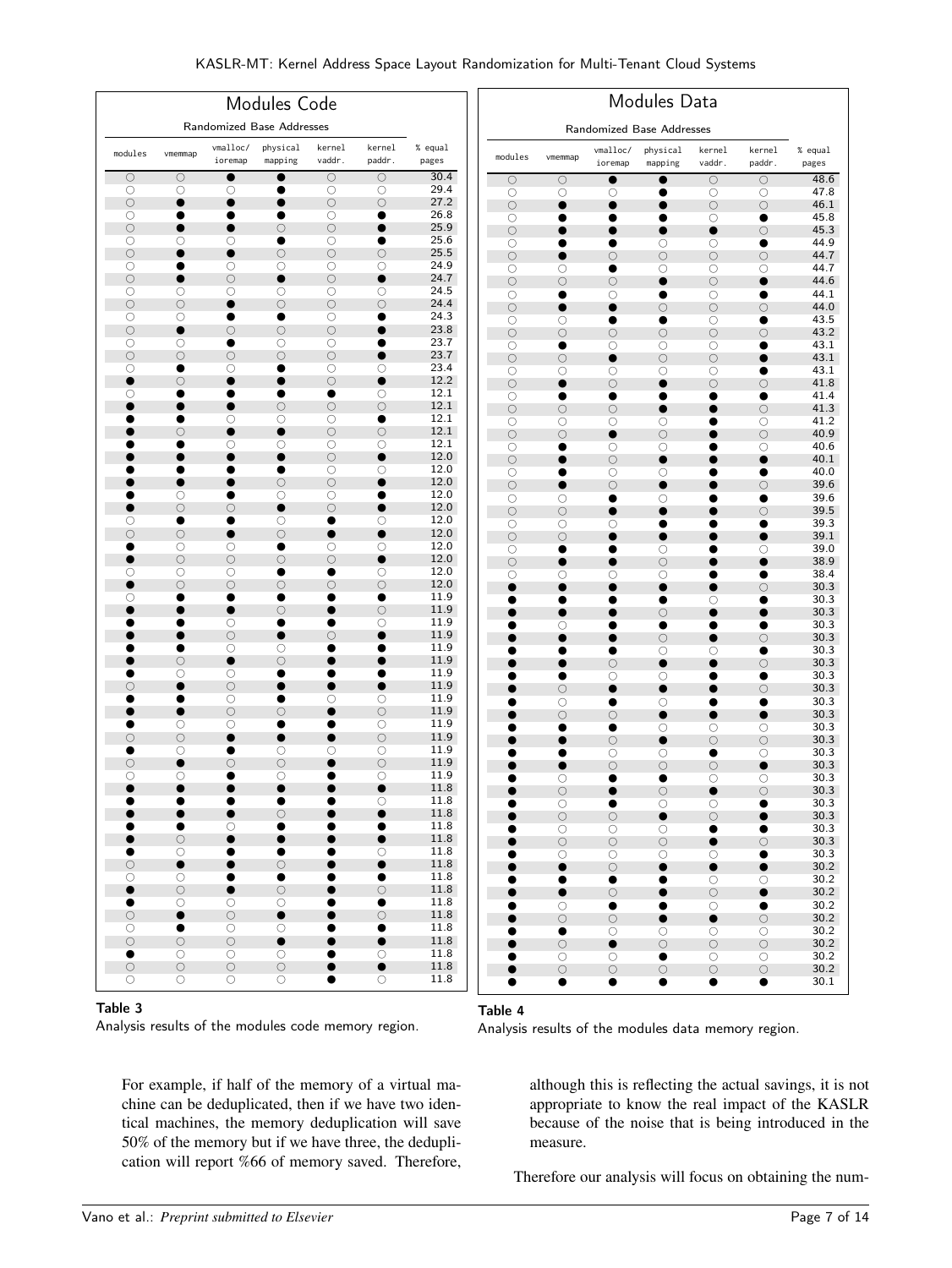<span id="page-8-0"></span>

| modules<br>n<br>O<br>$\circ$<br>●<br>$\circ$<br>$\circ$ | vmemmap<br>$\circ$<br>$\circ$<br>●<br>$\bullet$<br>$\circ$<br>●<br>$\bullet$ | vmalloc/<br>ioremap<br>c | Randomized Base Addresses<br>physical<br>mapping | kernel<br>vaddr.         |                         |                  |                           |                        |                          |                          |                        |                          |                  |
|---------------------------------------------------------|------------------------------------------------------------------------------|--------------------------|--------------------------------------------------|--------------------------|-------------------------|------------------|---------------------------|------------------------|--------------------------|--------------------------|------------------------|--------------------------|------------------|
|                                                         |                                                                              |                          |                                                  |                          |                         |                  | Randomized Base Addresses |                        |                          |                          |                        |                          |                  |
|                                                         |                                                                              |                          |                                                  |                          | kernel<br>paddr.        | % equal<br>pages | modules                   | vmemmap                | vmalloc/<br>ioremap      | physical<br>mapping      | kernel<br>vaddr.       | kernel<br>paddr.         | % equal<br>pages |
|                                                         |                                                                              |                          |                                                  | $\circ$                  | $\bullet$               | 3.0              | $\circ$                   | $\circ$                | O                        | $\bullet$                | $\circ$                | $\circ$                  | 42.5             |
|                                                         |                                                                              |                          | $\bullet$                                        | $\circ$<br>●             | О<br>$\bullet$          | 3.0<br>2.9       | $\bullet$<br>$\circ$      | $\circ$<br>$\circ$     | e<br>●                   | $\circ$<br>$\circ$       | O<br>О                 | О<br>$\circ$             | 41.8<br>41.8     |
|                                                         |                                                                              |                          | О                                                | $\bullet$                | О                       | 2.9              | $\circ$                   | $\circ$                | $\bullet$                | $\circ$                  |                        | $\circ$                  | 41.7             |
|                                                         |                                                                              |                          | $\circ$                                          |                          | $\bullet$               | 2.9              | $\bullet$                 | $\circ$                | $\circ$                  | $\bullet$                | ●                      | $\circ$                  | 41.1             |
|                                                         |                                                                              | 0<br>$\circ$             | $\bullet$<br>$\bullet$                           | ●<br>$\bullet$           | O<br>$\bullet$          | 2.9<br>2.9       | $\circ$<br>$\bullet$      | $\circ$<br>$\circ$     | О<br>$\circ$             | $\circ$<br>$\circ$       | $\bullet$              | O<br>$\circ$             | 40.9<br>40.8     |
|                                                         | $\bullet$                                                                    | $\circ$                  | $\bullet$                                        | О                        | $\circ$                 | 2.9              |                           | O                      |                          |                          | 0                      | О                        | 40.7             |
|                                                         | ●                                                                            | $\circ$                  | $\circ$                                          | $\bullet$                | $\circ$                 | 2.9              | $\circ$                   | $\circ$                | $\circ$                  | $\circ$                  | O                      | $\circ$                  | 40.7             |
|                                                         | $\bullet$                                                                    | $\circ$                  | $\circ$                                          | $\circ$                  |                         | 2.9              | $\circ$                   | $\circ$                | О                        | $\bullet$                | $\bullet$              | $\circ$                  | 40.6             |
|                                                         | $\circ$<br>$\circ$                                                           | $\bullet$<br>О           | $\circ$<br>$\bullet$                             | $\circ$<br>$\circ$       | ●                       | 2.9<br>2.9       | $\circ$<br>$\circ$        | $\circ$<br>$\circ$     | ●<br>$\bullet$           | $\bullet$                | $\bullet$<br>O         | $\bigcirc$<br>O          | 40.5<br>40.4     |
|                                                         | $\bullet$                                                                    | $\bullet$                | $\circ$                                          | $\bullet$                | $\circ$                 | 2.9              | $\bullet$                 | $\circ$                | $\circ$                  | $\circ$                  | $\circ$                | $\circ$                  | 40.4             |
|                                                         | $\bullet$                                                                    |                          | $\circ$                                          | $\circ$                  |                         | 2.9              | 0                         | $\circ$                | $\circ$                  |                          | O                      | $\circ$                  | 40.3             |
| $\circ$                                                 | $\circ$                                                                      | $\bullet$                | $\bullet$                                        | $\circ$                  | $\bullet$               | 2.9              | e                         | $\circ$                | $\bullet$                | $\circ$                  | $\bullet$              | $\circ$                  | 40.2             |
| $\circ$                                                 | $\circ$<br>$\circ$                                                           | $\bullet$                | О<br>$\circ$                                     | $\bullet$<br>$\circ$     | 0<br>$\circ$            | 2.9<br>2.9       | 0                         | $\circ$<br>$\circ$     | $\bullet$<br>$\circ$     | $\bullet$<br>$\bullet$   | O<br>$\circ$           | O                        | 39.1<br>38.C     |
| $\bullet$                                               | $\circ$                                                                      | О                        | $\bullet$                                        | $\circ$                  | О                       | 2.9              | ●                         | $\circ$                | О                        | $\circ$                  | О                      |                          | 37.9             |
| $\bullet$                                               | $\circ$                                                                      | $\circ$                  | $\circ$                                          | $\circ$                  | $\bullet$               | 2.9              | $\bullet$                 | $\circ$                | $\bullet$                | $\circ$                  | О                      |                          | 37.5             |
| О                                                       | $\bullet$                                                                    | $\bullet$                | $\circ$                                          | $\circ$                  | О                       | 2.9              | $\circ$                   | $\circ$                |                          | $\bullet$                | $\bullet$              |                          | 37.4             |
| $\circ$<br>$\circ$                                      | $\bullet$<br>$\bullet$                                                       | $\circ$<br>О             | $\bullet$<br>О                                   | $\circ$<br>$\circ$       | $\circ$<br>$\bullet$    | 2.9<br>2.9       | $\circ$<br>$\circ$        | $\circ$<br>$\circ$     | $\bullet$<br>$\circ$     | $\circ$<br>$\circ$       | О                      |                          | 35.8<br>35.6     |
| $\circ$                                                 | $\circ$                                                                      | $\bullet$                | $\circ$                                          | ●                        | $\circ$                 | 2.9              | ●                         | $\circ$                | $\bullet$                | ●                        |                        |                          | 35.5             |
| $\circ$                                                 | $\circ$                                                                      | О                        | $\bullet$                                        | $\bullet$                | $\circ$                 | 2.9              | $\bullet$                 | $\circ$                | О                        | $\bullet$                | ●                      |                          | 35.3             |
| $\circ$                                                 | $\bullet$                                                                    | $\circ$                  | $\circ$                                          | $\circ$                  | $\circ$                 | 2.9              | $\circ$                   | $\circ$                | $\circ$                  | $\circ$                  | $\circ$                |                          | 35.2             |
| $\circ$<br>$\circ$                                      | $\circ$<br>$\bigcirc$                                                        | $\circ$<br>$\circ$       | $\bullet$<br>$\circ$                             | $\circ$<br>$\bullet$     | $\circ$<br>$\circ$      | 2.9<br>2.9       | $\circ$<br>$\bullet$      | $\circ$<br>$\circ$     | О<br>$\circ$             | $\bullet$<br>$\circ$     | О<br>0                 |                          | 35.1<br>34.8     |
| $\circ$                                                 | $\circ$                                                                      | О                        | О                                                | $\circ$                  | О                       | 2.9              | $\circ$                   | $\circ$                | O                        |                          | ●                      |                          | 34.8             |
|                                                         |                                                                              | $\bullet$                | $\bullet$                                        |                          | $\circ$                 | 2.8              | $\circ$                   | $\circ$                | $\bullet$                |                          | $\circ$                |                          | 34.7             |
| $\bullet$                                               | $\bullet$                                                                    | $\bullet$                | $\bullet$                                        | О                        |                         | 2.8              | $\bullet$                 | $\circ$                | $\bullet$                |                          | О                      |                          | 34.6             |
| O                                                       | ●<br>$\bullet$                                                               | $\bullet$<br>O           | $\circ$<br>$\bullet$                             | ●                        | O                       | 2.8<br>2.8       | $\circ$<br>$\bullet$      | $\circ$<br>$\circ$     | $\bullet$<br>0           | $\circ$<br>$\circ$       | 0<br>0                 |                          | 34.0<br>33.6     |
|                                                         | $\circ$                                                                      |                          | $\bullet$                                        | O                        | 0                       | 2.8              | $\bullet$                 | $\bullet$              | 0                        | $\bullet$                | 0                      | Ω                        | 0.1              |
| О                                                       |                                                                              |                          | $\bullet$                                        |                          | 0                       | 2.8              | e                         |                        |                          | $\bullet$                | О                      |                          | 0.1              |
|                                                         |                                                                              |                          | ●                                                | $\circ$                  | $\circ$                 | 2.8              |                           |                        | ●                        | $\circ$                  | ●                      |                          | 0.1              |
|                                                         | $\bullet$<br>●                                                               | $\bullet$<br>$\circ$     | $\circ$<br>$\bullet$                             | $\circ$<br>$\bullet$     | $\circ$                 | 2.8<br>2.8       | 0<br>n                    | ●                      | О<br>$\bullet$           | $\bullet$                | $\circ$                | $\circ$                  | 0.1<br>0.1       |
|                                                         | O                                                                            | О                        |                                                  | О                        | ●                       | 2.8              |                           | e                      |                          | O                        | $\bullet$              | O                        | 0.1              |
|                                                         | 0                                                                            | $\circ$                  | $\circ$                                          | $\bullet$                | 0                       | 2.8              |                           | 0                      | $\bullet$                | $\circ$                  | $\circ$                |                          | 0.1              |
|                                                         | О                                                                            | $\bullet$                | $\bullet$                                        | ●                        | O                       | 2.8              | e                         | 0                      | O                        | $\bullet$                | 0                      | O                        | 0.1              |
| $\circ$                                                 | $\circ$<br>$\bullet$                                                         | $\circ$<br>$\bullet$     | ●<br>$\bullet$                                   | О                        |                         | 2.8<br>2.8       | $\circ$                   | $\bullet$              | O<br>$\bullet$           | $\circ$<br>$\bullet$     | ●                      | $\circ$                  | 0.1<br>0.1       |
| $\circ$                                                 | $\bullet$                                                                    |                          | $\circ$                                          | O                        |                         | 2.8              | $\circ$                   | $\bullet$              | $\bullet$                | $\bullet$                | $\circ$                |                          | 0.1              |
| $\circ$                                                 | $\circ$                                                                      |                          | $\bullet$                                        |                          |                         | 2.8              | $\circ$                   |                        | О                        | 0                        | 0                      |                          | 0.1              |
|                                                         | $\bigcirc$                                                                   |                          | $\circ$                                          | O                        | $\circ$                 | 2.8              | Ð                         |                        | 0                        | $\circ$                  | $\circ$                | $\circ$                  | 0.1              |
| $\circ$                                                 | О<br>A                                                                       | О<br>●                   | $\bullet$<br>O                                   | 0<br>O                   | $\circ$<br>$\circ$      | 2.8<br>2.8       | e<br>a                    |                        | О<br>$\circ$             | O<br>$\circ$             | $\bullet$<br>$\circ$   | O                        | 0.1<br>0.1       |
| $\circ$                                                 | 0                                                                            | $\circ$                  |                                                  | 0                        | $\circ$                 | 2.8              | $\circ$                   |                        | $\bullet$                | $\bullet$                | $\circ$                | O                        | 0.1              |
| $\bigcirc$                                              |                                                                              | ∩                        |                                                  | ∩                        |                         | 2.8              | $\bigcirc$                |                        |                          | ∩                        | ∩                      |                          | 0.1              |
| $\bigcirc$                                              | $\bullet$                                                                    | $\bigcirc$               | $\circ$                                          |                          | $\bullet$               | 2.8              | $\circ$                   | $\bullet$              | $\bigcirc$               | $\bullet$                | $\bullet$              | $\bigcirc$               | 0.1              |
| $\bigcirc$<br>$\bigcirc$                                | $\bigcirc$<br>$\bigcirc$                                                     | $\bullet$                | $\bullet$<br>$\bullet$                           | $\bullet$<br>$\bullet$   | $\bigcirc$<br>$\bullet$ | 2.8<br>2.8       | $\circ$<br>$\bullet$      | $\bullet$<br>$\bullet$ | $\bigcirc$<br>$\circ$    | $\bigcirc$               | $\bullet$<br>$\circ$   | $\bullet$                | 0.1<br>0.1       |
| $\bullet$                                               | $\bullet$                                                                    | $\bigcirc$<br>$\bigcirc$ | $\bigcirc$                                       | $\circ$                  | $\bigcirc$              | 2.8              | $\bigcirc$                | $\bullet$              | $\bullet$                | $\bigcirc$<br>$\bigcirc$ | $\bigcirc$             | $\bigcirc$<br>$\bigcirc$ | 0.1              |
| $\bullet$                                               | $\bigcirc$                                                                   | $\bigcirc$               | $\circ$                                          | $\bullet$                | $\bigcirc$              | 2.8              | $\bigcirc$                | $\bullet$              | $\bigcirc$               | $\bullet$                | О                      | $\bigcirc$               | 0.1              |
| $\bigcirc$                                              | $\bullet$                                                                    | $\bigcirc$               | $\bigcirc$                                       | $\bullet$                | $\bigcirc$              | 2.8              | $\bigcirc$                | $\bullet$              | $\bigcirc$               | $\bigcirc$               | $\bullet$              | $\bigcirc$               | 0.1              |
| $\bigcirc$<br>$\circ$                                   | $\bigcirc$                                                                   | $\bullet$<br>$\bullet$   | $\bullet$<br>$\bigcirc$                          | $\bigcirc$<br>$\bigcirc$ | $\bigcirc$<br>$\bullet$ | 2.8<br>2.8       | $\bullet$<br>$\circ$      | $\bullet$<br>$\bullet$ | $\bullet$<br>$\bullet$   | $\bullet$                | $\bullet$<br>$\bullet$ | $\bullet$<br>$\bullet$   | 0.0<br>0.0       |
| $\bigcirc$                                              | $\circ$<br>$\bigcirc$                                                        | $\bigcirc$               | $\bullet$                                        | $\bigcirc$               | $\bullet$               | 2.8              | $\bullet$                 | $\bullet$              | О                        | $\bullet$<br>$\bullet$   | $\circ$                | $\bullet$                | 0. <sub>C</sub>  |
| $\bigcirc$                                              | $\bigcirc$                                                                   | $\bigcirc$               | $\bigcirc$                                       | $\bullet$                | $\bullet$               | 2.8              | $\bigcirc$                | $\bullet$              | $\bullet$                | $\bigcirc$               | $\bullet$              | $\bullet$                | 0.0              |
| $\bullet$                                               | $\bigcirc$                                                                   | $\bigcirc$               | $\circ$                                          | $\circ$                  | $\circ$                 | 2.8              | $\bullet$                 | $\bullet$              | $\circ$                  | $\bullet$                | $\circ$                | $\bigcirc$               | 0.0              |
| $\bigcirc$                                              | $\bigcirc$                                                                   | $\bullet$                | $\bigcirc$<br>$\circ$                            | $\bigcirc$               | $\bigcirc$              | 2.8<br>2.8       | $\bigcirc$<br>$\bigcirc$  | $\bullet$              | $\bullet$                | $\bigcirc$               | $\bullet$              | $\bigcirc$               | 0.0<br>0.0       |
| $\bigcirc$<br>$\bullet$                                 | $\bigcirc$<br>$\bullet$                                                      | $\bigcirc$<br>$\bullet$  | $\bigcirc$                                       | $\bigcirc$<br>$\bigcirc$ | $\bullet$<br>$\bigcirc$ | 2.7              | $\bigcirc$                | $\bullet$<br>$\bullet$ | $\bigcirc$<br>$\bigcirc$ | $\bullet$<br>$\bigcirc$  | $\circ$<br>$\bigcirc$  | $\bullet$<br>$\bullet$   | 0.0              |
| $\bullet$                                               | $\bigcirc$                                                                   | $\bigcirc$               | $\bigcirc$                                       | $\bullet$                | $\bullet$               | 2.7              | $\bigcirc$                | $\bullet$              | $\bigcirc$               | $\bigcirc$               | $\circ$                | $\bigcirc$               | 0.0              |

Analysis results of the vmalloc memory region.

#### Table 6

Analysis results of the vmemmap memory region.

ber of pages that are equal in a particular *memory region* after applying randomization. Note that our analysis obtains separately the randomization effect produced to kernel code and data, but it is not possible to randomize both separately. At the same time, the *physical mapping* can influence a particular *memory region*, but it is actually a virtual mapping to all physical memory and not actual memory, so their content must be ignored in the analysis.

Even though the Linux kernel guests uses pages of 2 MiB, the memory deduplication implementation in Linux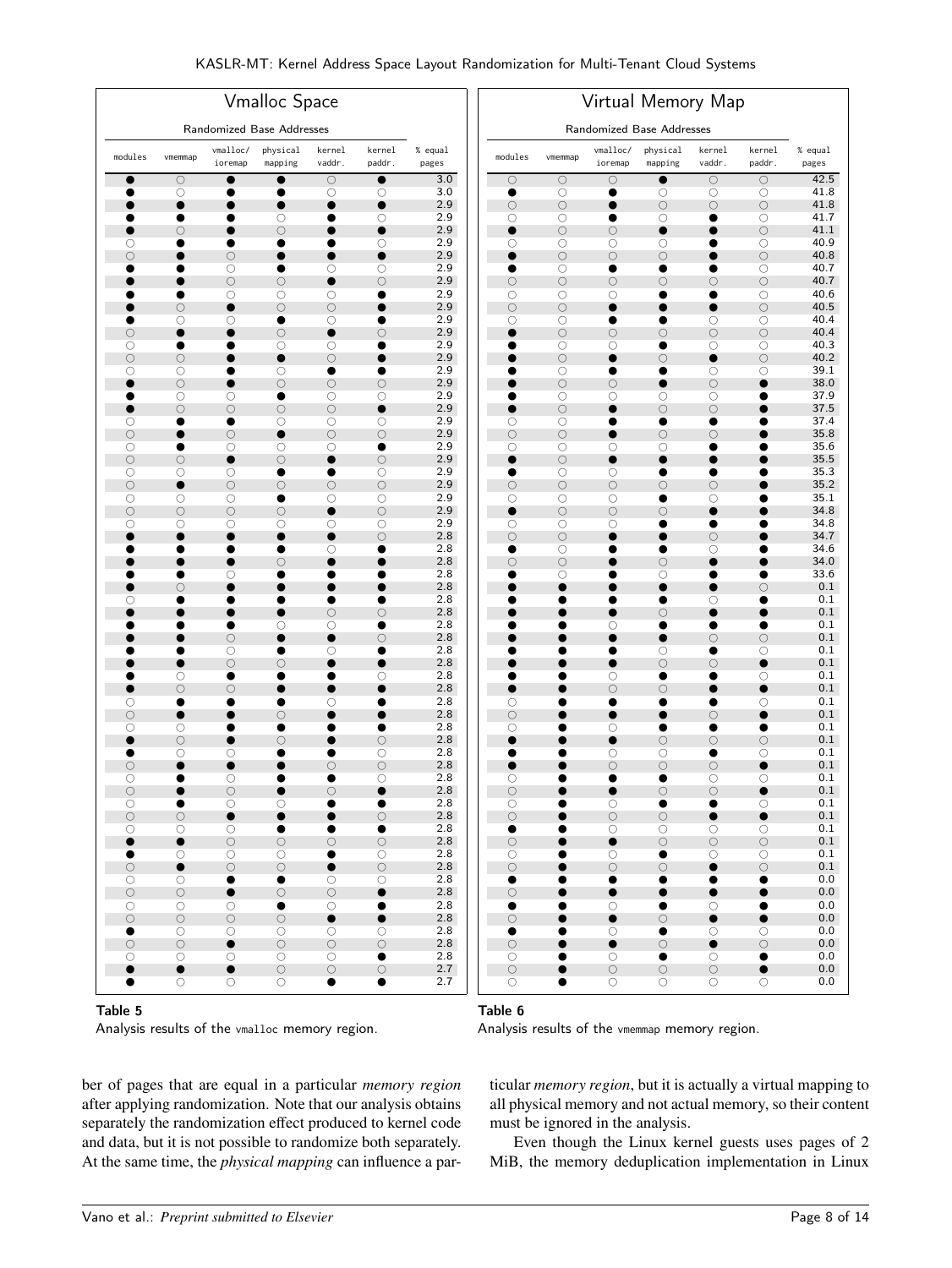<span id="page-9-0"></span>KASLR-MT: Kernel Address Space Layout Randomization for Multi-Tenant Cloud Systems

| Impact on Linux Kernel Memory Regions |                                     |                                     |                                     |                                      |                                             |
|---------------------------------------|-------------------------------------|-------------------------------------|-------------------------------------|--------------------------------------|---------------------------------------------|
| Linux<br>Code                         | Linux<br>Data                       | Modules<br>Code                     | Modules<br>Data                     | vmalloc                              | vmemmap                                     |
| none<br>high<br>none<br>none<br>none  | none<br>med<br>none<br>none<br>none | none<br>med<br>none<br>none<br>none | none<br>low<br>none<br>none<br>none | none<br>none<br>none<br>none<br>none | low<br>none<br>none<br>none<br>high<br>none |
|                                       | none                                | none                                | med                                 | med                                  | none                                        |

Impact of randomizing *kernel addresses* on the different *memory regions* of the Linux kernel.

works with 4 KiB pages. Therefore, our analysis calculating how equal is a *memory region* after applying all randomization detects differences at page level, that is, a single bit difference in a page is reported as a full 4 KiB page mismatch. In our experiments, we used a generic GNU/Linux Ubuntu 19.04 with Linux 5, and Gnome desktop with the networking enabled.

Tables [1](#page-6-0) and [2](#page-6-0) shows the analysis of the Linux code and data respectively. Tables [3](#page-7-0) and [4](#page-7-0) do the same for the code and data of the modules, table [5](#page-8-0) shows the analysis of vmalloc and finally table [6](#page-8-0) presents the results of the Virtual Memory Map *memory region*. The column *% equal pages* on the tables indicates the percentage of similarity between a particular *memory region* across all *memory base address* randomization combinations.

The results of the randomization effects on the Linux code shown in table [1](#page-6-0) point out that the code *memory region* is only and drastically affected by the randomization of the kernel virtual address. When the randomization is applied to the *kernel virtual address*, the % of equal pages is reduced from 100% to 2.6% regardless of whether we are randomizing any of the other areas or not. Although we discussed in section [3](#page-3-0) that current Linux is using relocations to implement the Kernel ASLR, the results indicate that almost all kernel code pages are altered in this relocation process resulting in a non-shared Linux code.

Similarly, results for the data *memory region* shown in table [2](#page-6-0) suggest that the kernel virtual address also affects the data region, although to a lesser extent. In our experiments, the percentage of equal pages for the case when randomizing all the *memory base address* but the *kernel virtual address* is 80%, which decreases to 64.7% when only that address is randomized. Unlike the code region, the best case is never 100% because of the presence of unique data contents that do not depend on randomization. An example of data information with low *shareability* is a variable storing timestamps.

Regarding the Linux loadable modules, as stated in section [3,](#page-3-0) they are a special case because they are randomized following a logic different from the other addresses. They are randomized at the moment the first module is loaded in the kernel, and the module loading order is not deterministic. Therefore, even if the load offset is not randomized, the non-deterministic load order can introduce other kind of

differences in memory contents. It explains the low rates of equal pages shown in table [3.](#page-7-0) This circumstance will be discussed in more detail in section [9.](#page-13-2) Considering this and examining the results of the table, we observe that both *base addresses* of the kernel and the modules are affecting to the contents of the modules *memory region*. The common characteristic of the top results for this case is that both are not randomized (30.4% to 23.4%). The same issue with the nondeterministic loading order of modules affects the modules data *memory region*. Apart from that, we can see in table [4](#page-7-0) two main weights sorting the results: the influence of randomizing the *modules base address* and, to a lesser extent, the randomization of the *kernel virtual address*.

The results of the vmalloc *memory region* shown in table [5](#page-8-0) reveals a really low percentage of equal pages in all cases. This might be caused by the nature of its contents, given that it is a general-purpose data *memory region* with different kinds of information. In addition, this memory is dynamically allocated and some allocations may last just a few milliseconds. This volatility makes difficult to find a consolidated common state to compare with. However, unlike the other analysed *memory regions*, no pattern is observed in the table. Therefore, kernel randomization is not influencing its contents. Accordingly, we consider that the vmalloc region should be always randomized because little profit can be drawn from the memory deduplication viewpoint.

Lastly, the results for the vmemmap *memory region* shown in table [6](#page-8-0) reveals other two main sorting weights. On the one hand, it is drastically affected by the randomization of its own *memory base address*, going from 30-40% when it is not randomized down to 0.1% when it is randomized. The reason is the presence of lists of objects with references to the virtual address of the previous and next objects, also present in the same *memory region*. The second factor influencing the percentage of equal pages is the *kernel physical address*, although it is softer compared with the impact of the vmemmap *base address*.

A summary of the analysis is presented in table [7,](#page-9-0) condensing the obtained results into a quick lookup table categorizing the influences that the *randomized address* have on the different *memory regions*. From it, we can extract three main conclusions. First, the Linux kernel *virtual address*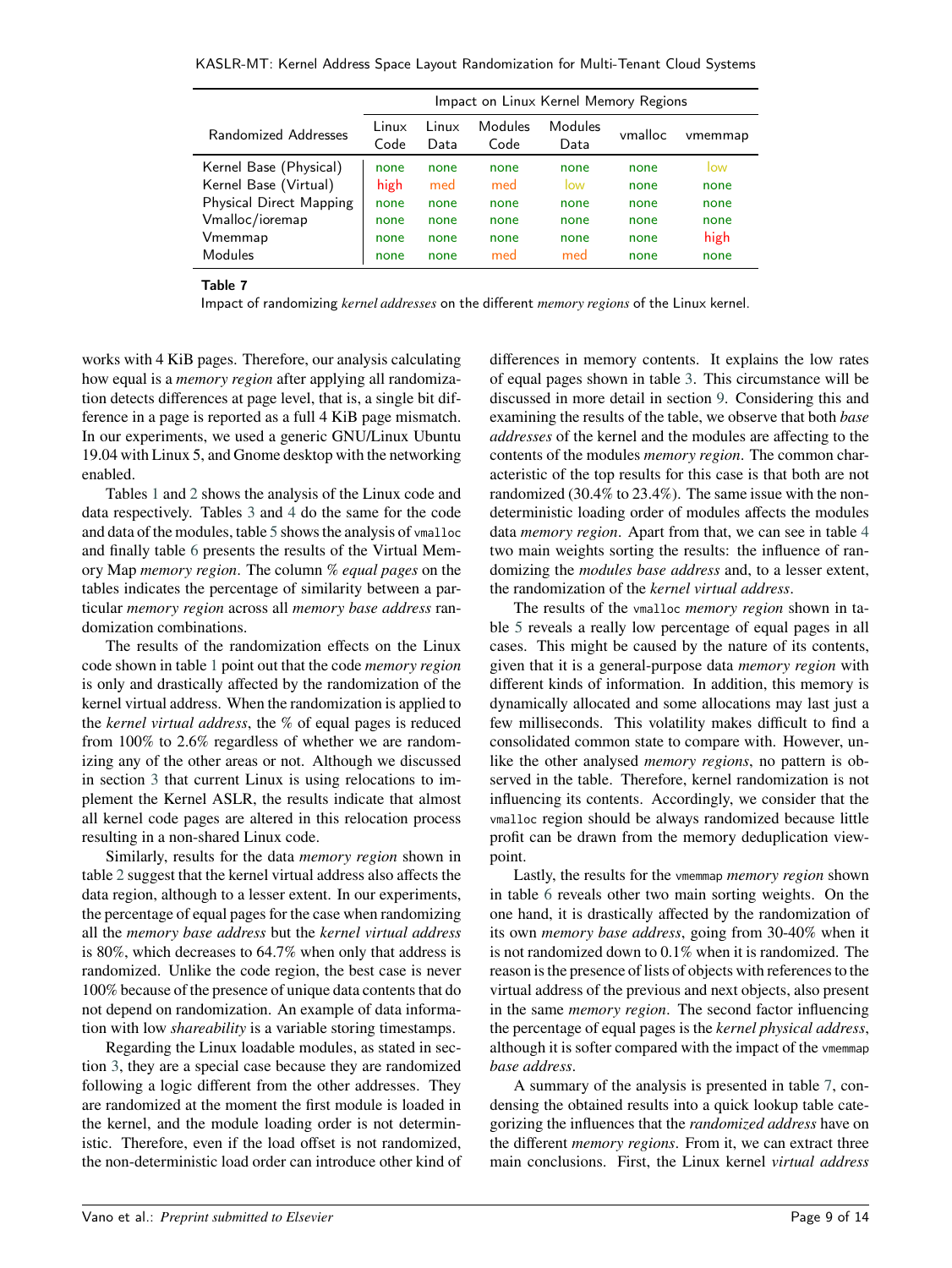<span id="page-10-1"></span>

Figure 2: Design of KASLR-MT. A tenant key is transferred to the guest to deterministically produce the final addresses of kernel memory regions.

has significant impact on its code and data *regions*, along with the modules code *region*. Second, the vmemmap *region* is highly affected by its own address. And third, the Linux kernel *physical address*, along with physmap and vmalloc virtual addresses have little influence on memory contents.

# <span id="page-10-0"></span>**6. KASLR-MT: A Multi-Tenancy KASLR**

In this section we present KASLR-MT, a kernel randomization design for multi-tenant cloud systems, compatible with memory deduplication while providing a strong level of security. The two core ideas of KASLR-MT are:

- 1. **Full randomize low impact regions**. Memory regions that have zero or negligible impact when the base address are randomized, will be randomized as in the original implementation.
- 2. **Shared randomization on high impact regions**. Memory regions that have high or moderated impact when the base address are randomized, will be randomized per Tenant. That is, all kernels belonging to the same Tenant will have their memory regions at the same address locations.

As stated in section [4](#page-4-0) and studied in section [5,](#page-5-0) kernel randomization produces alterations in *memory contents* that breaks memory sharing. To remedy this situation and yield memory sharing by deduplication in the host, kernel memory layouts of guest virtual machines should be as similar as possible.

A quick workaround to achieve this, although it is not a solution by itself, would be to disable kernel randomization in the guests. If kernel randomization is completely disabled, guest kernels are deterministically placed in a default address settled at compile time. Comparing guest instances of the same kernel, all of them produce the same kernel memory layout. As a consequence, relocations that are different when the kernel is randomized are equal when it is not. Even though this approach can be a suitable method in certain environments, for example private clouds properly secured for external attacks, we do not recommend disabling any security mechanism. As stated in section [2.4,](#page-3-1) the fact of disabling KASLR to obtain better memory deduplication savings introduces serious weaknesses.

In order to properly tackle the randomization-vssharing problem, we propose Kernel Address Space Layout Randomization Multi-Tenancy (KASLR-MT), a paravirtualization based solution that enables the hypervisor to provide the kernel memory layout to the guest virtual machines in multi-tenant cloud environments. It gives the host machine the ability to decide the locations of different kernel memory regions of guest virtual machines. This solution is designed for multi-tenant cloud systems, where different tenants are owners of different groups of virtual machines. Thus, virtual machines belonging to a same tenant can attain a common kernel memory layout, allowing the host machine to share more memory. Security is kept, since the kernel memory layout is still unpredictable from the attacker perspective.

The cloud infrastructure maintains a table with one-toone correspondence, linking Tenant-ID and a unique random key. Each unique key serves to deterministically produce base addresses of guest kernel memory regions. The table relation must be bijective so that there are no duplicate keys in the cloud infrastructure, and keys must be unpredictable. Otherwise, since the algorithm to produce addresses from a given key must be highly deterministic, an attacker who can predict the key of a victim tenant will be able to guess the kernel address space layout of the victim's virtual machines.

Figure [2](#page-10-1) shows the design of KASLR-MT. The table relating each tenant with its key is stored in the host machine, so that the hypervisor transfers the corresponding key to a virtual machine when it is turned on. Guest kernels will use the key as input to the the Address Producer to get memory addresses of regions that want to randomize. On the right part of the figure, the kernel memory of three different virtual machines are depicted. Tenant T0 owns two of them (VM0 and VM1) while the other virtual machine (VM2) belongs to Tenant T1. Both VM0 and VM1 obtain the same memory layout because both kernels are using the same key (K0) as input to the Address Producer algorithm. On the other hand, VM2 uses the key of Tenant T1 (K1), obtaining a different memory layout.

The table information needs to be distributed to all the host machines forming the cloud infrastructure. Coherence of this distributed state in the infrastructure is important to support virtual machine migration. If, otherwise, the keys were only kept locally in host machines, a migrated virtual machine whose kernel memory layout was generated with a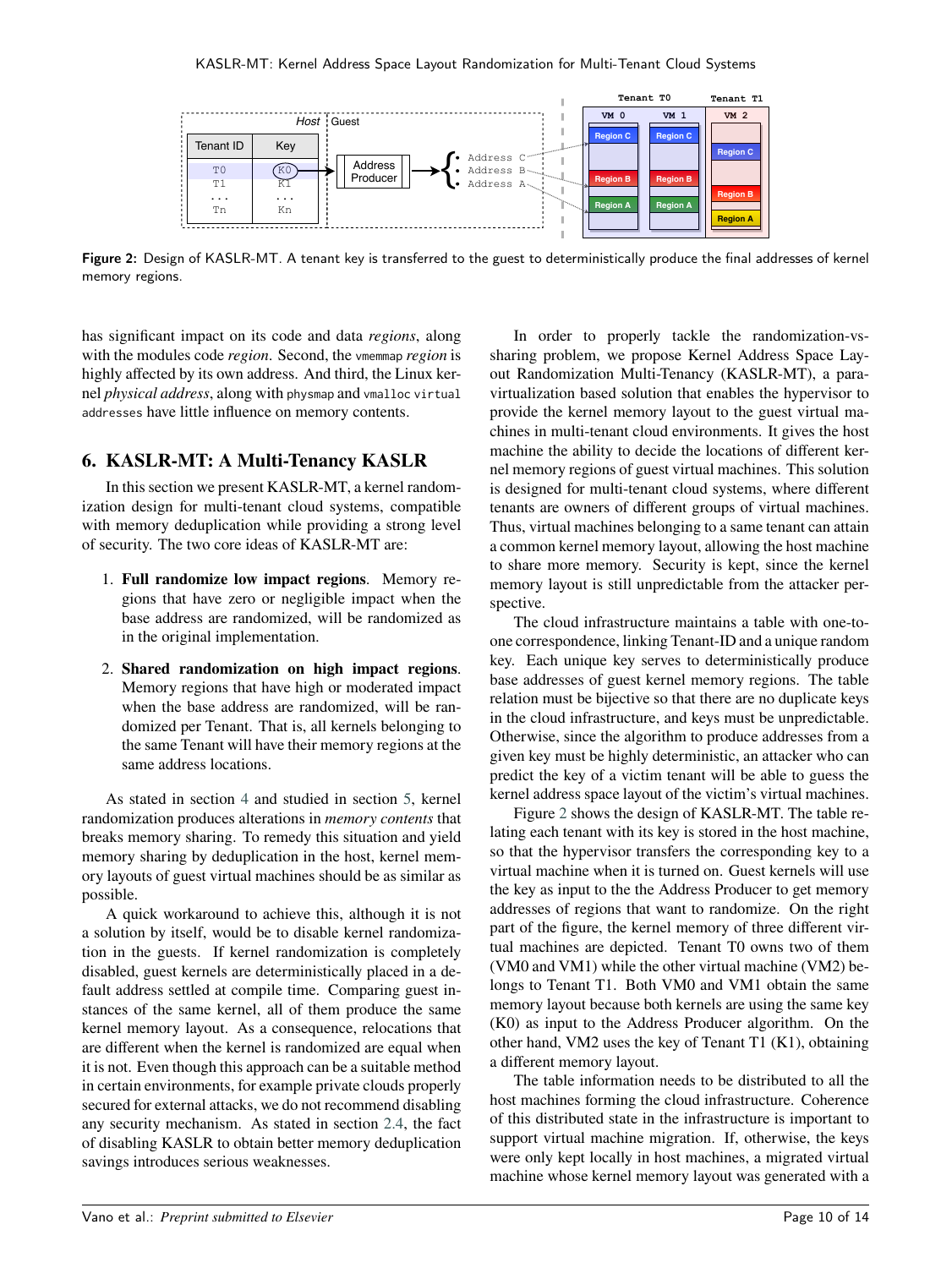<span id="page-11-1"></span>

Figure 3: Block diagram describing our proof-of-concept implementation of the Address Producer component.

different key would introduce layout diversity within a same group of virtual machines.

The lifetime of a tenant's key goes from when its first virtual machine starts to when its last active virtual machine turns off, independently of the state of other virtual machines belonging to different tenants. A key cannot be changed if any virtual machine is running, since it would introduce layout diversity as well; i.e., kernel memory layout of guests started after a key change would likely differ from those started before. When the last virtual machine of a given tenant turns off, the key can be safely purged. In fact, we strongly recommend to purge it, in order to force the creation of a new key for subsequent guest kernels.

KASLR-MT combines the deduplication effectiveness of disabling kernel randomization and the statistical defense provided by the kernel randomization protection. The approach followed by KASLR-MT is similar to the one commonly used by some major operating systems (e.g., Windows and Mac OSX) to randomize the virtual address of userspace libraries, using a per-boot ASLR scheme: a random system-wide value is computed once at system startup, and it is used to calculate the virtual address where libraries are loaded at. This random value is not changed until the next system reboot. Similarly, our design uses a random key, which determines the guest kernel memory layout, for all the virtual machines of a tenant until the moment when the last one shuts down. However, with per-boot userspace ASLR, a local attacker already knows the address space layout of the target application. This is not the case for KASLR-MT, which offers the same protection as KASLR. Further details can be found in section [8.](#page-12-0)

# <span id="page-11-0"></span>**7. KASLR-MT Linux Implementation**

In this section we present the KASLR-MT implementation in the Linux kernel based on the chosen randomization forms explained in section [5.](#page-5-0)

On the one hand, those *kernel random base addresses* with low or none impact on memory contents will not provide us great additional sharing benefits. Hence, they can be randomized as in the original implementation to maximize the unpredictability of their location. On the other hand, *kernel addresses* affecting contents when they are randomized should be *transferred* by the hypervisor. Therefore, the configuration we have chosen is the following:

### **Randomized addresses:**

- Kernel Physical Address
- Direct Physical Mapping (physmap)
- Vmalloc/ioremap

### **Transferred addresses:**

- Kernel Virtual Address
- Virtual Memory Map (vmemmap)
- Modules

To communicate the key to the guest Linux kernel, we use the kernel's command-line parameters, passing directly its corresponding key value. Since Linux normally prints the contents of the cmdline to the kernel ring buffer at the beginning of its boot process, we need to retrieve the key and clean-up the cmdline buffer before it is printed out, to avoid leaking this information. If the key is leaked, every address being obtained through KASLR-MT could be calculated.

Once the key is obtained, we need to get three addresses from it. Actually, we need to get a pseudo-random number per address, which will be used to calculate deterministically the final virtual address. To achieve this in a secure and robust way, we could use a cryptographically secure pseudorandom number generator (CSPRNG), seeding it with the transferred key to produce pseudo-random numbers, or a proper key derivation function (KDF) chain, as used in some encryption algorithms (e.g., AES-GCM-SIV [\[6\]](#page-13-9)). However, since our purpose is to develop a proof of concept to evaluate our design, we have followed a simple approach to simplify the comprehension, inspired in these kind of algorithms. The general idea is depicted in figure [3.](#page-11-1) After extracting the key from the kernel command-line, a digest of the key itself is calculated by using the sha1 algorithm, and the result is treated as a pseudo-random number to get the final kernel base virtual address. The same procedure is done two more times, to extract the pseudo-random numbers for obtaining the vmemmap address and the modules base, incrementing the key by one before the digest calculation.

Each pseudo-random number is used instead of a random number as done in standard KASLR. Listing [2](#page-12-1) exemplifies how the virtual address of the kernel base is obtained, using the KASLR-MT pseudo-random number instead of calling to kaslr\_get\_random\_long(). The remaining addresses are calculated similarly.

Regarding the key length, given that we are using the kernel command-line as input method, we consider that keys should use common ascii alphanumeric characters. However, keys should have enough entropy to resist brute force attacks against a leaked kernel address. If a kernel address is leaked, an attacker could be able to recover the key by brute forcing the hash algorithm. Based on that the maximum entropy that can be obtained through get\_random\_bytes() is 64 bits, we consider this value as a proper entropy for a KASLR-MT key value. In addition, we want to use common printable ascii characters, avoiding the space and DEL characters. Therefore, the valid ascii characters are from value 0x21 ('!')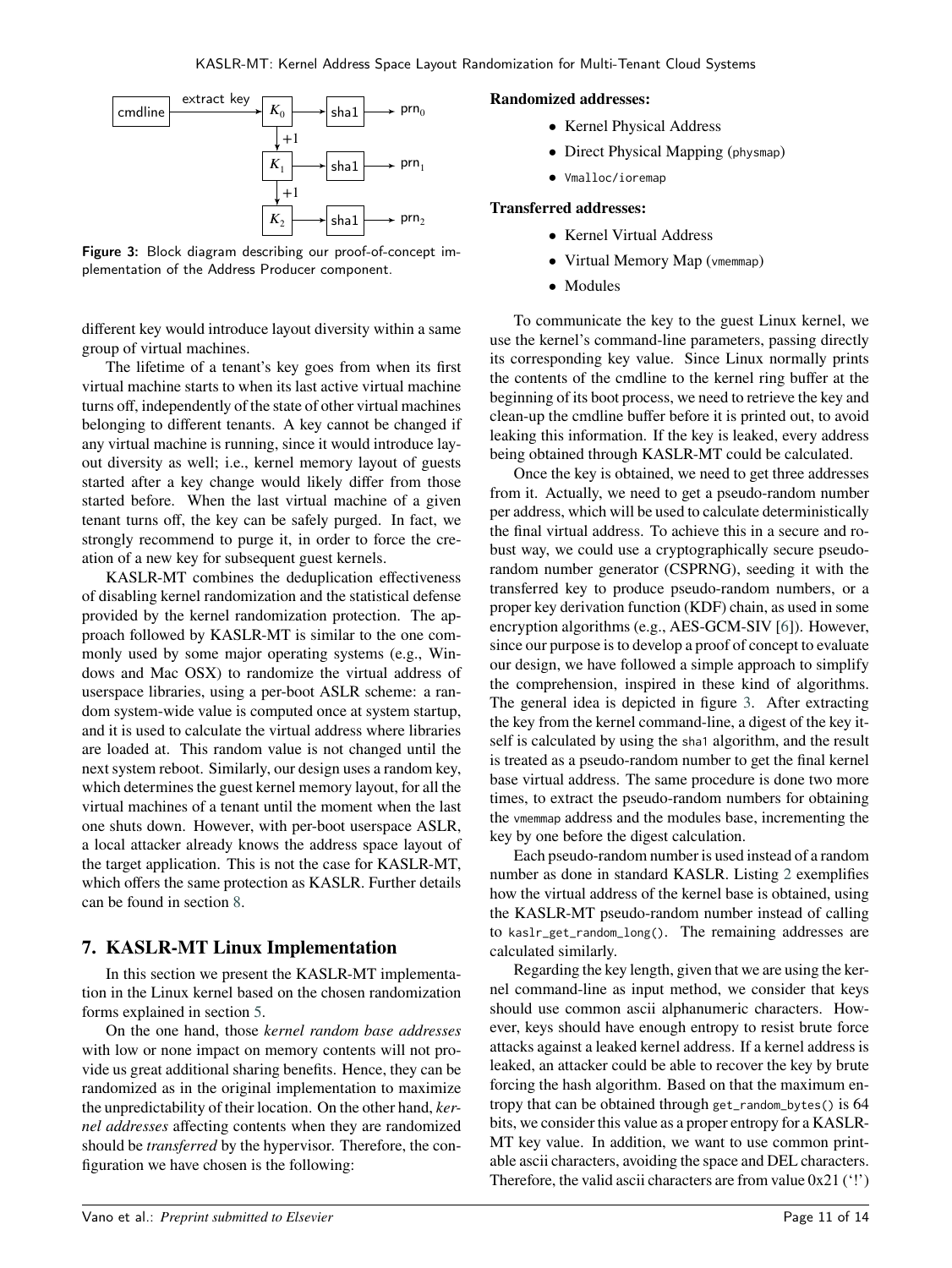<span id="page-12-1"></span>

| 778f                          | 776 static unsigned long find_random_virt_addr()                            |                                                         |
|-------------------------------|-----------------------------------------------------------------------------|---------------------------------------------------------|
| $\cdots$<br>792<br>793        | $\cdots$<br>$slots = (KERNEL_IMAGE_SIZE - minimum - image_size)$ /<br>791 — | CONFIG_PHYSICAL_ALIGN + 1;                              |
| $---$<br>$^{+++}$<br>$^{+++}$ | if (kaslrmt_enabled)<br>$random\_addr = kas1rmt_prn[0] % slots;$            | random_addr = kaslr_get_random_long("Virtual") % slots; |
| $^{+++}$<br>$^{+++}$          | else                                                                        | random_addr = kaslr_get_random_long("Virtual") % slots; |
| 798<br>799<br>800 }           | $return random\_addr \times CONFIG_PHYSTCAL_ALIGN + minimum;$               |                                                         |

Listing 2: Changes in arch/x86/boot/compressed/kaslr.c file of the Linux source code.

until value  $0x7e$  ('~'). This is a total of 94 characters in our alphabet of valid characters for a key. Considering a desired entropy of 64 bits, the key size must be at least 10 characters:

$$
x * \log_2(94) = 64 \to x \approx 9.76
$$

# <span id="page-12-0"></span>**8. Evaluation**

In this section, we evaluate the memory deduplication saving effectiveness of KASLR-MT as well as the security considerations.

### **8.1. Memory Deduplication Savings**

In order to measure how much kernel memory is being saved by deduplication with KASLR-MT compared with Linux KASLR, we have launched another experiment, running from 2 to 30 simultaneous virtual machines. Each virtual machine configuration is the same as used in section [5,](#page-5-0) a generic GNU/Linux Ubuntu 19.04 with Linux 5, with Gnome desktop and full networking (NAT mode provided by Qemu). The physical machine used to run the experiments has an Intel Xeon W-2155 processor and 32 GiB of SDRAM memory. The hypervisor used is KVM (Linux kernel 4.19-ARCH) along with Qemu VMM version 4.0.0.

Userspace activities modify the kernel state (changes in data structures as existing processes, open files, etc.). Inevitably, even though these alterations are not related with kernel randomization, they are present in the measurements. The possible combinations of userspace workloads are endless. For this reason, virtual machines run the GNU/Linux Ubuntu distribution in the experiment with the aim of obtaining a real environment with a representative userland workload. However, since the scope of this paper is to study the effects that kernel randomization has in memory contents, memory pages belonging to userland should be discarded.

Figure [4](#page-12-2) shows the resulting percentage of redundant memory for each case. With only two kernels, if kernel randomization is enabled there is a 27.65% of redundant memory, which increases to 45.09% by disabling it. With our solution, the value obtained is close to the latter, a 44.02%. The

<span id="page-12-2"></span>

Figure 4: Redundant memory curve for different number of simultaneous kernels.

percentage increases logarithmically as more kernel memories are added, until they approach a theoretical limit, where the curve grows slower. However, when kernel randomization is enabled, the curve has less slope; this is caused by a greater number of pages with matchless contents. This limit is approximately 70% when kernel randomization is not enabled, 67% in our solution, and 35% when kernel randomization is enabled.

Taking a stabilized case, for example with 30 kernels, we have splitted the memories of all the kernels by region, as shown in figure [5.](#page-13-10) From it, we can confirm which are the kernel regions benefited from our solution. Linux code region gets exactly the same sharing as when kernel randommization is disabled, while its data region (including .data, .bss and other data sections) is close, with only 2.73% of sharing loss. Modules code and data regions are also benefited, although there is another factor independent of kernel randomization affecting their contents similarity (elucidated in section [9\)](#page-13-2). Similarly, vmemmap can share a 34.89% of its contents with our solution, an 8.29% less than when kernel randommization is disabled; but still a good portion, considering that its contents are almost entriely matchless when kernel randommization is enabled. With regard to vmalloc, we can see that it has similar redundant memory, independently of kernel randomization.

#### **8.2. Security Considerations**

Regarding security implications of KASLR-MT, it extends the memory saving benefits keeping the protection provided by KASLR.

Our proposed solution is intended to be beneficial in multi-tenant cloud systems, where several tenants are owners of one or more groups of virtual machines, and all of them share the resources of a single physical machine by the use of virtualization technologies.

The trade-off for more memory sharing is to share akin kernel address space layouts among virtual machines belonging to the same group. Effectively, this solution maintains an equivalent protection offered by kernel randomiza-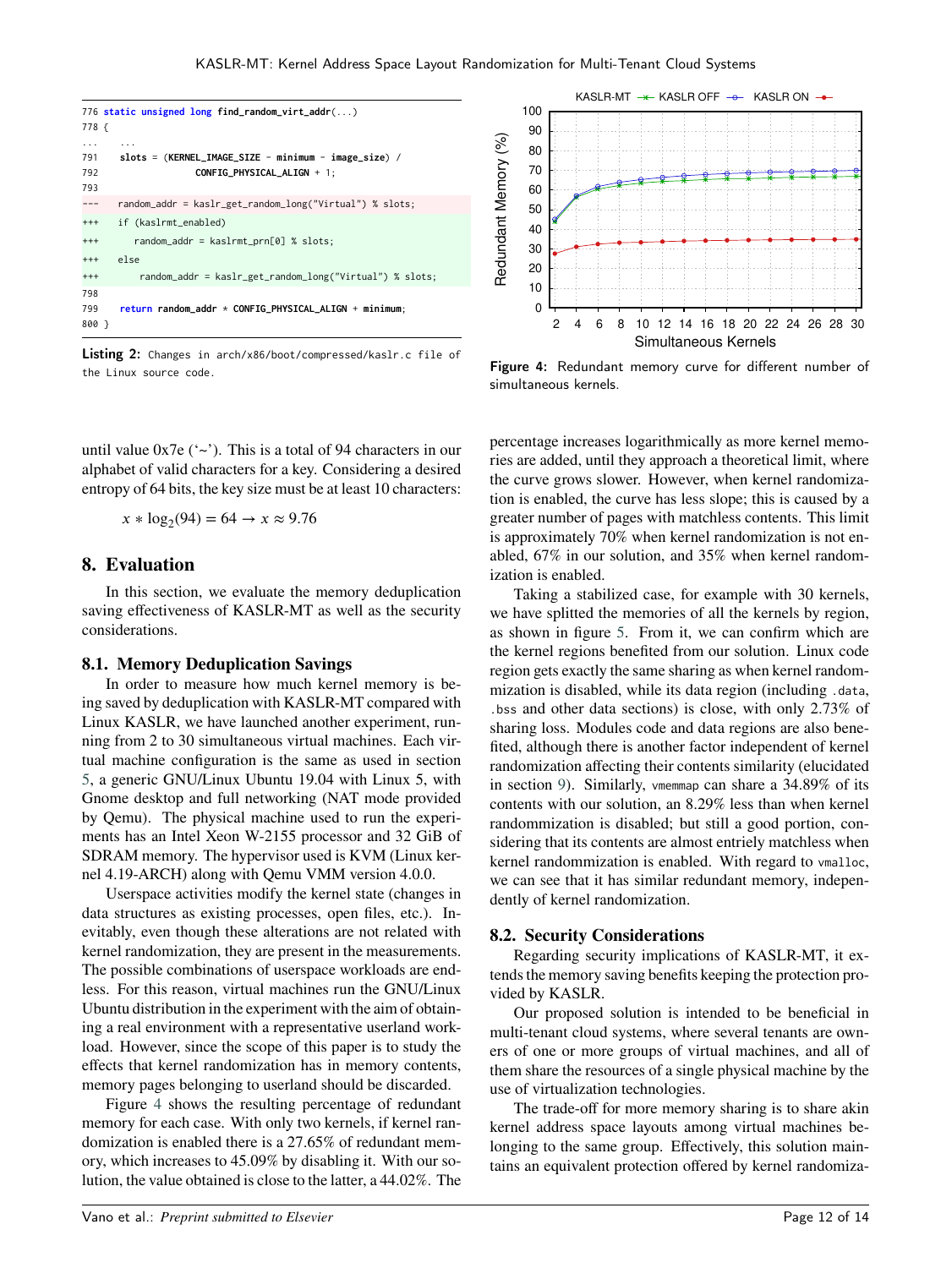<span id="page-13-10"></span>

Figure 5: Percentage of redundant memory per kernel region, for 30 simultaneous kernels.

tion. On the one hand, it protects against external attackers including network applications interacting with the kernel and unknown tenants running virtual machines in the same host machine. On the other hand, attacks from those virtual machines that share the same kernel address space layout are equivalent to local attacks (userspace applications attacking its own kernel). In all of these cases, the kernel memory layout is unpredictable from the attacker perspective.

There is a case where KASLR-MT has a drawback: an attacker successfully bypassing the kernel randomization of a particular machine will be able to use that leak to bypass the kernel randomization of another machine belonging to the same tenant. However, the effort required to bypass KASLR-MT is the same as KASLR.

### <span id="page-13-2"></span>**9. Discussion**

In this section, we discuss some affairs that have not been thoroughly detailed for being out of scope.

As advanced in sections [5](#page-5-0) and [8,](#page-12-0) the loading order of Linux loadable modules is not deterministic. Thus, even if kernel randomization is disabled, a similar effect occurs in the modules code and data regions, caused by the intrinsic randomization derived from the unpredictability of their loading order. For example, a kernel with only two modules, loading first A and then B in a first execution, could load them in the inverse order after a reboot. Since Linux modules are relocatable objects, and relocations are dynamically patched at load time, part of their contents depends on the virtual address where they are loaded at. For this reason, contents of the modules region of two identical kernels will differ if their modules are loaded in different order, independently of kernel randomization.

Even if a pre-established loading order is determined for a certain group of Linux modules, the boundless variety of different possible modules makes it a complex issue. Following the previous example and without considering kernel randomization, let us assume that we establish an arbitrary order to load three specific modules: first A, followed by B and then C. Two kernels loading only these three modules

will match, as desired. However, only if one of them decides not to load module B, the loading address of C will differ.

Taking into account that the list and number of modules being loaded in the kernel of a virtual machine may vary depending on the task in which it is involved, we need to find a different solution for the specific case of loadable modules. Focusing on the root of the problem, content dissimilarity appears because relocations are fixed-up with positiondependent information. Therefore, a plausible way to get more memory sharing chances in loadable modules could be using position-independent code, instead of compile them as relocatable objects. With this approach, some data pages would inevitably have to contain private non-shareable information (e.g., per-module Global Offset Table), but at least the entire code and part of the data regions could be shareable.

### <span id="page-13-3"></span>**10. Conclusions**

In this paper we presented KASLR-MT, a new Linux kernel randomization design for multi-tenant cloud systems, compatible with memory deduplication, which maximizes memory savings rate while providing a strong security.

We identified why the most widely and effective technique used to mitigate attacks at kernel level, KASLR, fails to provide protection and shareability at the same time. To design KASLR-MT, we performed a deep analysis on how kernel randomization affects to the shared memory. Then, we propose KASLR-MT, the first effective and practical Kernel ASLR memory protection that maximizes the memory deduplication savings rate while providing a strong security.

We have implemented and tested KASLR-MT in the Linux kernel and our results showed that KASLR-MT is not intrusive, very scalable and maximizes the memory savings rate while providing a strong security.

#### **References**

- <span id="page-13-5"></span>[1] Arcangeli, A., Eidus, I., Wright, C., 2009. Increasing memory density by using ksm, in: Proceedings of the linux symposium, Citeseer. pp. 19–28.
- <span id="page-13-1"></span>[2] Computer History Museum, . What happened on september 9th. URL: <http://www.computerhistory.org/tdih/September/9/>. [Retrieved: Sep, 2018].
- <span id="page-13-6"></span>[3] Filipe, R., Barreto, J., 2011. End-to-end data deduplication for the mobile web, in: 2011 IEEE 10th International Symposium on Network Computing and Applications, IEEE. pp. 334–337.
- <span id="page-13-8"></span>[4] Fábrega, F.J.T., Javier, F., Guttman, J.D., 1995. Copy on write.
- <span id="page-13-7"></span>[5] Gisbert, H.M., Ripoll, I., 2014. On the effectiveness of nx, ssp, renewssp, and aslr against stack buffer overflows, in: 2014 IEEE 13th International Symposium on Network Computing and Applications, IEEE. pp. 145–152.
- <span id="page-13-9"></span>[6] Gueron, S., Langley, A., Lindell, Y., 2017. Aes-gcm-siv: Specification and analysis. IACR Cryptology ePrint Archive 2017, 168.
- <span id="page-13-4"></span>[7] Gupta, D., Lee, S., Vrable, M., Savage, S., Snoeren, A.C., Varghese, G., Voelker, G.M., Vahdat, A., 2010. Difference engine: Harnessing memory redundancy in virtual machines. Communications of the ACM 53, 85–93.
- <span id="page-13-0"></span>[8] Kaur, G., Bala, A., Chana, I., 2019. An intelligent regressive ensemble approach for predicting resource usage in cloud computing. Journal of Parallel and Distributed Computing 123, 1